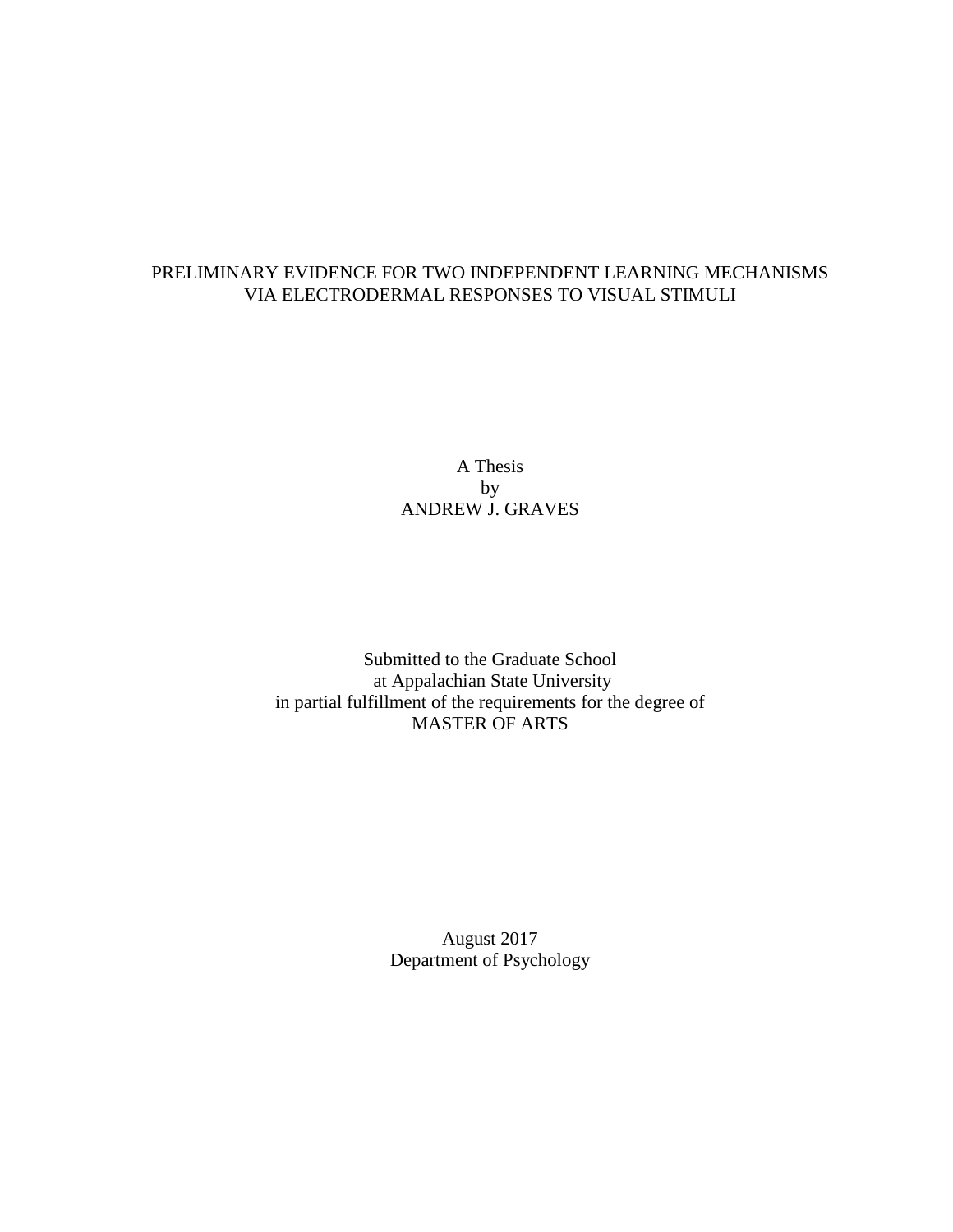### PRELIMINARY EVIDENCE FOR TWO INDEPENDENT LEARNING MECHANISMS VIA ELECTRODERMAL RESPONSES TO VISUAL STIMULI

A Thesis by ANDREW J. GRAVES August 2017

### APPROVED BY:

Kenneth M. Steele, Ph.D. Chairperson, Thesis Committee

Mark C. Zrull, Ph.D. Member, Thesis Committee

James C. Denniston, Ph.D. Member, Thesis Committee

James C. Denniston, Ph.D. Chairperson, Department of Psychology

Max C. Poole, Ph.D. Dean, Cratis D. Williams School of Graduate Studies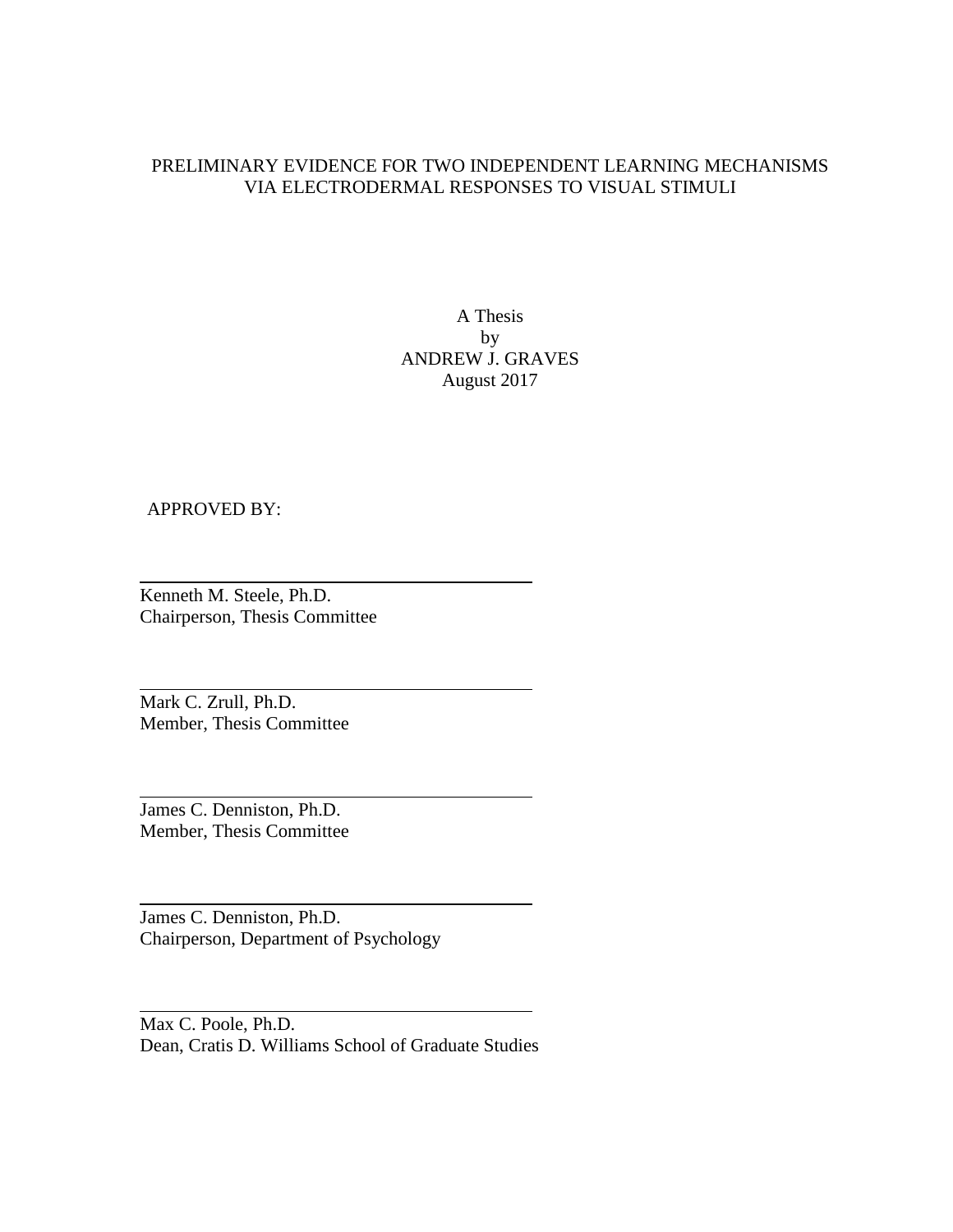Copyright by Andrew J. Graves 2017 All Rights Reserved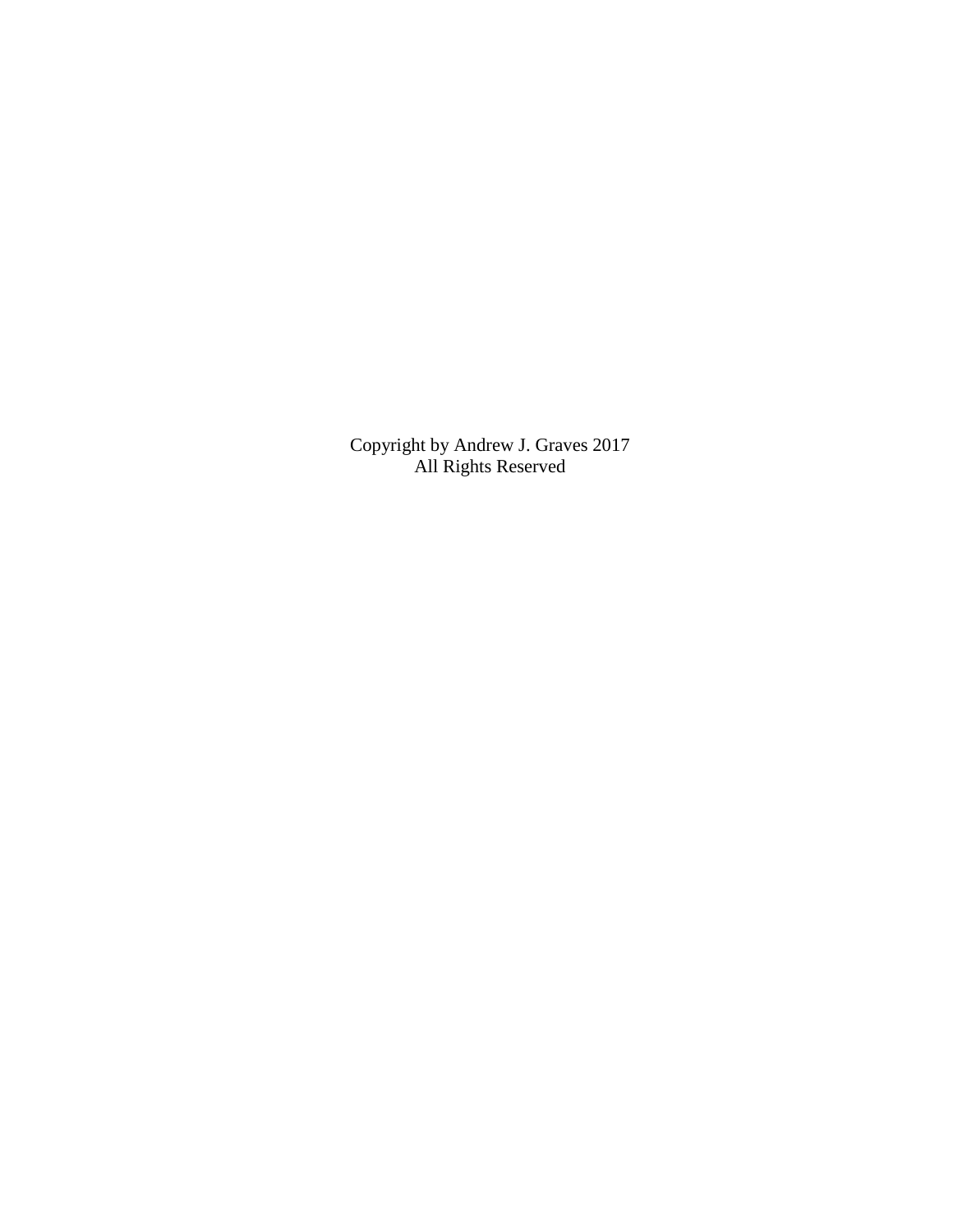#### **Abstract**

### PRELIMINARY EVIDENCE FOR TWO INDEPENDENT LEARNING MECHANISMS VIA ELECTRODERMAL RESPONSES TO VISUAL STIMULI

Andrew J. Graves B.A., B.S., Appalachian State University M.A., Appalachian State University

Chairperson: Kenneth M. Steele

There is debate among learning theorists regarding the mechanisms underlying human associative learning (Mitchell, De Houwer, & Lovibond, 2009). Some researchers argue a single-process drives human associative learning, a propositional model guided by higher-order reasoning (Mitchell et al., 2009). Other researchers argue for a dual-process model, in which two independent processes drive human associative learning, one propositional and sensitive to stimulus prediction, the other automatic and sensitive to stimulus pairing (Sloman, 1996). The current study tested if the single-process model made either correct or incorrect predictions in the Perruchet paradigm (Perruchet, 1985). The Perruchet paradigm induces a state of uncertainty regarding stimulus prediction, dissociating participants' expectancy of an unconditioned stimulus (US) and physiological/ behavioral response to a conditioned stimulus (CS), which results in unexplainable predictions in the context of the single-process model (Mitchell et al., 2009). Influenced by the work of McAndrew, Jones, McLaren, and McLaren (2012), the adapted Perruchet paradigm for the current study predicted an opposite linear pattern between expectancy of the US and skin

iv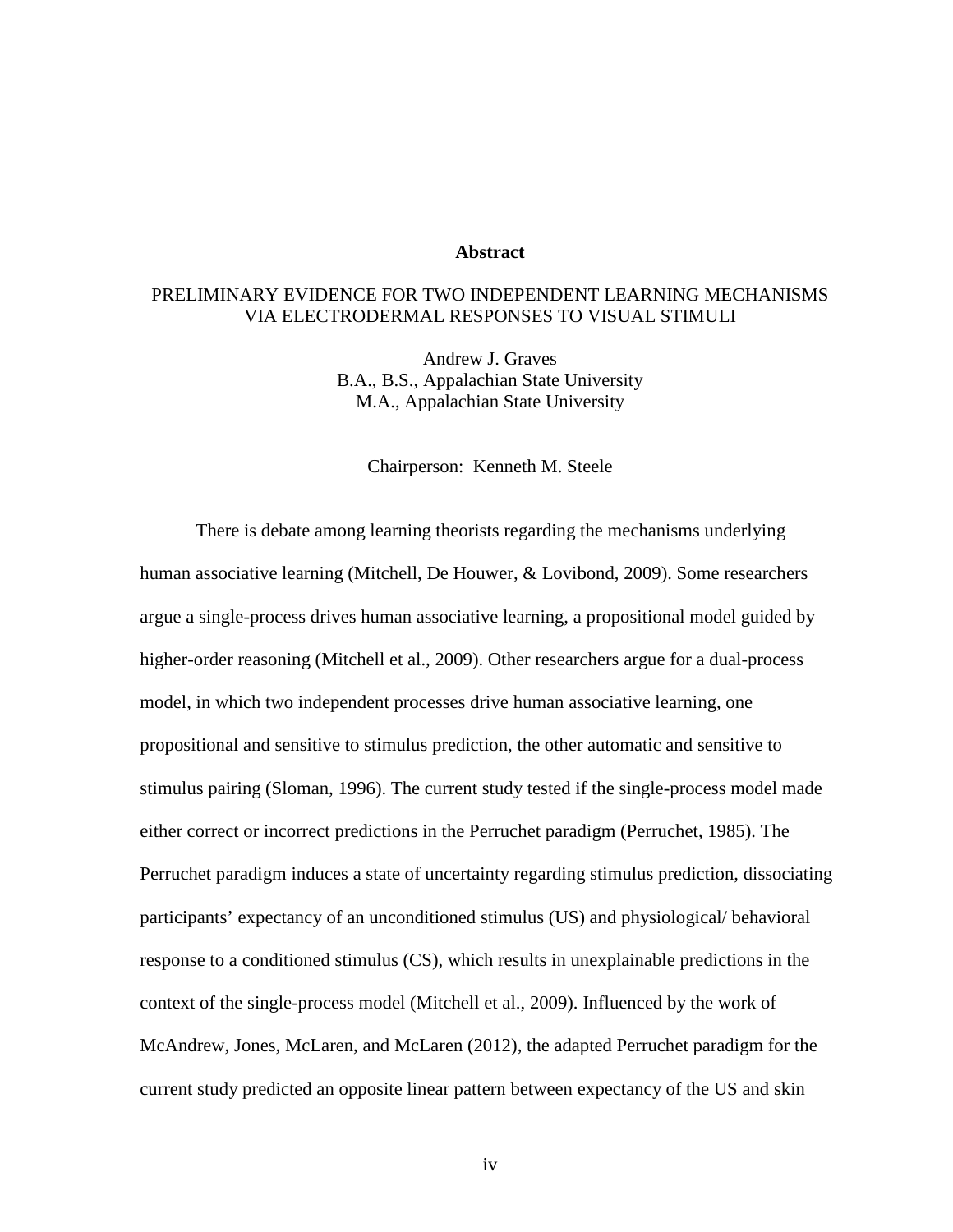conductance response (SCR) to the CS as a function of sequential stimulus pairing. The results generally supported this hypothesis, expanding the Perruchet effect to a visual stimulus paradigm and to a phasic SCR analytic procedure previously unexamined in this experimental context. Future experiments will address limitations of the current study, notably stimulus timing, stimulus intensity, and weak stimulus contiguity.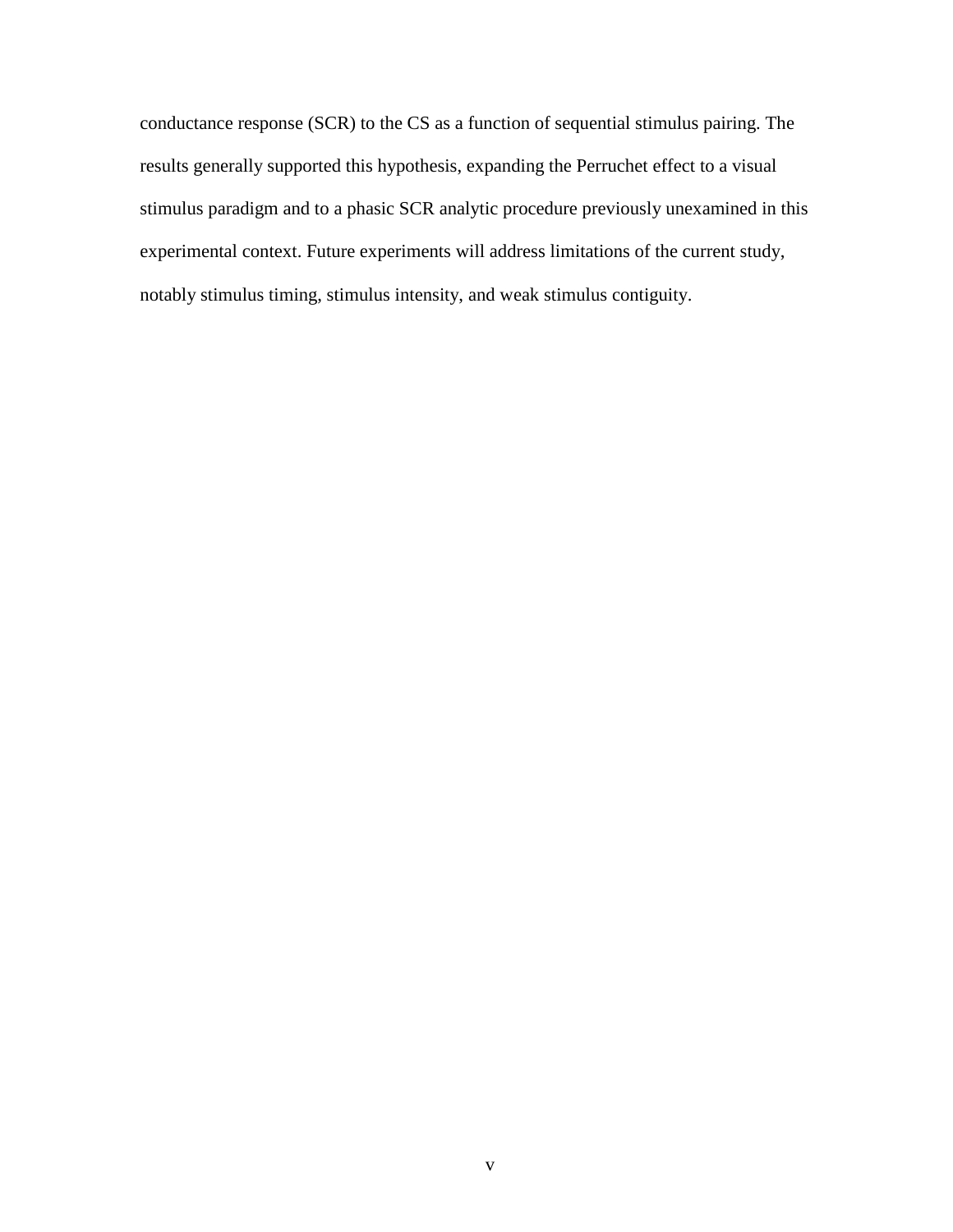### **Acknowledgments**

I would like to thank Appalachian State University for an excellent six years, the Psychology department for a challenging education, and the committee for their intellectual support. I would like to acknowledge the Psychology Department and the SAFE Fund for financially supporting this project.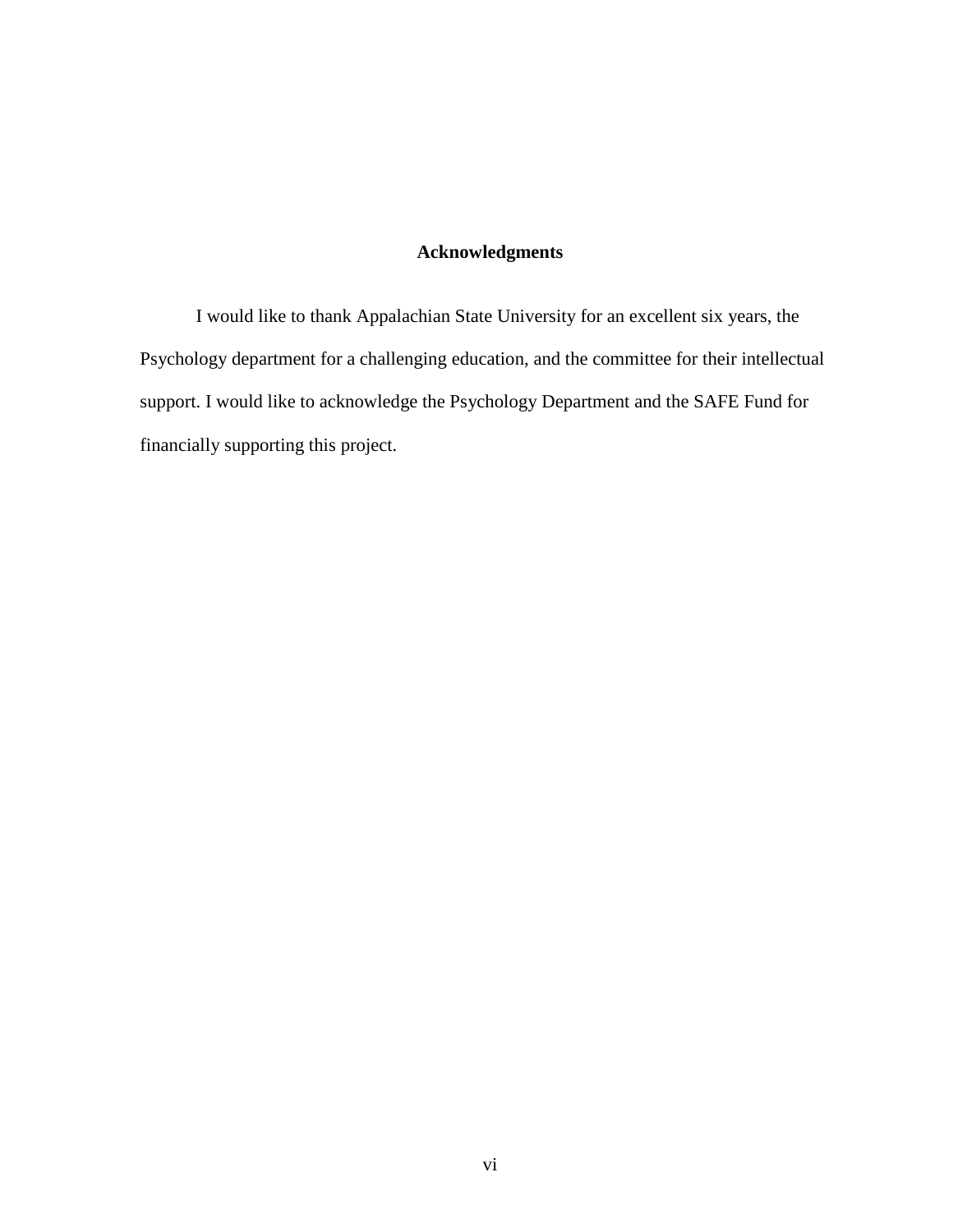# **Dedication**

I dedicate this thesis to my mom, Virginia Pharaoh.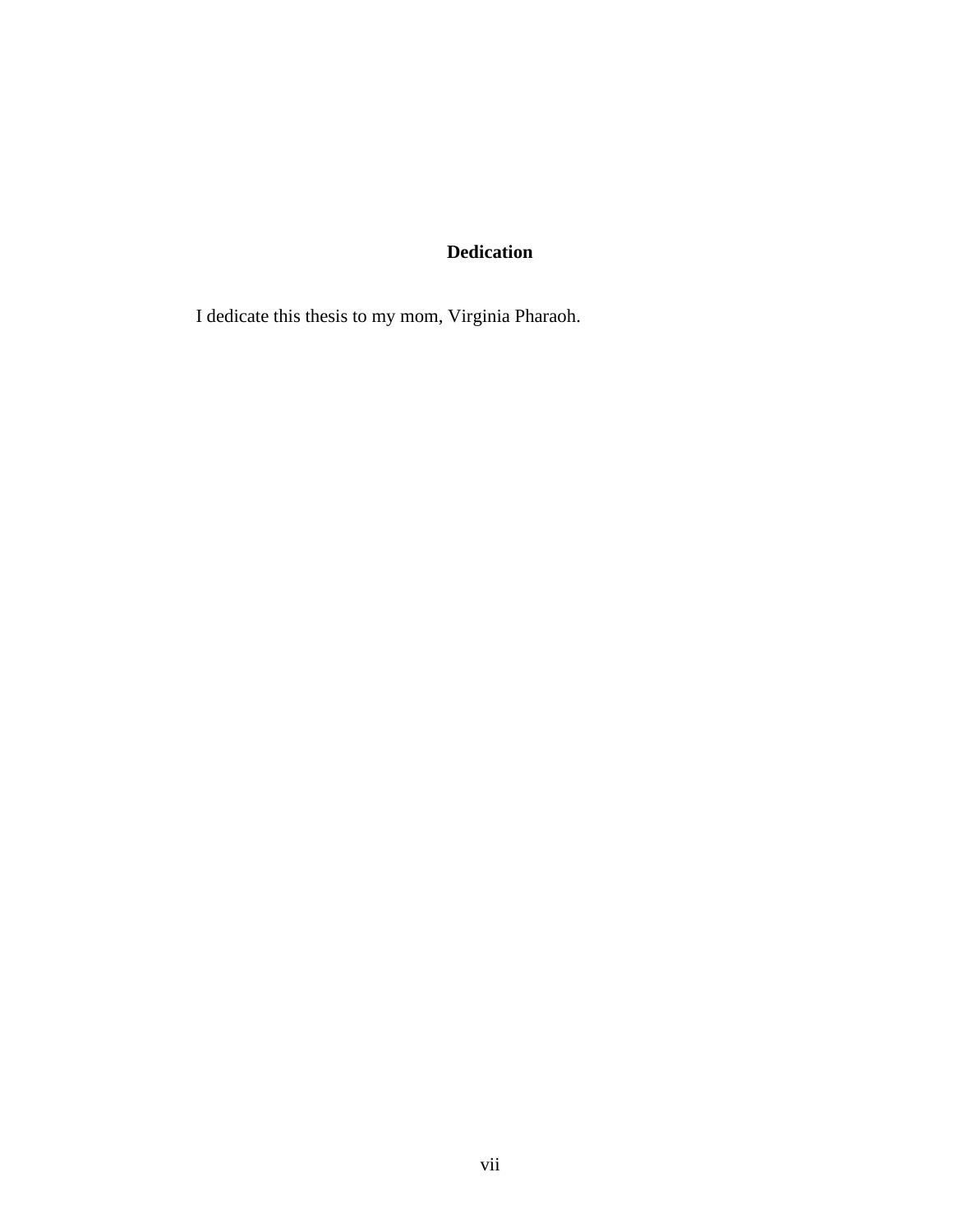# **Table of Contents**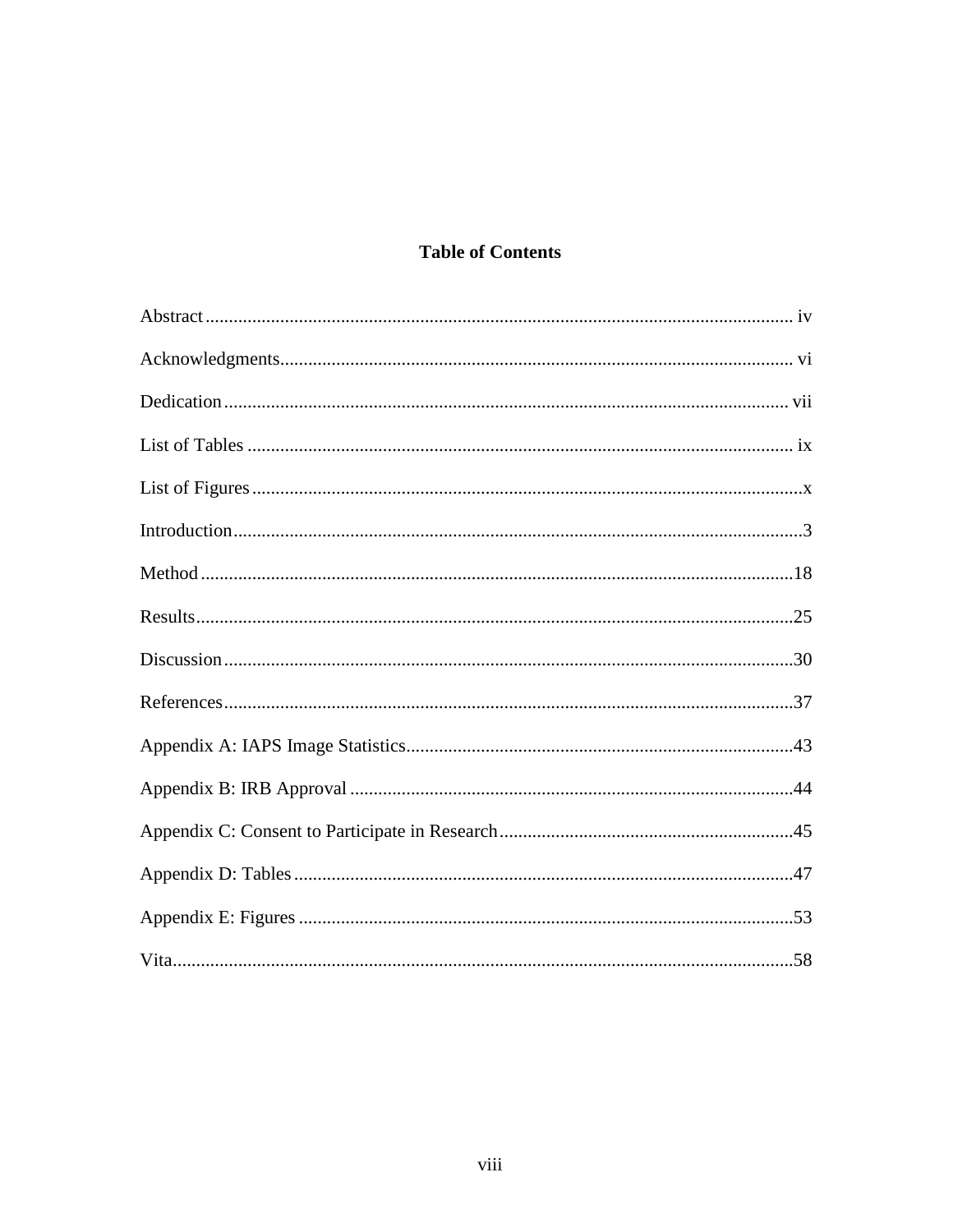# **List of Tables**

| Table 4. Expectancy One-Way Repeated Measures ANOVA Significant Comparisons50 |  |
|-------------------------------------------------------------------------------|--|
| Table 5. Friedman's ANOVA Significant Comparisons for Dependent Measures51    |  |
|                                                                               |  |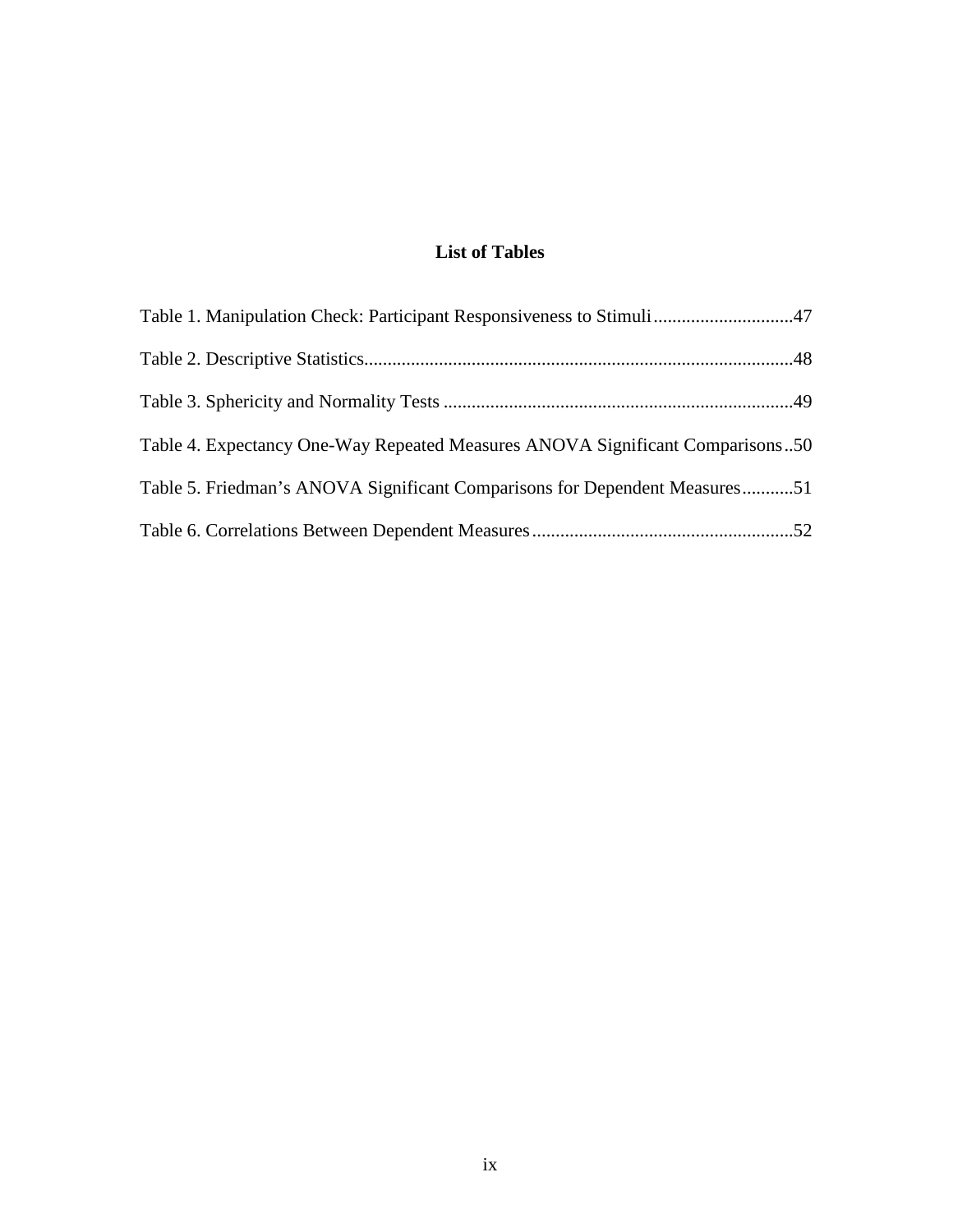# **List of Figures**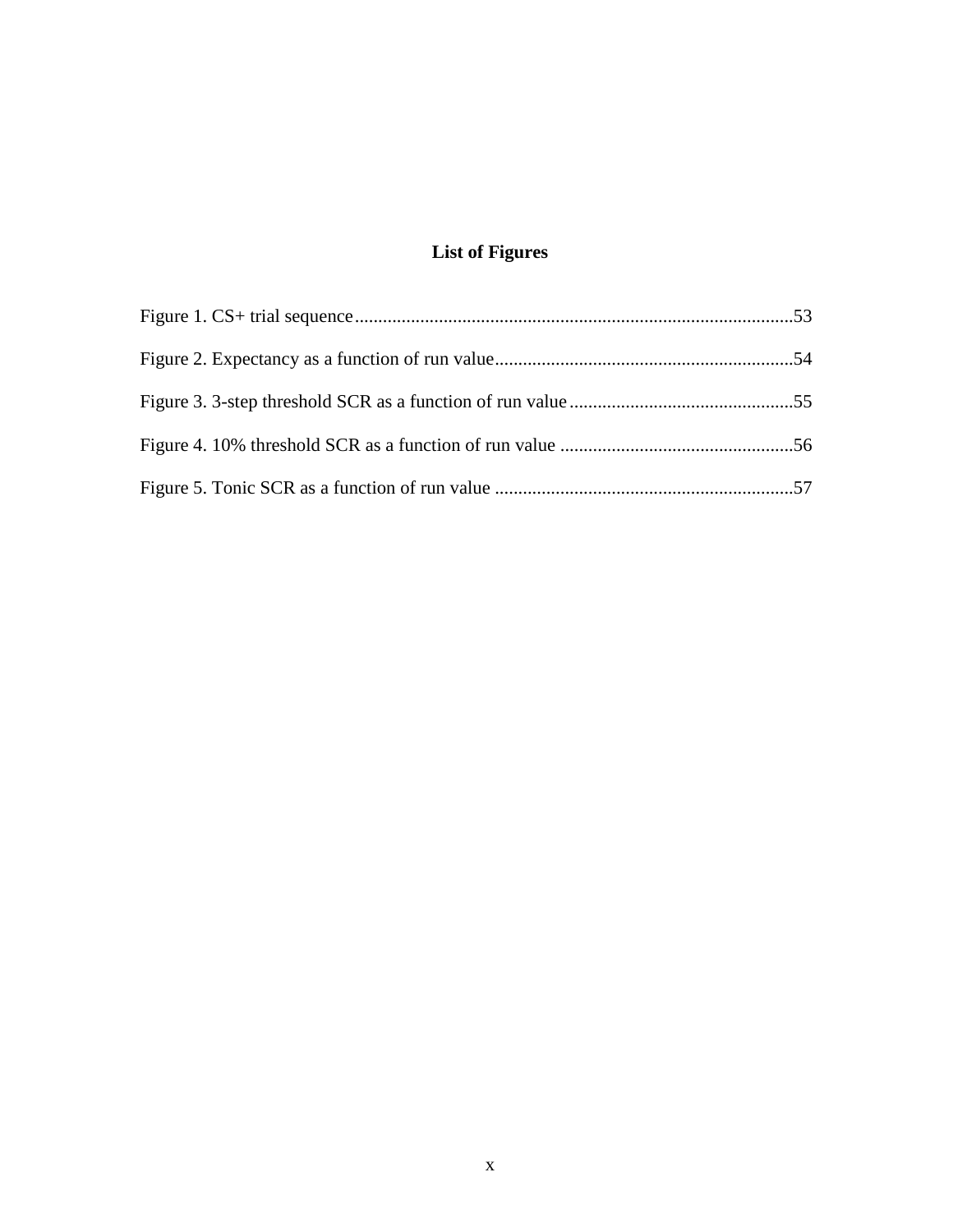Preliminary Evidence for Two Independent Learning Mechanisms via Electrodermal

Responses to Visual Stimuli

Andrew J. Graves

Appalachian State University

Author Note

Andrew J. Graves, Department of Psychology, Appalachian State University

Correspondence concerning this article should be addressed to Andrew J. Graves,

Department of Psychology, Appalachian State University, Boone, NC 28608. Email:

gravesaj@appstate.edu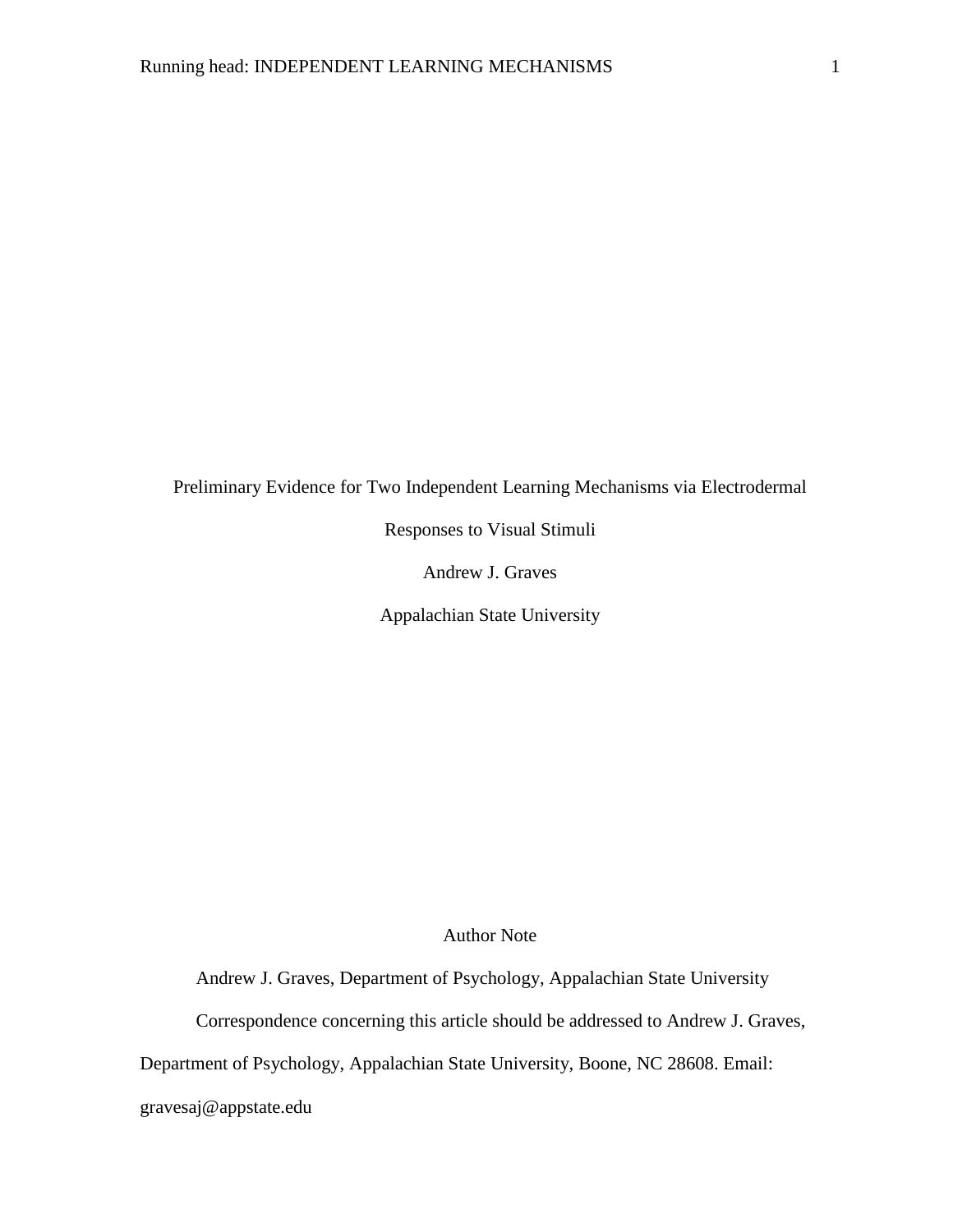#### **Abstract**

There is debate among learning theorists regarding the mechanisms underlying human associative learning (Mitchell, De Houwer, & Lovibond, 2009). Some researchers argue a single-process drives human associative learning, a propositional model guided by higherorder reasoning (Mitchell et al., 2009). Other researchers argue for a dual-process model, in which two independent processes drive human associative learning, one propositional and sensitive to stimulus prediction, the other automatic and sensitive to stimulus pairing (Sloman, 1996). The current study intended to collect evidence supporting either the singleprocess model or dual-process model. We tested if the single-process model made either correct or incorrect predictions in the Perruchet paradigm (Perruchet, 1985). The Perruchet paradigm induces a state of uncertainty regarding stimulus prediction, dissociating participants' expectancy of an unconditioned stimulus (US) and physiological/ behavioral response to a conditioned stimulus (CS), which results in unexplainable predictions in the context of the single-process model (Mitchell et al., 2009). Influenced by the work of McAndrew, Jones, McLaren, and McLaren (2012), the adapted Perruchet paradigm for the current study predicted an opposite linear pattern between expectancy of the US and skin conductance response (SCR) to the CS as a function of sequential stimulus pairing. The results generally supported this hypothesis, expanding the Perruchet effect to a visual stimulus paradigm and to a phasic SCR analytic procedure previously unexamined in this experimental context. Future experiments will address limitations of the current study, notably stimulus timing, stimulus intensity, and weak stimulus contiguity.

*Keywords:* Perruchet effect, associative learning models, classical conditioning, expectancy, skin conductance response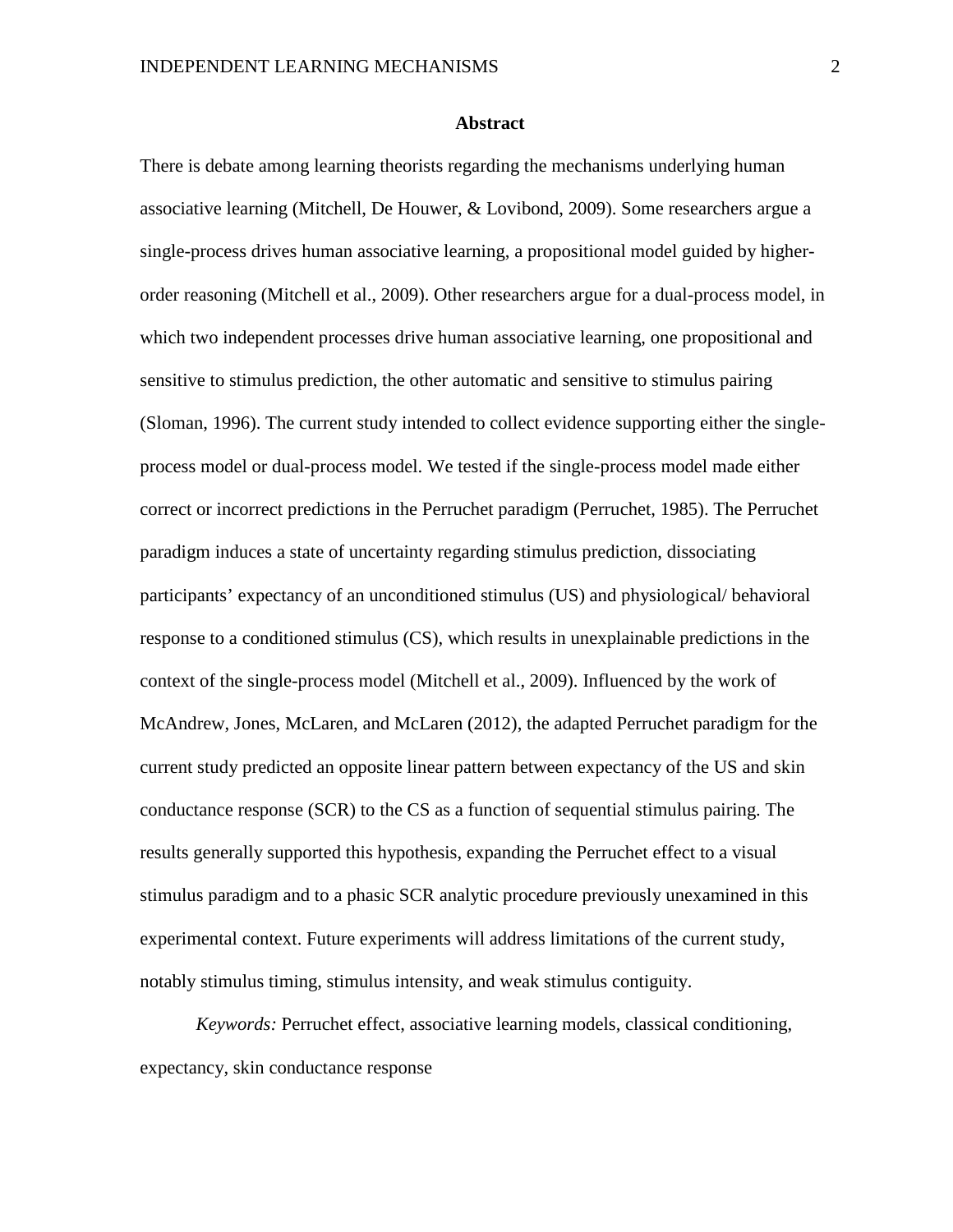#### **Introduction**

Associative learning is the process of making connections between two events (De Houwer, Thomas, & Baeyens, 2001). There is debate among learning theorists regarding the mechanisms underlying human associative learning (Mitchell et al., 2009). Some researchers argue a single-process model drives human associative learning, a propositional model guided by higher-order reasoning. Other researchers propose a dual-process model, in which two independent processes drive human associative learning, one propositional in nature and sensitive to stimulus prediction, the other automatic and sensitive to stimulus pairing, sometimes defined as the forming of a link between two events (Sloman, 1996).

The common component to both the single-process model and dual-process model is that both incorporate a propositional element, requiring and utilizing cognitive resources. The single-process model presumes all learning effects in humans are explainable through higherorder reasoning and cognitive processes, and that learned associations do not automatically form through lower-order processes. The unique component to the dual-process model is that links between two events form when stimuli are contiguous, or connected by time. The links presumably form independently from cognition and contribute to learned associative responses (Perruchet, Cleeremans, & Destrebecqz, 2006).

To illustrate, if a heroin addict felt withdrawal symptoms at the sight of a syringe, the single-process model would predict the addict was consciously aware of the relationship between the syringe and heroin as well as aware of the associative cause of the withdrawal symptoms simply by viewing the syringe. The dual-process model would predict that cognitive processes factored into the associative cause of the withdrawal symptoms, but also would uniquely factor the formation of a link between the syringe and heroin through lower-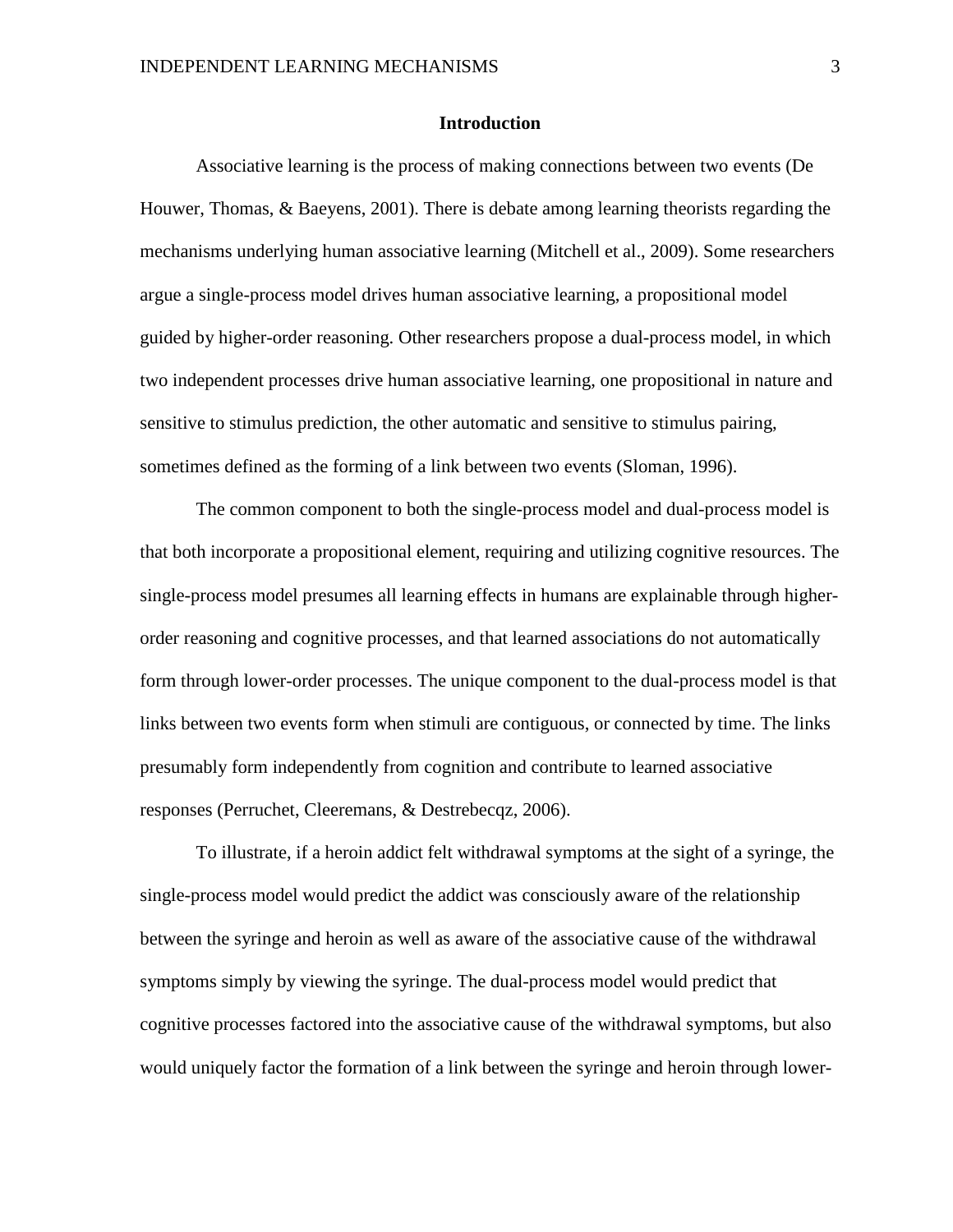#### INDEPENDENT LEARNING MECHANISMS 4

order processes, and this supposed link would form independently from cognitive processes. While the two supposed processes would operate independently, they would naturally manifest behaviorally in similar ways. In this example, it is not clear how the association formed, as both processes resulted in the same consequence, withdrawal.

Researchers agree that cognitive processes factor into human associative learning, but there is not consensus on the existence of a link-based learning mechanism (Mitchell et al., 2009). This is due to the confounding nature of the two models, that is the single-process model and dual-process model make identical predictions in most experimental designs. Take for example Pavlov's (1927) salivation experiments. In these experiments, Pavlov presented a tone and then subsequently presented food to dogs in a trial-by-trial fashion. After consistent pairings of the tone and food, dogs salivated to the tone before food presentation, producing digestive responses to the tone itself.

The dogs' salivation to tones prior to presentation of food can be interpreted two ways. One interpretation, although difficult to represent empirically, is the dogs were consciously aware the tone predicted food and thus produced a digestive response directly in anticipation of the food. If the tone sounded, and food reliably followed, the tone became a useful signal or predictor. This illustrates a propositional interpretation of the learning effect. Another interpretation is the experimenter paired tone and food on enough trials such that the tone adopted the same digestive effect as food. Because the tone and food were temporally connected, the excitation of the digestive response passively transferred to the tone. This illustrates a link-based interpretation of the learning effect. It is difficult to determine which interpretation is correct in this simple experimental design. If a tone reliably predicts the presentation of food, and food is only presented in the context of the tone, the tone is both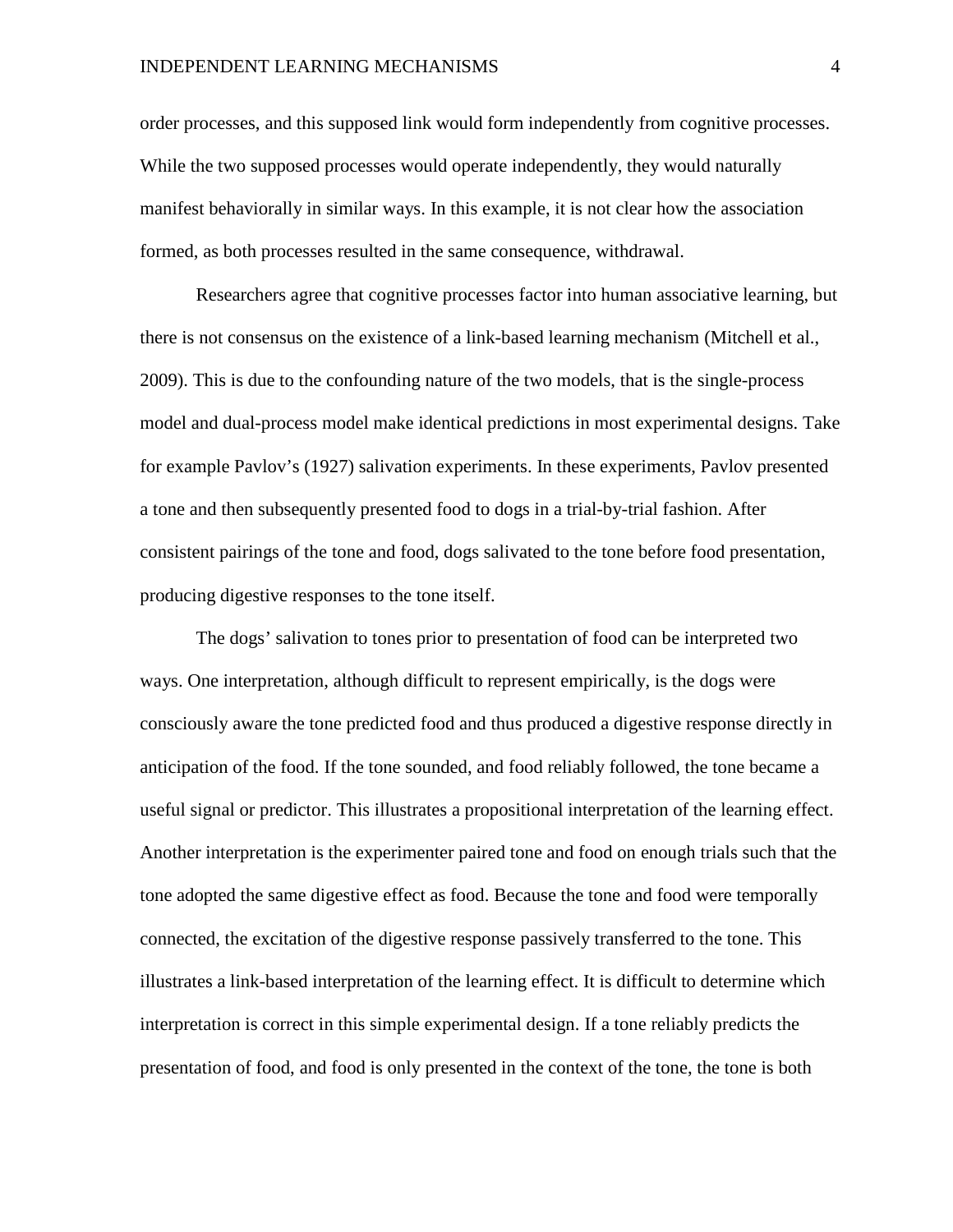predictive of food and contiguous with food. The predicative component strengthens the propositional connection between the two events while the contiguous component strengthens the link between the two events, thus in this design the single-process model and dual-process model would predict similar outcomes.

Albeit limited, some research suggests people can learn associations through a lowerorder link-based mechanism alone (see Mitchell et al., 2009, for a review). The limited amount of research supporting this argument is again largely due to the confounding nature of most conditioning experimental designs, in which the single-process model and dualprocess model make similar predictions. There are at least two research areas that produce evidence supporting the dual-process model over the single-process model (Mitchell et al., 2009). Literature from the Evaluative Conditioning (EC) research area and the Perruchet paradigm research area provide some evidence for two independent learning systems. The EC research area influenced the rationale to conduct the current study, while the Perruchet paradigm influenced the experimental design for the current study.

#### **Evaluative Conditioning**

EC is the transfer of emotional valence from one stimulus to another through stimulus pairing. Through EC, the perception of a neutral valence stimulus acquires a negative valence when paired with another negative valence stimulus, and the perception of a neutral valence stimulus acquires a positive valence when paired with another positive valence stimulus (Walther, Weil, & Langer, 2011). EC is an associative learning effect similar to Pavlovian Conditioning (PC) (Hofmann, De Houwer, Perugini, Baeyens, & Crombez, 2010). However, EC often differs from PC in terms of procedure. In the EC paradigm, the conditioned stimulus (CS) is a neutral stimulus and the unconditioned stimulus (US) is a stimulus with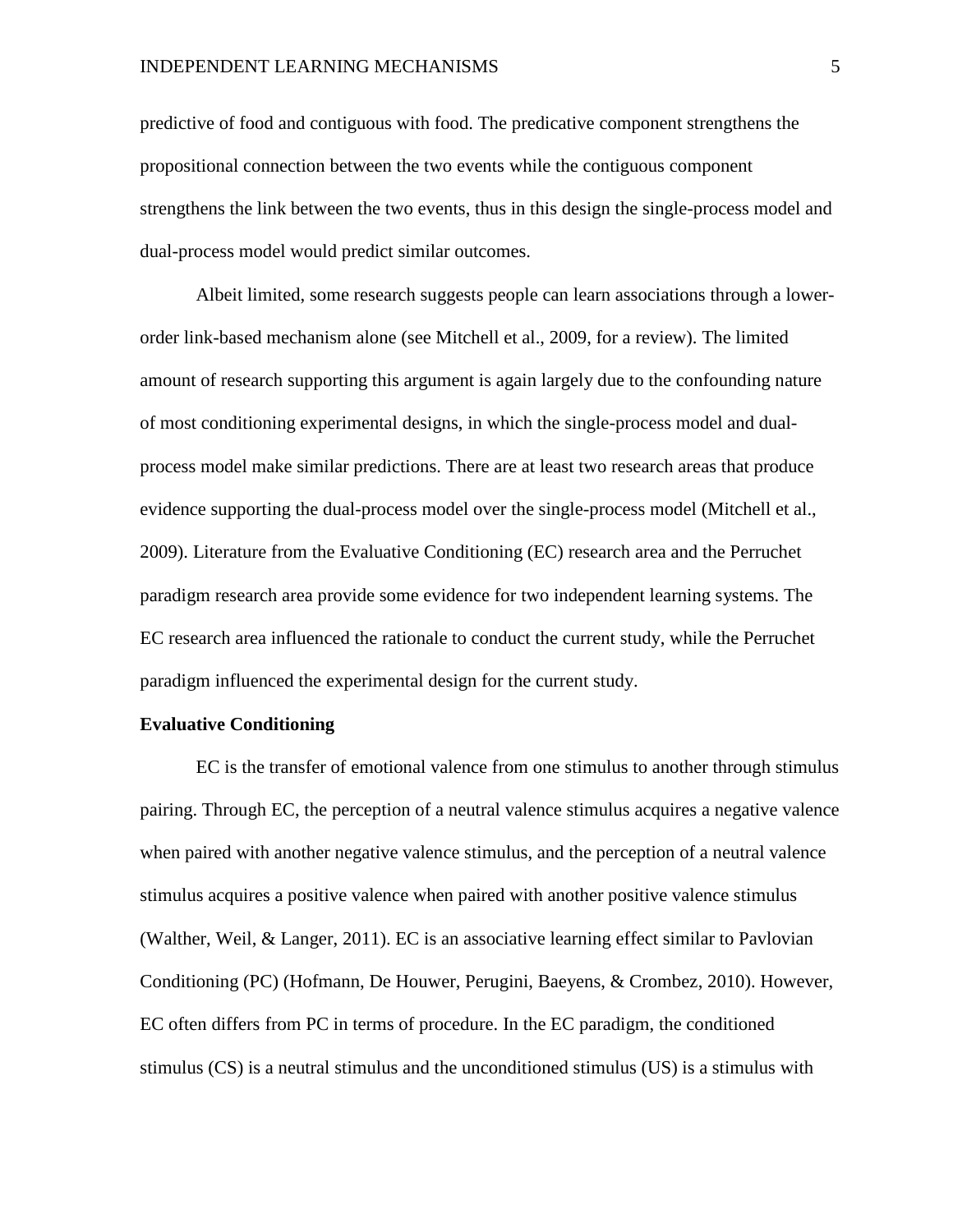positive or negative valence. In the PC paradigm, the CS is a neutral stimulus and the US is a biologically relevant stimulus (e.g., electric shock). EC research usually measures selfreported beliefs towards a CS, while PC research usually measures physiological responses towards a CS. The current study will combine elements from the EC and PC paradigm, using stimulus sets that fit more under the EC paradigm but measuring responses that fit more under the PC paradigm.

The pioneering study for EC used a picture-picture paradigm. In this study, Levey and Martin (1975) presented contiguous pairings of pictures to participants. The contiguous pairings consisted of neutral valence pictures with positive valence pictures or neutral valence pictures with negative valence pictures. Participants evaluated neutral valence pictures more positively when paired with positive valence pictures, and participants evaluated neutral valence pictures more negatively when paired with negative valence pictures. The contiguous pairing of pictures caused changes in perceived valence. Levey and Martin (1975) argued these findings were not the result of cognitive propositions, given participants did not report awareness of how the stimulus pairings affected their judgments when asked. However, whether or not this survey measurement was sufficiently sensitive is ambiguous, and researchers debate whether EC actually operates in absence of awareness of stimulus pairings (Hofmann et al., 2010). Davey (1994) argued that inappropriate statistical analyses within the EC paradigm explained the lack of evidence for conscious awareness of stimulus pairings. The selected statistical analyses for awareness of stimulus pairings may not have been sensitive enough for detection of participants' awareness of complex covariation between experimental stimuli.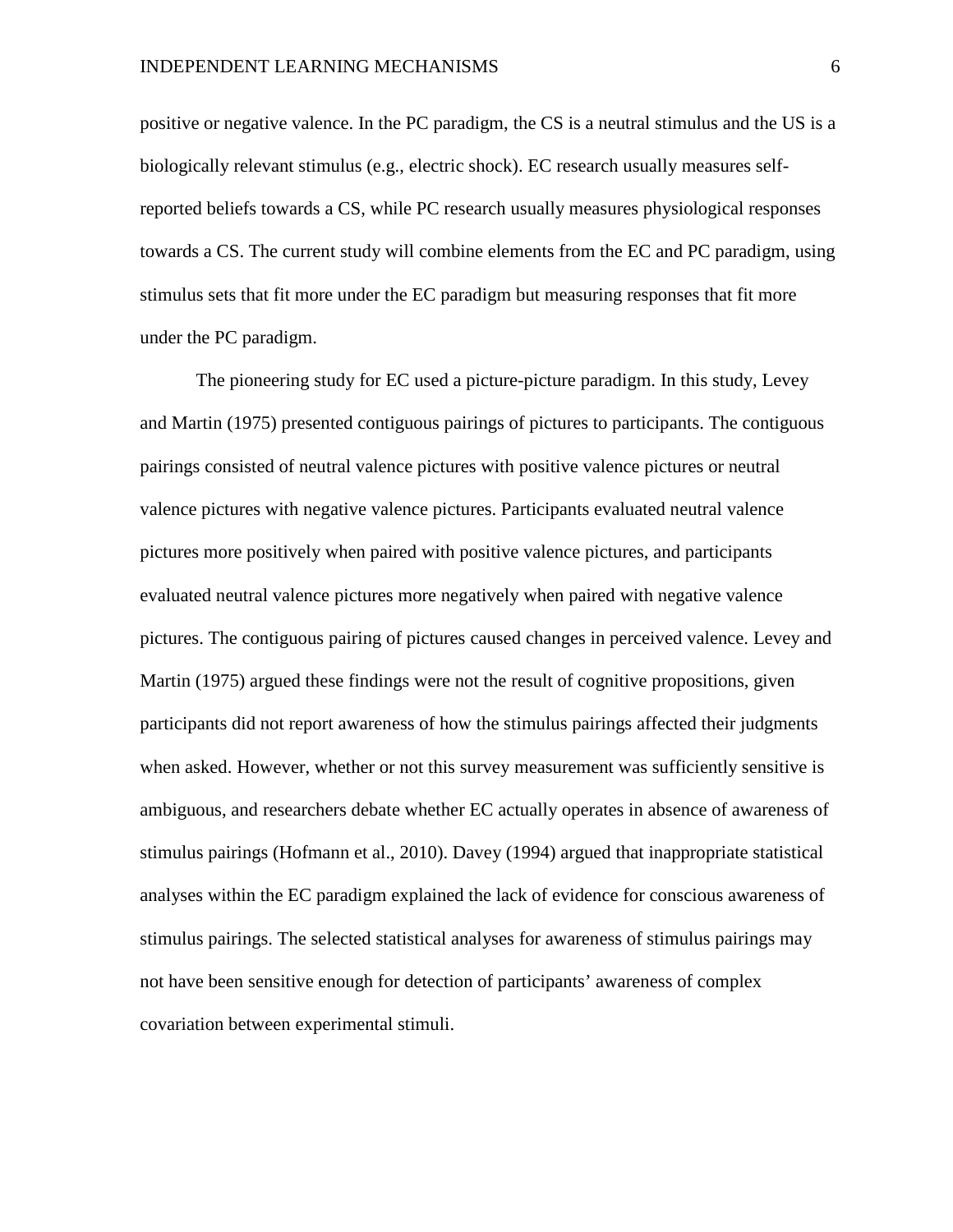Despite ambiguity regarding the role of conscious awareness of stimulus relationships, EC seems to influence participants in many experimental contexts. In addition to visual stimuli (Levey  $\&$  Martin, 1975), the remaining four basic senses exhibit EC effects, the general finding being EC operates within-sensory modes and across-sensory modes (De Houwer, Baeyens, Vansteenwegen, & Eelen, 2000; Hammerl & Grabitz, 2000; Van Reekum, Van den Berg, & Frijda, 1999; Zellner, Rozin, Aron, & Kulish, 1983). EC also can cause residual influence, such that a neutral stimulus can acquire valence through pairing, and then subsequently influence perceptions of other stimuli. In one study, Blair and Shimp (1992) manipulated between-subjects whether participants listened to a pleasant song while completing a boring task, the experimental group, or completed a boring task in silence, the control group. The experimental group rated the song as more unpleasant than the control group. Several days later, when the newly unpleasant song played during marketing presentations of specific brand names, the experimental group evaluated specific brand names as more unpleasant than the control group. The pleasant song became more unpleasant through its pairing with a boring task, and that unpleasantness extended to a different stimulus situation during an experimental session that occurred days later. A propositional interpretation of this effect requires participants in the experimental group to have realized their diminished liking of the song was due to its pairing with a boring task. A propositional interpretation also requires participants in the experimental group to have realized their diminished liking of the brand names was due to its pairing with the newly unpleasant song.

Hebl and Mannix (2003) reported negative inferences were made towards interviewees sitting next to an obese person compared to interviewees sitting by themselves. These results suggested EC operates through stereotypes as well. A propositional explanation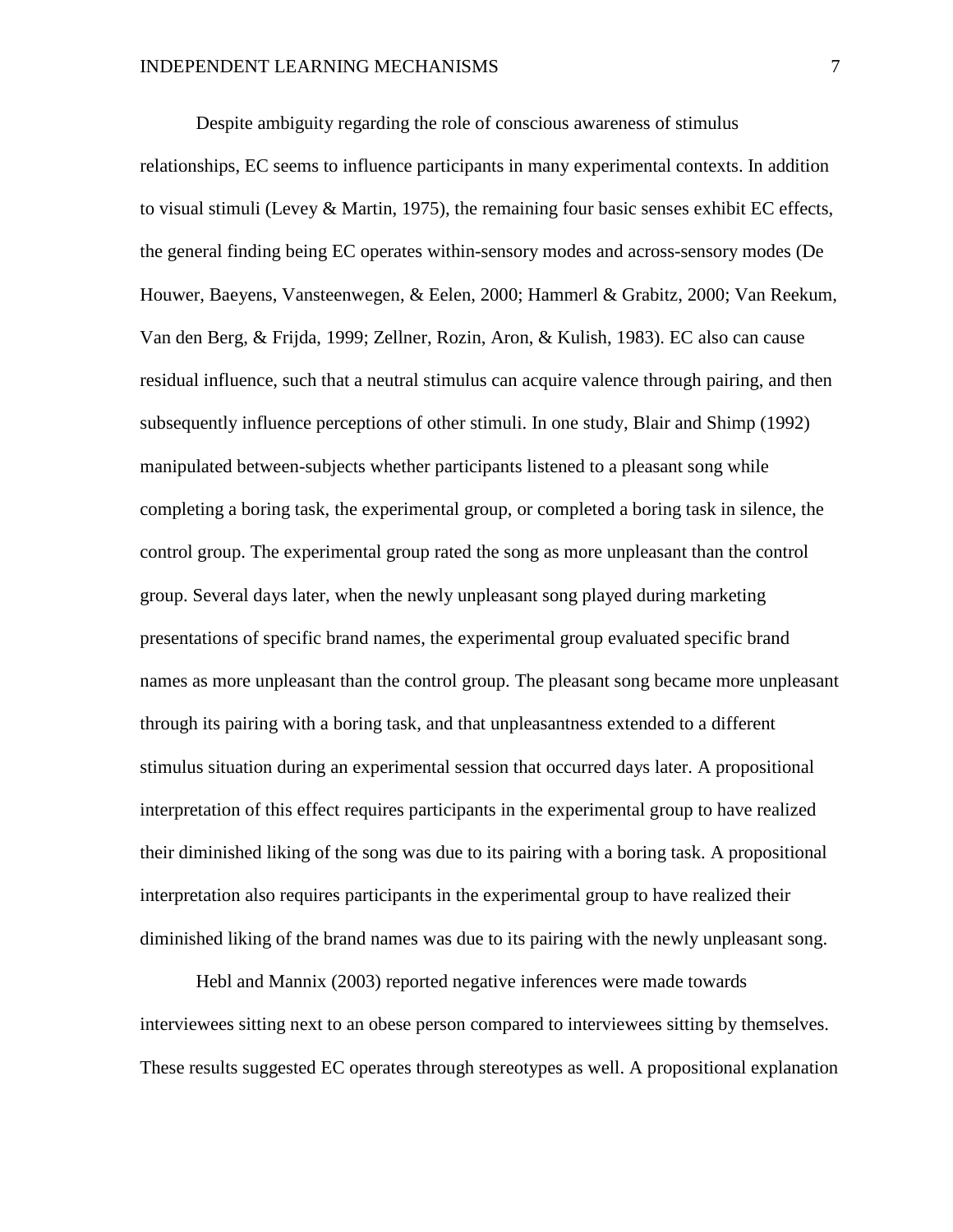#### INDEPENDENT LEARNING MECHANISMS 8

of this effect requires participants to have realized their diminished liking of the interviewee proximal to the obese person was due to the proximity of the obese person. Interestingly, EC does not seem to be limited to laboratory judgments. EC can produce subtle changes in behavior, such as diminishing racial stereotypes (Olson & Fazio, 2006), changing stable attitudes towards foods (Dwyer, Jarratt, & Dick, 2007; Lascelles, Field, & Davey, 2003), and mitigating alcoholic drinking behavior (Houben, Havermans, & Wiers, 2010).

The ability to detect EC effects in the absence of participant self-report awareness of stimulus pairings supports the argument that EC may not be entirely dependent on cognitive propositions (see Hofmann et al., 2010, for a review). Some researchers argue this characteristic of EC research is merely an artifact of the paradigm (Field & Davey, 1999), thus the evidence is not conclusive. EC research also may not inform whether PC learning effects can also form without awareness of stimulus relationships, as some researchers consider EC to be a separate process from PC (De Houwer et al., 2001).

Researchers have argued EC is less sensitive to contingencies, extinction, and potentially contingency awareness than PC (De Houwer et al., 2001, Olson & Fazio, 2001). Contingency is the percentage of CS-US pairings relative to the presentations of the CS alone. For example, a 75% contingency means 75% of the trials are CS-US pairings and 25% of the trials are the CS alone. PC depends on the strength of the contingency, meaning a 50% contingency will produce a weaker conditioned response (CR), or response to the CS, than a 100% contingency. Contingency awareness is participant's conscious knowledge regarding contingencies, and is analogous to conscious propositions in this context. Extinction refers to weakening a learned association by consistently presenting the CS without the US. If a stimulus relationship follows a 50% contingency, the predictive value of the CS is relatively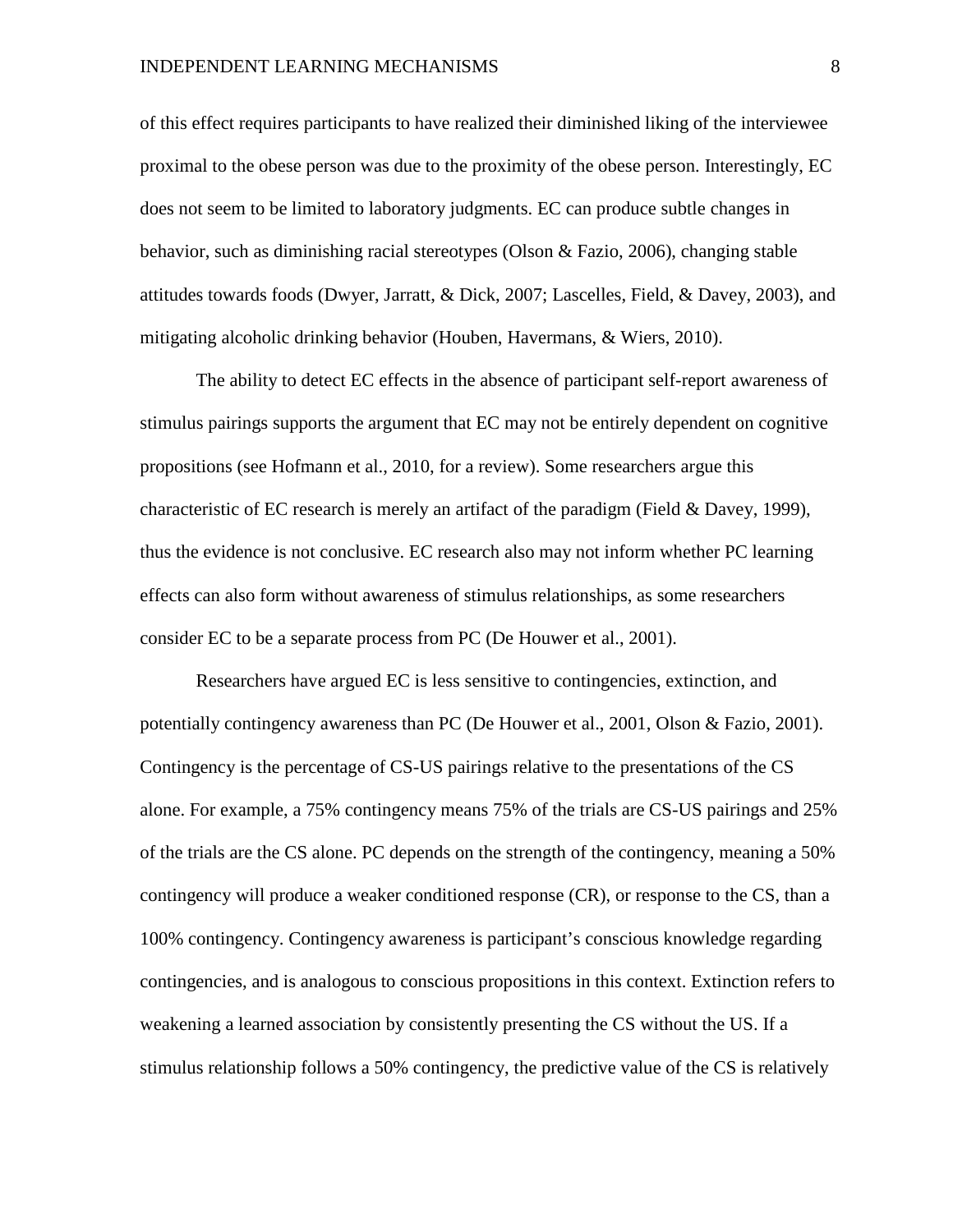weak. However, US presentation can be strongly contiguous with CS presentation in a 50% contingency. In a simple 50% contingency, the CS precedes the US 100% of the time, meaning the US is never presented unless the CS is presented, establishing a 100% contiguous relationship while maintaining a 50% contingent relationship. These three characteristics of EC suggest reinforcement between two stimuli, experimentally manipulated by presenting the CS and US together, seems to be the primary contributor to the EC learning effect.

Whether or not contingency or contiguity differentially drives specific learning effects becomes a question of theoretical importance. Since researchers have argued EC relative to PC is less dependent upon contingency strength, extinction, and potentially contingency awareness, EC may be more dependent upon contiguity than PC, and less dependent on the predictive value of the CS than PC (De Houwer et al., 2001; Vansteenwegen, Francken, Vervliet, De Clercq, & Eelen, 2006). These counterintuitive characteristics of EC, however, do not sufficiently provide a solution to the theoretical question of which model, the single-process model or the dual-process model, has more explanatory scope for human associative learning as a whole. The mere absence of predictability is not enough. Predictions regarding stimuli presentation and behavioral responses to those stimuli should manifest orthogonally in order to argue for two independent learning systems. Strong CRs in the context of strong predictions that a US will not be presented as well as weak CRs in the context of strong predictions that a US will be presented should be measured within a PC paradigm to counter the single-process model persuasively.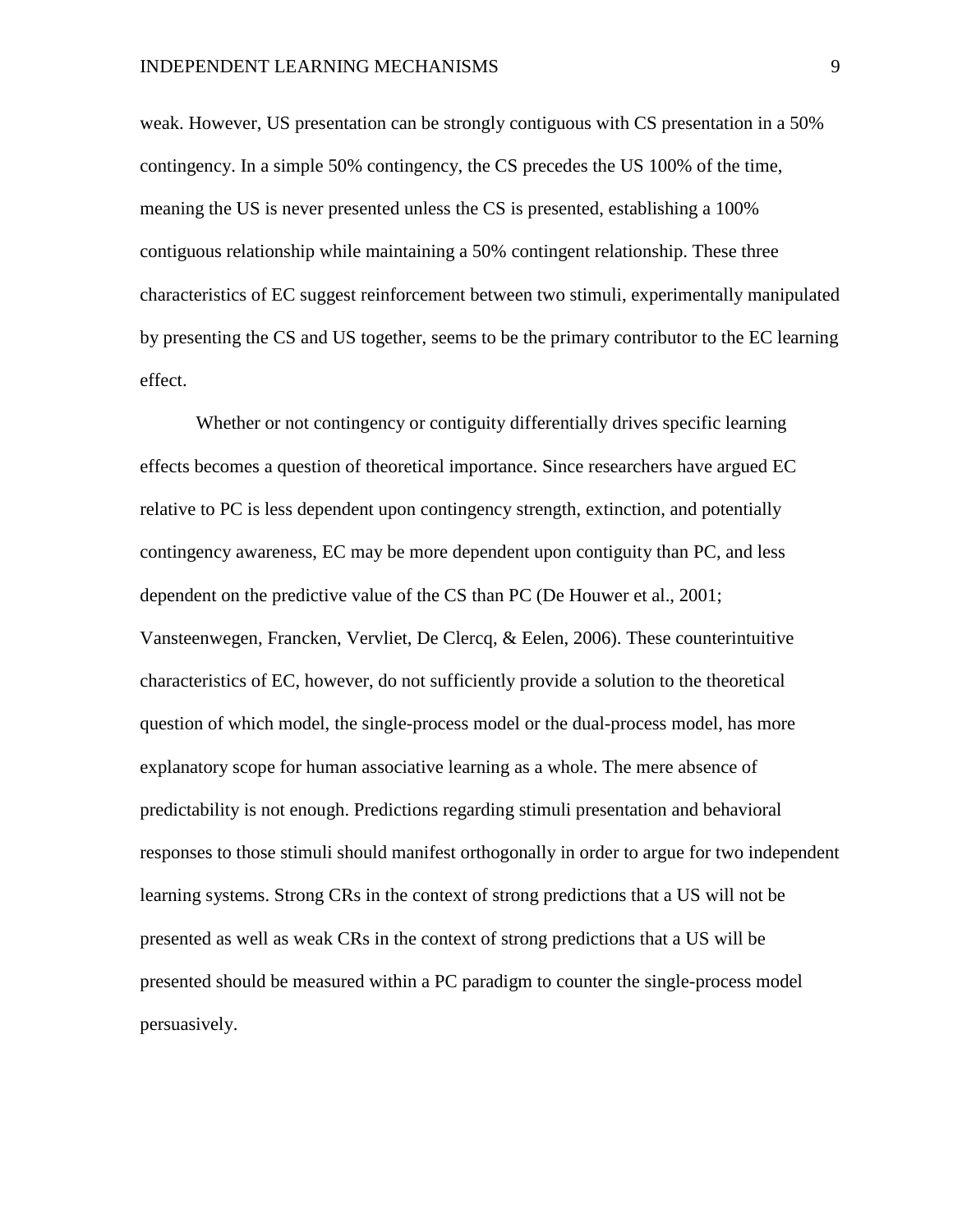### **Perruchet Effect**

The most convincing evidence for the dissociation of predictive strength and CR strength of stimuli is the Perruchet effect (Perruchet, 1985). Developed by Pierre Perruchet, the Perruchet effect induces a state of uncertainty regarding the prediction of US presentation. In the Perruchet paradigm, the researcher explains to participants that the experiment follows a 50% contingency, such that half the trials are CS+ and half the trials are CS-. A CS+ trial is a reinforcement trial, or presentation of the CS and the US together, while a CS- trial is an extinction trial, or presentation of the CS without the US. In the original study examining the Perruchet effect, there were sequential runs of reinforcement  $(CS+)$ trials and extinction (CS-) trials with lengths of 4, 3, 2, and 1 (Perruchet, 1985). Runs represented the number of sequential trials of the same trial type. For example, CS+4 runs represented four CS+ trials occurring in a row, and CS-4 runs represented four CS- trials occurring in a row. Run value directly corresponded to the absolute numerical value of the run, such that CS+4 runs represented the strongest reinforcement while CS-4 runs represented the strongest extinction.

Knowing the contingency is 50%, participants are more likely to guess that a  $CS<sub>+</sub>$ trial will not occur after experiencing a  $CS+4$  run, and are more likely to guess that a  $CS+$ trial will occur after experiencing a CS-4 run This decrease in expectancy as run value increases regarding the likelihood that a CS+ trial will occur is generally linear across run value. While this reasoning is somewhat rational, Perruchet argues that it is similar to the gambler's fallacy (Perruchet, 2015). The gambler's fallacy is easily illustrated by example. People tend to predict a coin landing on tails after watching it land on heads several times in a row, even though both heads and tails are always equally likely on a fair coin (Burns  $\&$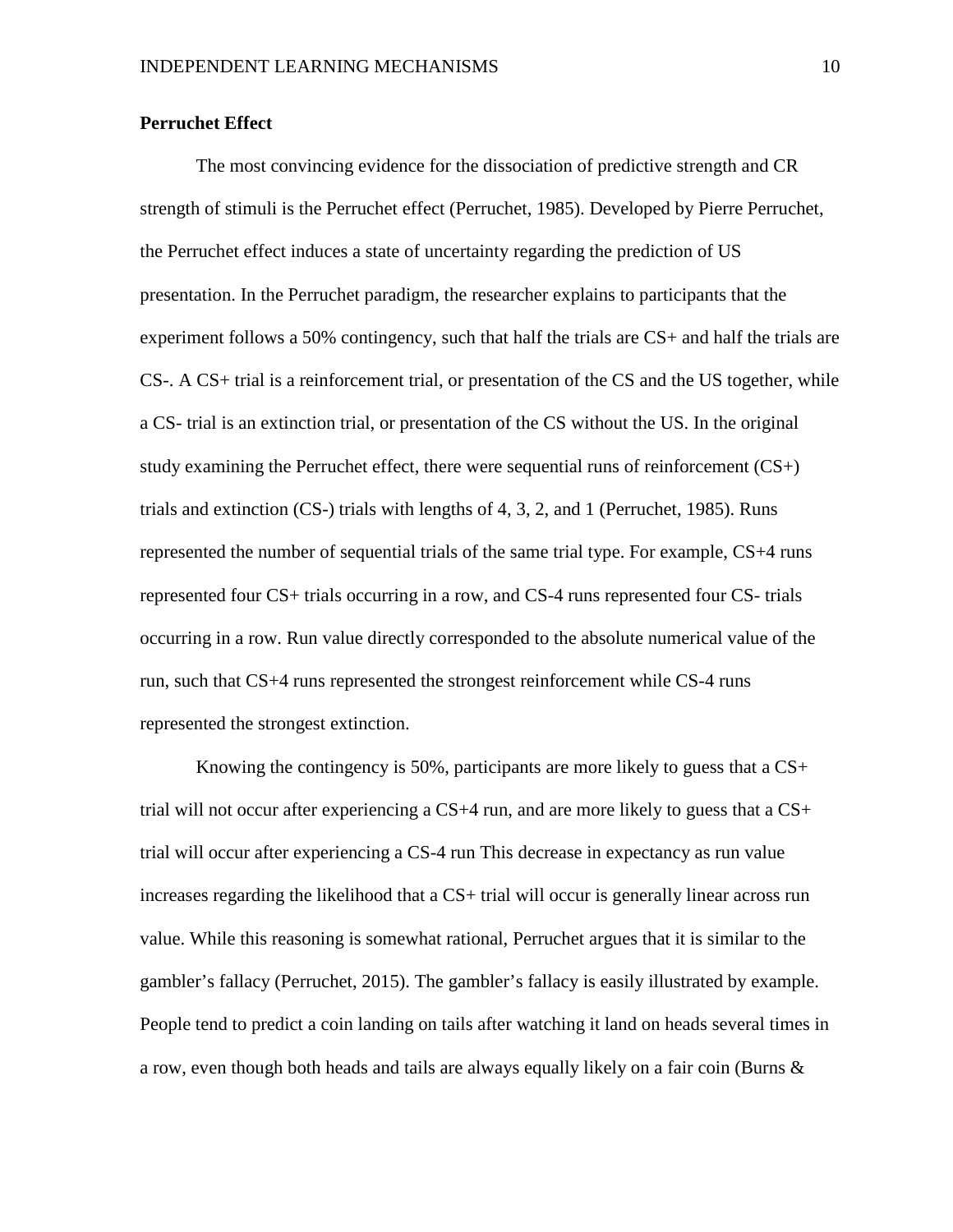Corpus, 2004). In the coin-flip example, the propositional mechanism would predict tails after a run of several heads because a person expects an equal number of heads and tails. The link mechanism would predict the strengthening of the connection between the coin-flip and heads after a run of several heads, making heads the expected outcome at that moment in time. Thus, the two mechanisms would make opposite predictions in situations when a certain event unexpectedly occurs in sequence, contrary to most conditioning designs in which the two mechanisms would make near identical predictions. This is why the Perruchet effect is a viable way to contribute to the associative learning debate, as the paradigm effectively pits the two models against each other.

The majority of research studying the Perruchet effect has used an eye blink conditioning paradigm (Perruchet, 2015), and various laboratories have replicated this effect (Clark, Manns, & Squire, 2001; Weidemann, Broderick, Lovibond, & Mitchell, 2012). Eye blink conditioning involves a neutral CS, usually a tone, a bothersome air puff to the eye as the US, and eye blinking as the CR. The apparatus directs an air puff towards the eye, which produces a reflexive eye-blink. Pairing of the tone with the air puff eventually produces eye blinking in reaction to the tone before the presentation of the air puff.

Participants blinked the most in reaction to the tone after experiencing a CS+4 run, and blinked the least in reaction to the tone after experiencing a CS-4 run. Thus, the CR between tone and air puff was strongest after a CS+4 run, and weakest after a CS-4 run. This change in eye blink frequency was generally linear across run value, such that more recent reinforcement of tone and air puff resulted in more blinking and more recent extinction of tone and air puff resulted in less blinking. Participants' predictions, however, followed the opposite pattern. Participants' expectancy to experience an air puff after a CS+4 run was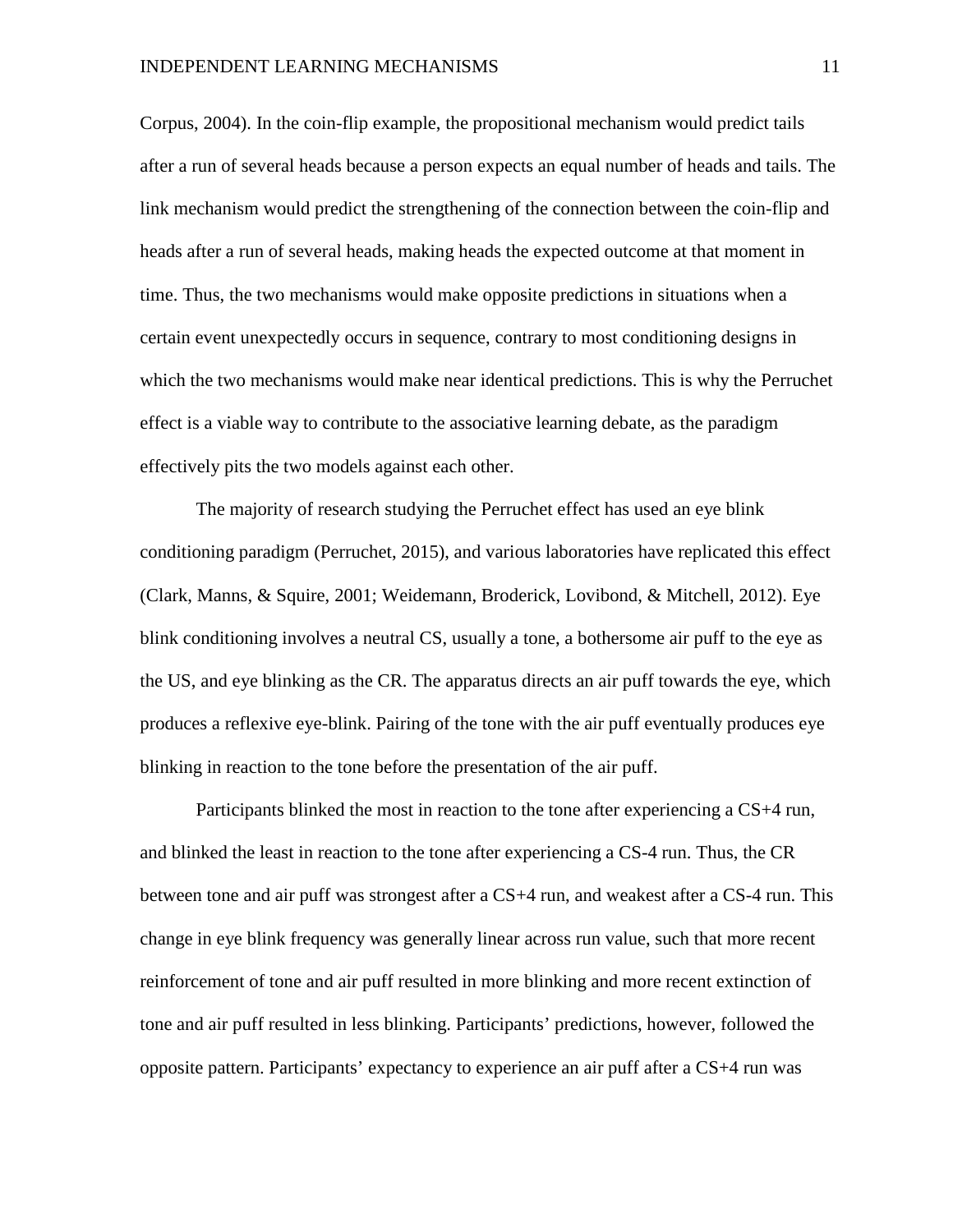lowest, and expectancy to experience an air puff after a CS-4 run was greatest. Thus, the proposition between tone and air puff was strongest after a CS-4 run, and weakest after a CS+4 run. This expectancy trend was generally linear across runs, such that more recent reinforcement of tone and air puff resulted in lower expectancy, and more recent extinction of tone and air puff resulted in greater expectancy. This provided evidence effectively dissociating participant's prediction of the US and physiological response to the CS. The pairing of tone and air puff, not tone predicting air puff, produced consistent robust CR's (Perruchet, 1985). This orthogonal linear pattern between conscious expectancy and physiological anticipation of an event as a function of run value does not fit the singleprocess model's predictions of associative learning effects.

There is not much research expanding the Perruchet effect to other paradigms, but there is some evidence of the Perruchet effect occurring in cognitive tasks, using response times as dependent measures rather than physiological responses (Barrett & Livesey, 2010; Moore & Obhi, 2012). Response time in the Perruchet paradigm is similar to the CR. When the researcher instructed participants to respond to a target stimulus (e.g. an arrow on a computer screen) which was sometimes but not always presented after a non-target stimulus, response times operated in the opposite direction of expectancy to view the target stimulus. In other words, the Perruchet paradigm induced uncertainty via stimulus run sequences, causing participants to respond quickest to the target stimulus when they least expected to view the target stimulus and respond slowest to the target stimulus when they most expected to view the target stimulus (Barrett & Livesey, 2010). Within associative learning literature, there is magnetoencephalographic evidence that shows brain activity and expectancy operating in opposite directions for participants in a Perruchet task, with light as the CS and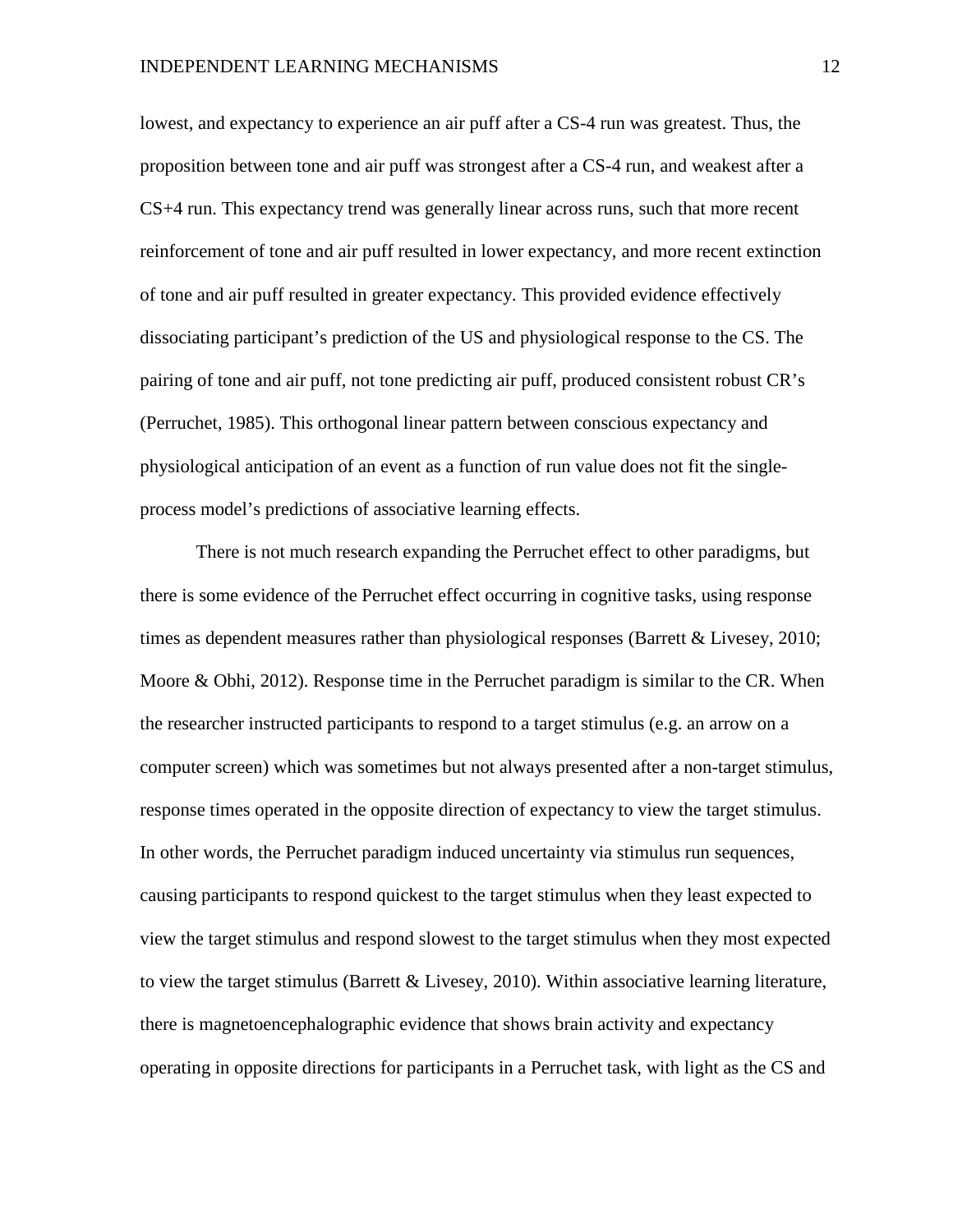loud noise as the US (Moratti & Keil, 2009). There has also been relative success for the Perruchet effect within the electrodermal paradigm, which involves measuring changes in electrical properties of the skin. Some efforts have been successful (McAndrew et al., 2012), while some efforts have not been successful (Williams & Prokasy, 1977). The research conducted by McAndrew et al. (2012) influenced the hypotheses and Perruchet design within the electrodermal paradigm for the current study.

In the target study, which the current study attempted to replicate, McAndrew et al. (2012) conducted an experiment with 44 conditioning trials. For each CS+ trial, participants viewed a brown cylinder (CS) for 5 s, and were administered a moderately painful electric shock (US) for the last 500 ms of CS presentation. In conditioning terms, this design was a delay procedure, as presentation of the CS and US overlapped in time and terminated together. During the inter-trial interval (ITI), participants rated their expectancy of being shocked on the next trial on a scale of 1 (*there will definitely not be a shock*) to 5 (*there will definitely be a shock*). On every trial, the apparatus recorded tonic electrodermal activity (EDA), or slow-moving changes in the skin's electrical conductivity. The calculation for the CR measured the difference between the mean tonic EDA during CS presentation and mean tonic EDA 5 s prior to CS presentation. The experiment followed a Perruchet design with a 50% contingency, but participants were not instructed that the trials followed a 50% contingency. The trials were organized into two runs of  $CS+/3$ , four runs of  $CS+/2$ , and eight runs of CS+/-1. The presentation of runs was pseudorandom. The researchers pooled run data into three levels: Level 1 (CS-3, CS+1), Level 2 (CS-2, CS+2), and Level 3 (CS-1, CS+3). Increase in level represented increase in the recent reinforcement value of the CS. Results revealed that participant's expectancy to experience a shock and their tonic EDA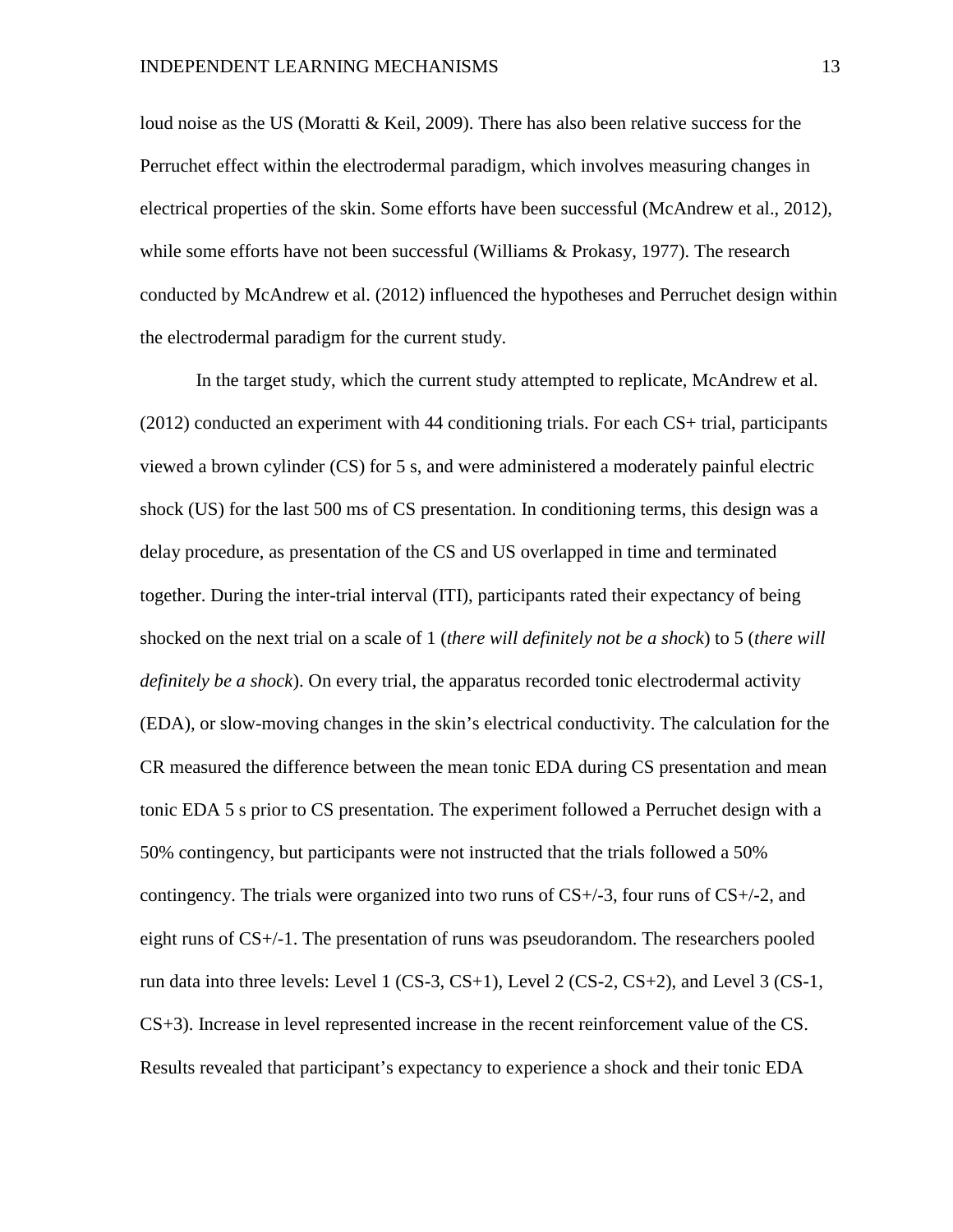#### INDEPENDENT LEARNING MECHANISMS 14

followed contrasting linear patterns of runs collapsed across levels. Increased EDA occurred when participants least expected a shock to occur, and decreased EDA occurred when participants most expected a shock to occur. This trend was generally linear as a function of level. This was the first electrodermal experiment to produce results similar to the effects of Perruchet's eye blink conditioning studies (McAndrew et al., 2012).

EDA is a measure of sweat gland secretions and is a product of sympathetic branch activity within the autonomic nervous system (Handler, Nelson, Krapohl, & Honts, 2010). Within EDA, there are several components, the one of particular interest here being skin conductance response (SCR). SCR, in units of microsiemens  $(\mu S)$ , is a measurement of change in electrical current flow which indicates change in arousal. Arousal is readiness for activity in reaction to an external stimulus. The brain sends signals down efferent nerve fibers that reach the palmar and plantar eccrine sweat glands. When eccrine sweat glands moisten the epidermal tissue, the ions in the sweat produce an increased conductivity in the skin (Handler et al., 2010). Applying a weak constant voltage through electrodes attached to fingers detects and measures this change in conductivity. SCR is sensitive to the characteristics of stimuli, for example increasing biological significance of stimuli results in increased SCR (Critchley, 2010).

#### **Current Study**

The intent of the current research was to collect evidence supporting either the singleprocess model or dual-process model, by testing if the single-process model made either correct or incorrect predictions in the Perruchet paradigm (Mitchell et al., 2009). Influenced by the work of McAndrew et al. (2012), I hypothesized an orthogonal linear pattern of expectancy of the US and SCR to the CS as a function of run value. This hypothesis follows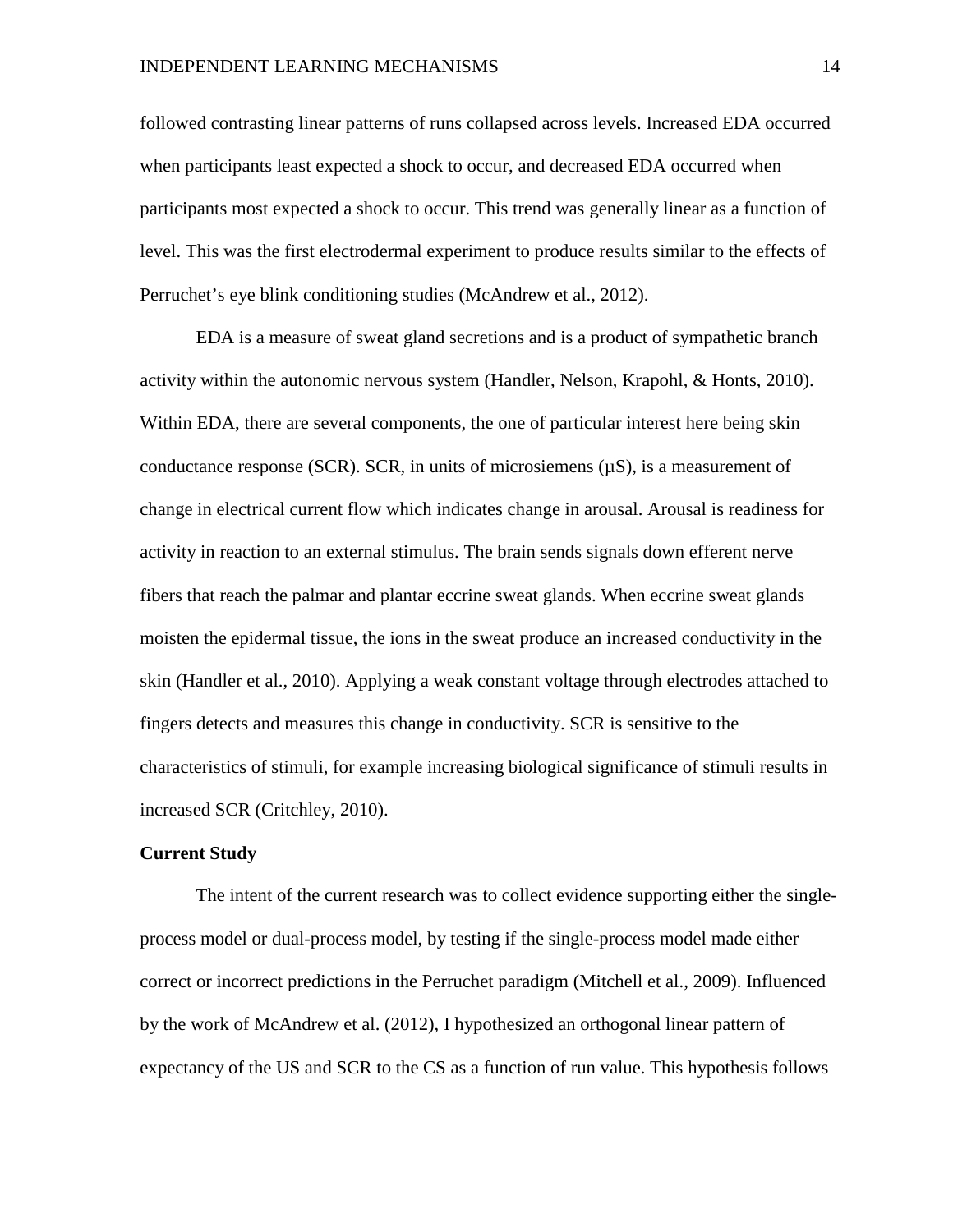predictions of the dual-process model and contrasts predictions of the single-process model. The dual-process model predicts expectancy of the US and SCR to the CS to manifest orthogonally while the single-process model predicts expectancy of the US and SCR to the CS to manifest in parallel. The dual-process model predicts successive reinforcement and successive non-reinforcement of CS-US pairings will cause the contiguous link mechanism to drive the CRs despite participants' opposite expectation. The current study implemented a new stimulus paradigm, an alternate delay procedure, an expanded expectancy scale, a phasic SCR analysis, and no collapsing of run value into levels, to test if the Perruchet effect is generalizable to a different set of experimental protocols.

Instead of electric shock as the US, the USs were arousing images. Electric shock maps on to fear learning, while arousing images broaden the scope from specifically fear learning to both positive valence learning and negative valence learning. Strategic image selection from the International Affective Picture System (IAPS), in which images and their respective emotional content are normatively scaled (Lang, Bradley, & Cuthbert, 2008), allowed for a stimulus set with controlled emotional qualities. The measured emotional content of the images includes arousal, the quality necessary to produce SCR (Lang et al., 2008). Selecting moderately arousing images of predatory animals, humans wounds, attractive humans (same sex and opposite sex), and romantic couples allowed for a stimulus set with controlled arousal across images (see Appendix A). These image categories produce SCR to a greater degree than other categories in the IAPS (Bradley, Codispoti, Sabatinelli, & Lang, 2001). Since images are biologically innocuous, as opposed to electric shock, images offered a less invasive alternative to study the Perruchet effect. The intent of using unique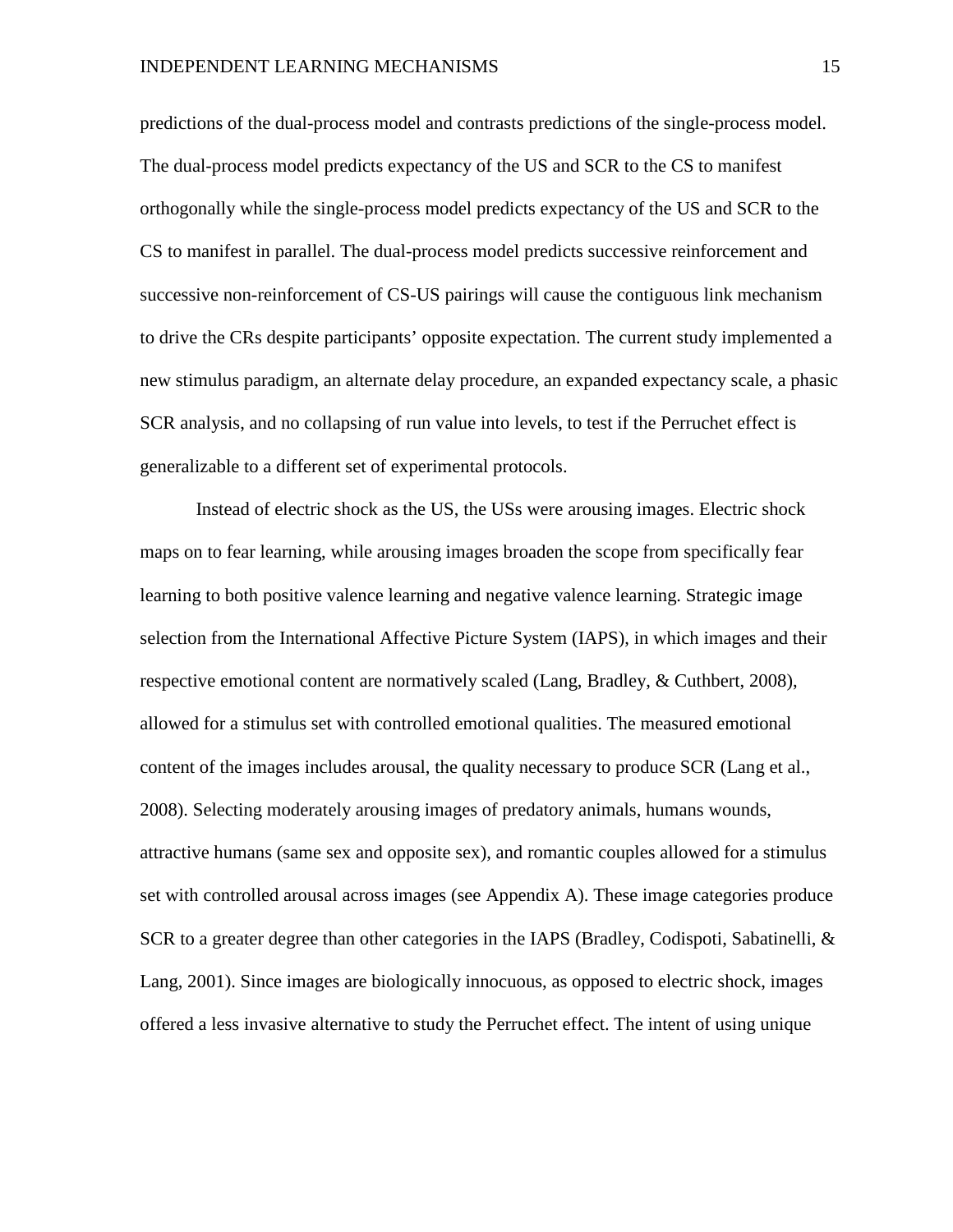images on every trial was to attenuate habituation to the imagery and to facilitate attention towards the stimuli.

Instead of a visual brown cylinder as the CS, the CS was a fixation cross (McAndrew et al., 2012). The CS was a fixation cross because the USs were arousing images, keeping the CS and USs within the same sensory mode but distinctive through visual complexity. Stimulus presentation was a delay procedure in which the US immediately followed termination of the CS. The fixation cross terminated immediately before US presentation so the CS would not superimpose the US, potentially changing the USs' natural arousal qualities.

The two dependent measures were participant's expectancy of a US and participant's SCR to the CS. Expectancy indicated the prediction that the following trial was a CS-US pair and was measured on a 9-point scale instead of a 5-point scale to allow more variability in response selection. Two separate waveforms, phasic and tonic, operationalized SCR. The tonic waveform represented slow moving changes in EDA while the phasic waveform represented rapid changes in EDA. Analyzing both waveforms added more information pertaining to participant's responses, as different waveforms yielded different response magnitudes and frequencies. For the phasic waveform, specific responses to stimuli were moments when EDA crossed from negative phase to positive phase, while non-responses were moments that did not elicit this phasic activity. For the tonic waveform, specific responses to stimuli were moments when the maximum amplitude during stimulus presentation exceeded minimum amplitude before stimulus presentation, while nonresponses were moments that did not elicit this tonic activity.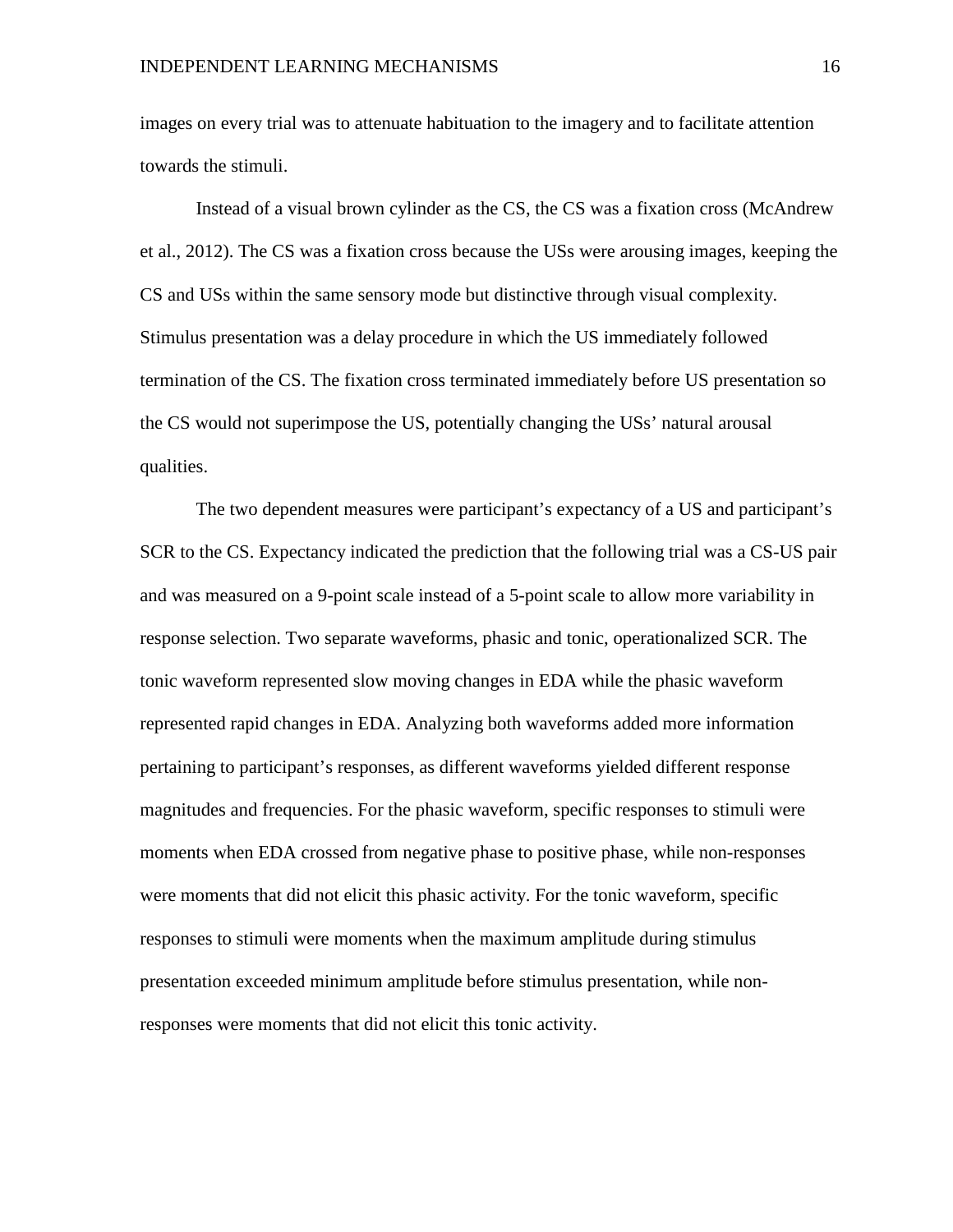A magnitude analysis included responses and non-responses, while an amplitude analysis only included responses. While including non-responses attenuated the overall average magnitude of the responses, it added power to the data analysis, as more data points were included. Generally, a magnitude analysis is more suitable to detect subtle EDA changes, while an amplitude analysis is sufficient for large-scale EDA changes (Braithwaite & Watson, 2015). Given the stimulus of interest was an innocuous fixation cross, response magnitudes and frequency were expected to be relatively low, making magnitude the analysis of choice.

The planned analyses did not collapse run value across levels. While pooling six levels of a variable into three levels would have made the analyses more powerful, the resulting three levels would not be representative of the original six levels. CS+ runs represented stronger pairing of the CS and US via recent reinforcement, while CS- runs represented weaker pairing of the CS and US via recent extinction. The absolute numerical value assigned to each run corresponded to the strength of the reinforcement or extinction, meaning the CS+ 3 run represented the strongest reinforcement between the CS and US while the CS-3 run represented the strongest extinction between the CS and US. McAndrew et al. (2012) organized trials into two runs of  $CS+/3$ , four runs of  $CS+/2$ , and eight runs of  $CS+/-1$ . By pooling CS-3 run data with CS+1 run data, the influence of CS-3 run data on the analysis was less clear, as there were four times the amount of data points in the CS+1 run group by design. Additionally, the predictions for CS-3 run data and CS+1 run data were not commensurate, so combining the two did not make sense for a theoretical test or measurement of effect size. The six levels remained independent in the analysis for the current study, such that the group means were separate entities.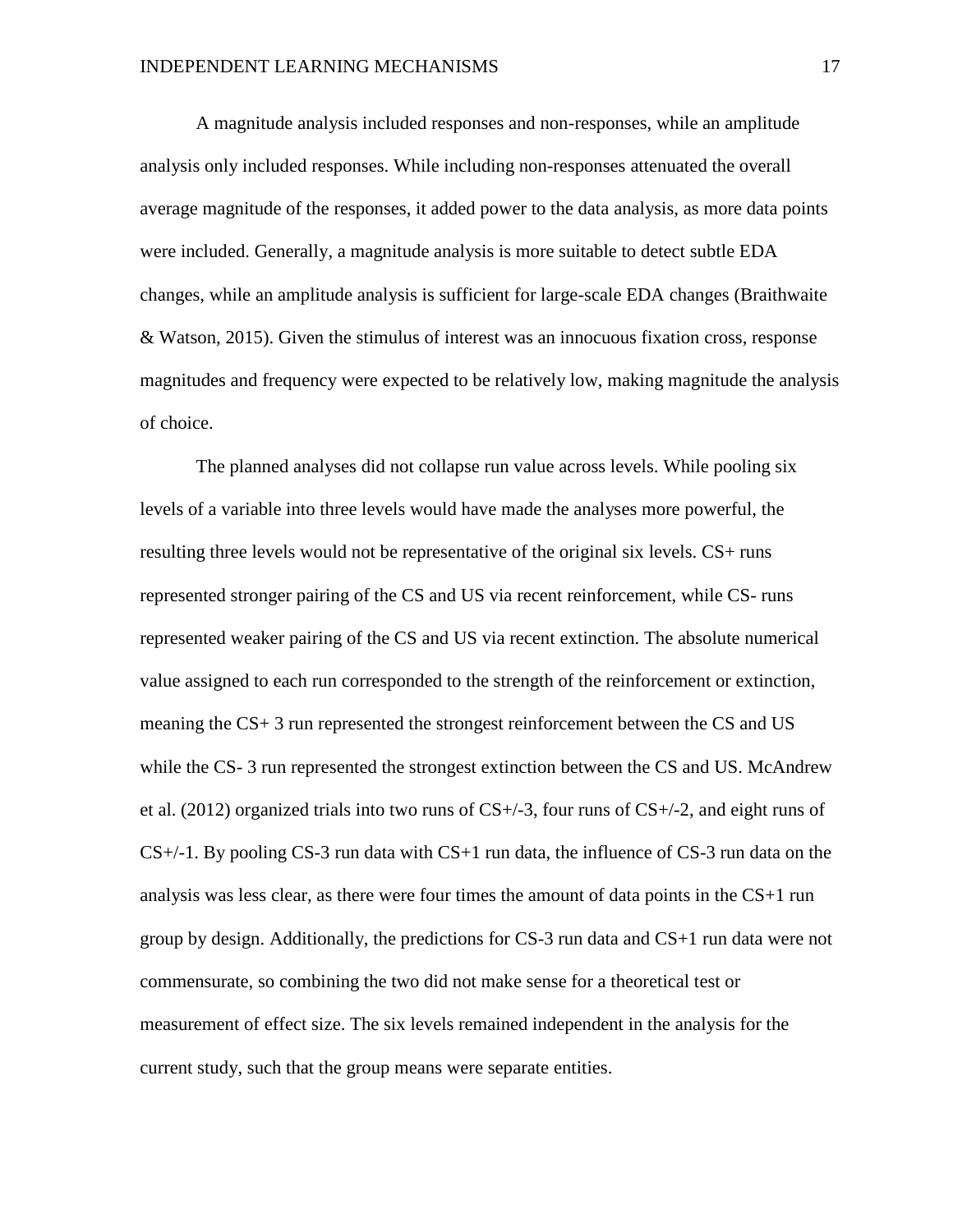#### **Method**

#### **Participants**

Ninety-five undergraduate students from a university in the Southeastern region of the United States were recruited from psychology courses through the university's online recruitment system and were provided course credit for their participation. Recruiting participants of similar age for this research was advantageous, given that electrodermal conditioning varies across the lifespan (Gao, Raine, Venables, Dawson, & Mednick, 2010). This was the first experiment conducted in a new laboratory, and several unexpected hardware, software, and personnel communication errors impeded the first wave of data collection. While the errors were debugged after they were identified, 17 data files were corrupted and had to be excluded from analysis. This resulted in a participant sample size of 78, of which was further reduced to 68 (Gender: 23 males, 45 females; Age in years: *M* = 19.87,  $SD = 1.85$ ) after 10 EDA hypo responders were excluded from analysis. A hypo responder was a participant who generated zero responses to the CS throughout the experiment based on suggested analysis and location of SCR's on the phasic waveform (Kim, Bang, & Kim, 2004). Approximately 10% of the population are hypo responders, so the collected sample was typical in this regard (Braithwaite, Watson, Jones, & Rowe, 2013). The Institutional Review Board approved the current research on 03/04/2017. IRB approval information is located in Appendix B.

#### **Materials**

**Conditioned Stimulus.** The CS was a fixation cross (Times New Roman, size 32 font) centered on the computer screen (21.7 in). The CS appeared on all trials. For each trial, CS duration was 6 s.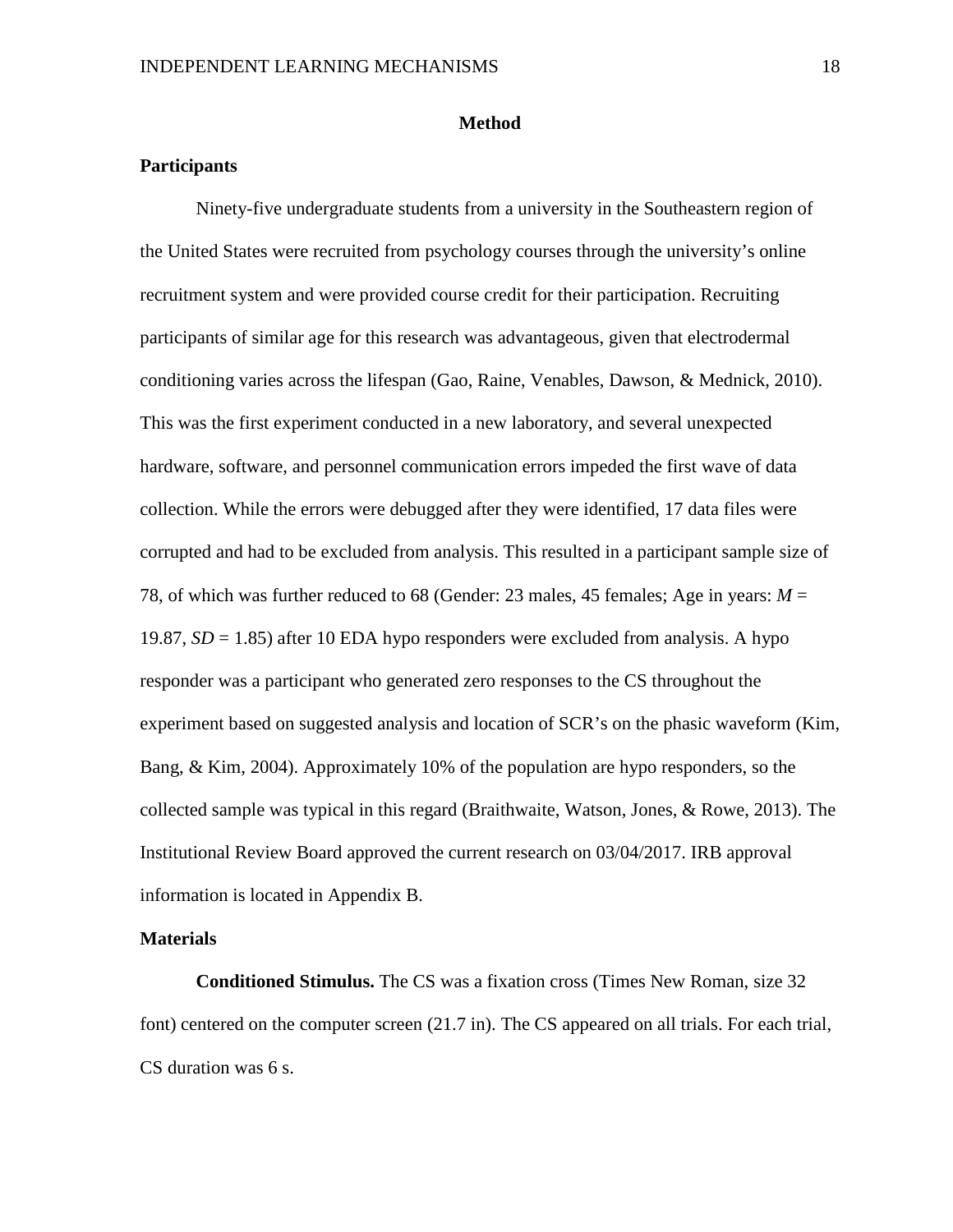**Unconditioned Stimuli.** Twenty-two images rated high in arousal were selected from IAPS for the US. The images were centered and stretched to a width of 52.3% (9.94 in) and to a length of 69.4% (7.29 in) of the computer screen. This approximated the clearest display of the image. 22 images allowed for 44 conditioning trials. The US appeared on all CS+ trials. For each CS+ trial, the US duration was 6 s.

#### **Measures**

**Conditioned Response.** The BIOPAC MP36R and Acq*Knowledge* software collected the EDA measurements (BIOPAC, 2008). The BIOPAC MP36R has four channels and a 24-bit analog-to-digital (A/D) converter, able to sample up to 100,000 samples per second (Boucsein et al., 2012). The device was interfaced to the computer running Acq*Knowledge* software. EDA was collected at 1000 Hz. Once collected, the software resampled the signal down to 62.50 Hz to expedite computational analysis. The signal went through a low-pass filter ( $f = 1.00$  Hz) for artifact removal and a high pass filter ( $f = .05$  Hz,  $Q = .707$ ) for phasic waveform construction (Braithwaite et al., 2013). The measurements captured the magnitude of both tonic and phasic waveforms on every run-commencing trial, resulting in 28 measures of interest for each participant. All of the stimulus-specific SCR data were transformed [log(SCR magnitude + 1)] and standardized into *Z*-scores [(*x* of participant's response to CS -  $\bar{x}$  of participant's response to CS) / *SD* of participant's response to CS] to minimize violations of normality and inter-individual variance respectively (Braithwaite & Watson, 2015). *Z*-scores were advantageous as they provided unique response profiles for each individual, particularly since a non-response represented a different numerical value for each participant.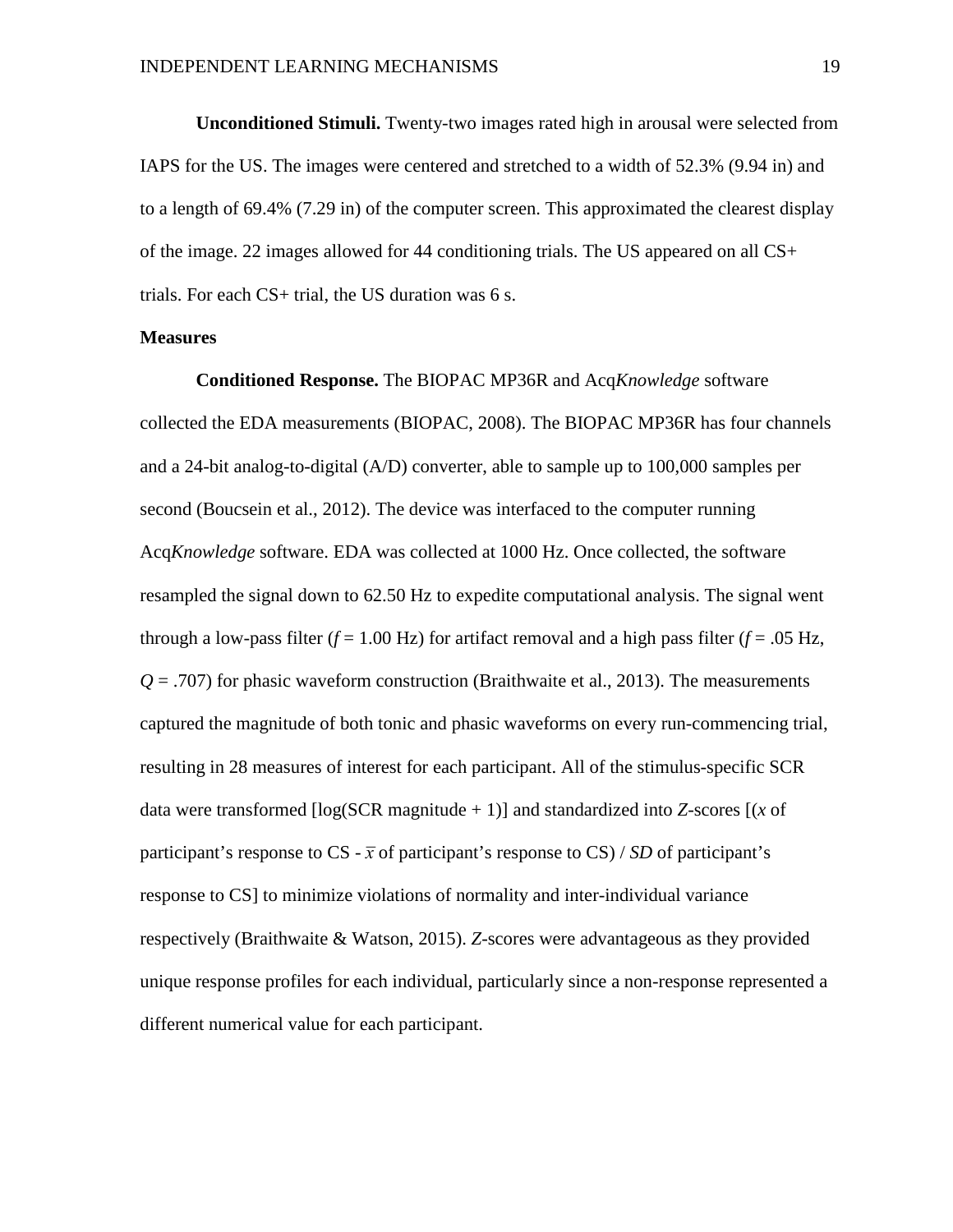The difference between the maximum amplitude during presentation of the CS and the minimum amplitude 6 s prior to CS presentation represented the tonic SCR. This calculation was advantageous, as it discarded ambiguous EDA fluctuation embedded in a means analysis, and it guaranteed that SCR measurements represented only responses that were rises, not falls. In this analysis, the response peak of an SCR always followed the trough of the response. If the difference between maximum and minimum amplitudes solely during CS presentation represented the tonic SCR, it would be difficult to identify if the peak followed or preceded the trough. Performing a difference between two maximums or two minimums would not be suitable because that would ignore either troughs or peaks respectively.

A specific SCR to the CS occurred if the phasic waveform crossed from negative phase to positive phase at a minimum latency of 1 s after CS onset to a maximum latency of 7 s after CS onset. Two methods measured phasic SCR. The phasic waveform was first analyzed using parameters suggested by Kim et al. (2004), the 10% threshold SCR. The suggested parameters involved a global analysis of each individual experimental file. Within each file, the software identified the maximum SCR recorded across the entire file, and identified all SCRs by locating phasic changes that exceeded 10% of the amplitude of the maximum SCR. The threshold change in the phasic waveform was  $0 \mu S$ , as the 10% cutoff functioned as a filter against minute responses.

The phasic waveform was additionally analyzed utilizing a more powerful approach, one that retained as much data as possible. The 10% cutoff suggested by Kim et al. (2004) was not based on rigorous evidence. Thus, the 10% threshold SCR method was utilized, but was modified by grading the threshold with two additional steps involving increasing liberal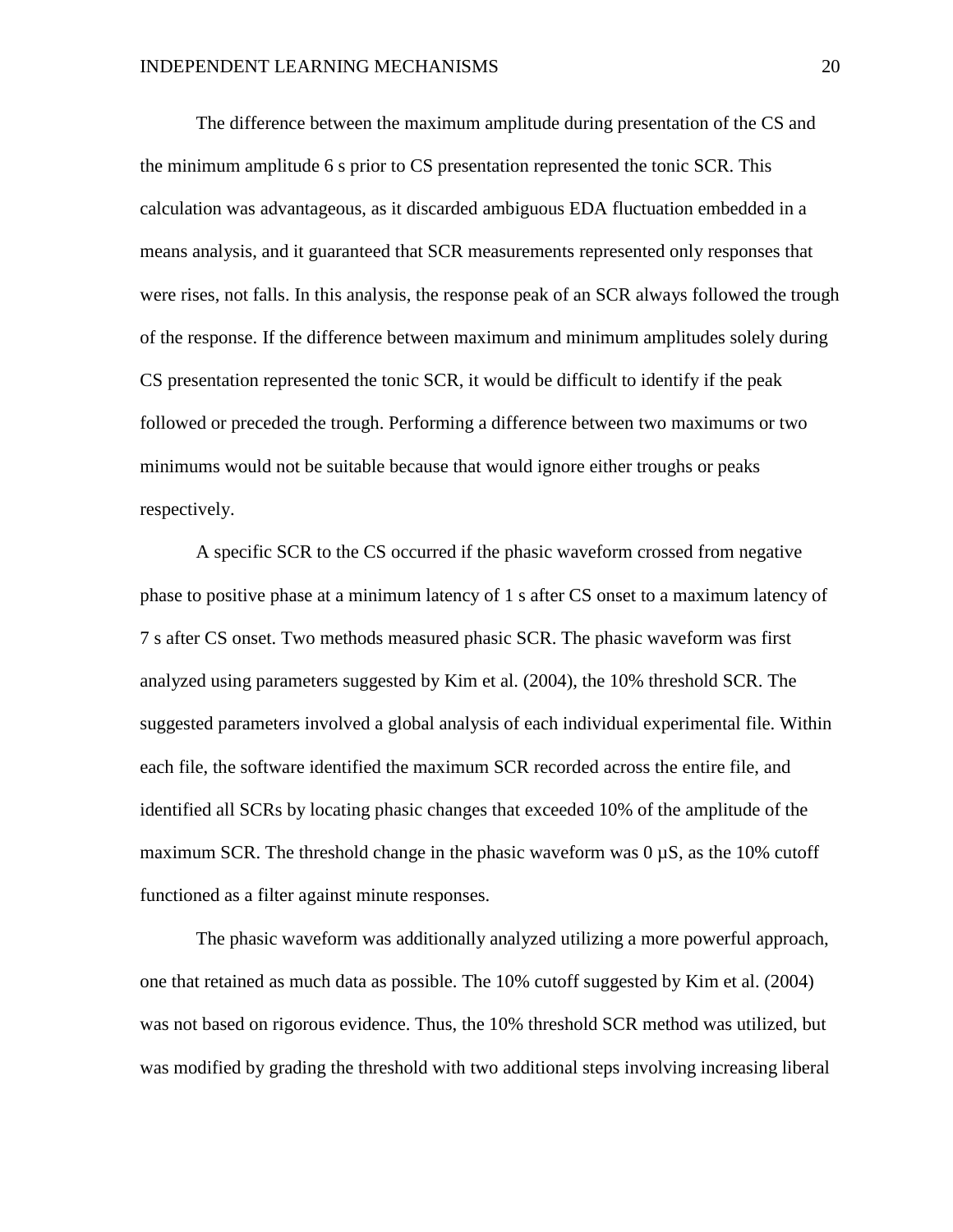criteria, the 3-step threshold SCR. The software first identified responses at the 10% cutoff. At this stage, *Z*-scores of each individual 3 *SD* above the mean were discarded. This discarded hypo responders who generated no responses to the CS, as zero variance resulted in undefined *Z*-scores for every hypo responder's stimulus response. Performing this exclusion later would have included participants who generated no "meaningful" response to the stimulus in the data set, with *Z*-scores primarily consisting of minute electrical shifts across the phasic waveform.

Retaining all of the collected responses from the first stage, the software re-identified responses at the 5% cutoff. A stimulus assigned a non-response primarily from the 10% cutoff stage but assigned a response from the 5% cutoff stage was marked as a response at the magnitude output provided by the 5% cutoff. On average, this stage retained an additional three or four responses of substantial magnitude. The procedure repeated, and the final stage identified SCRs at the 0% cutoff. This stage retained primarily small responses, but did occasionally contribute responses of substantial magnitude. In total, this method included three-steps for specific SCR identification.

**Expectancy.** Participants provided expectancy judgments that an image would follow the next fixation cross. When primed with the question "Do you expect the next cross to be followed by a picture?" 1 s after trial termination, participants identified their confidence on a scale from 1 (*very unlikely*) to 9 (*very likely*) using the number pad. Pressing 1 indicated lowest level of expectancy, pressing 5 indicated chance level of expectancy, and pressing 9 indicated highest level of expectancy. Participants were encouraged to use the entire spectrum of options to delineate their true expectancy. E-prime measured expectancy on every trial, resulting in 28 measures of interest for each participant.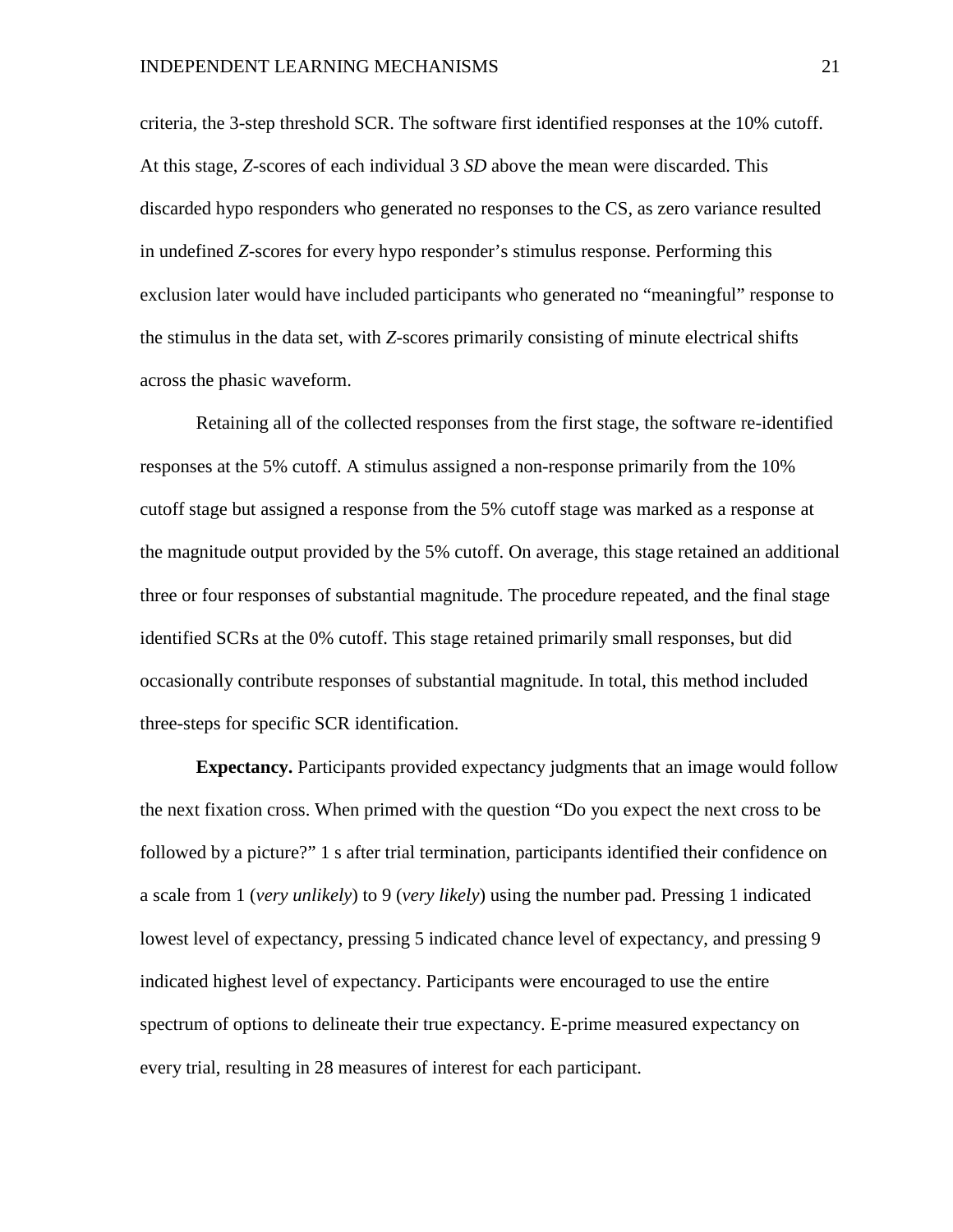#### **Perruchet Paradigm**

CS+ trials and CS- trials were presented in a way that challenged participant's ability to predict whether a CS+ or CS- trial would occur next. The trials incorporated a 50% contingency, such that half the trials were CS-US pairs (CS+ trials) and half the trials were the CS alone (CS- trials). There was an attention check on all CS+ trials. The attention check was a simple question about the US, specifically whether or not the image included a human face, to ensure participants at least minimally processed and inspected the visual stimulus. Some of the images were unpleasant to view, thus participants may have been tempted to look away when an unpleasant image appeared. The question about the presence of a human face lessened this possibility. The differences between CS+ trials and CS- trials were neither the US nor the attention check were presented on CS- trials, as the attention check pertained specifically to the US. Figure 1 shows the sequence for a CS+ trial. In Figure 1, time proceeds from left to right. Upward movement of the lines indicates stimulus presentation while downward movement of the lines indicates stimulus termination. The US immediately followed the CS, and duration of both stimuli was 6 s. CS- trial sequence was identical, except there was no US and no attention check.

There were two runs of  $CS+3/3$ , four runs of  $CS+2/2$ , and eight runs of  $CS+1/1$ , resulting in 44 trials. Out of the 44 trials, 28 of the trials were of theoretical interest. Twentyeight of the trials commenced a run sequence. The first trial after termination of a run was the trial of interest when collecting data for the terminated run. For example, a CS-2 run may have terminated a CS+1 run. The response to the first CS of the CS-2 run represents the response towards the preceding CS+1 run. An additional trial at the end of the experiment terminated the final run in order to collect data on that final run. In the McAndrew et al.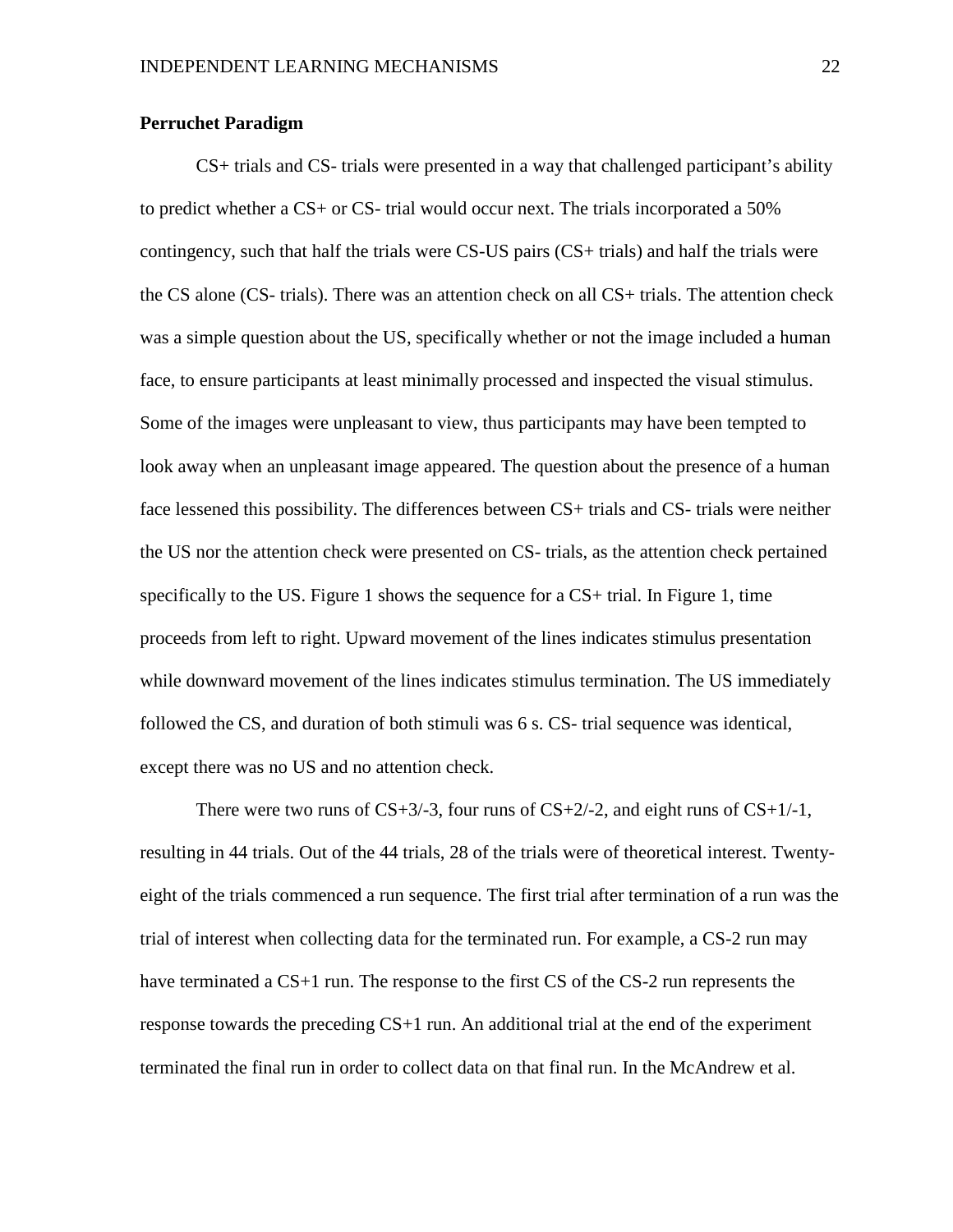(2012) study, participants were not instructed that a 50% contingency was employed. Following Perruchet (1985), participants in the current study were instructed that a 50% contingency was employed. This lessened some of the ambiguity in the task. Whether or not this instruction is necessary for the Perruchet effect is not known.

#### **Experimental Design**

The experiment followed a 3 (run length:  $1, 2, 3$ ) x 2 (trial type:  $CS$ +,  $CS$ -) within subjects design, creating six distinct run values: [CS-3 (CS-, CS-, CS-), CS-2 (CS-, CS-), CS-1 (CS-), CS+1 (CS+), CS+2 (CS+, CS+), and CS+3 (CS+, CS+, CS+)].

#### **Procedure**

The experimenter welcomed participants into the laboratory. First, participants read and signed an informed consent form, located in Appendix C. Next, the experimenter asked participants to wash and dry their hands thoroughly and remove any jewelry from their nondominant hand, to limit contamination of EDA recording. Ambient room temperature was maintained at approximately  $73^{\circ}$  F ( $23^{\circ}$  C) to limit baseline EDA variability across participants (Boucsein et al., 2012). The experimenter attached the electrodes to the participant's index and middle fingers on their non-dominant hand. At least 5 min passed after electrode attachment before commencing EDA recording, to allow enough time for the skin to absorb the isotonic gel. The participant's dominant hand was electrode-free. Participants used their dominant hand for answering questions on the computer keyboard. The experimenter placed the keyboard directly in front of the participant's dominant hand so the task required minimal movement, because sudden or large movements obscure EDA readings. When the participant was relaxed, the experimenter instructed them to remain relaxed throughout the experiment. Before the experimental trials began, the participants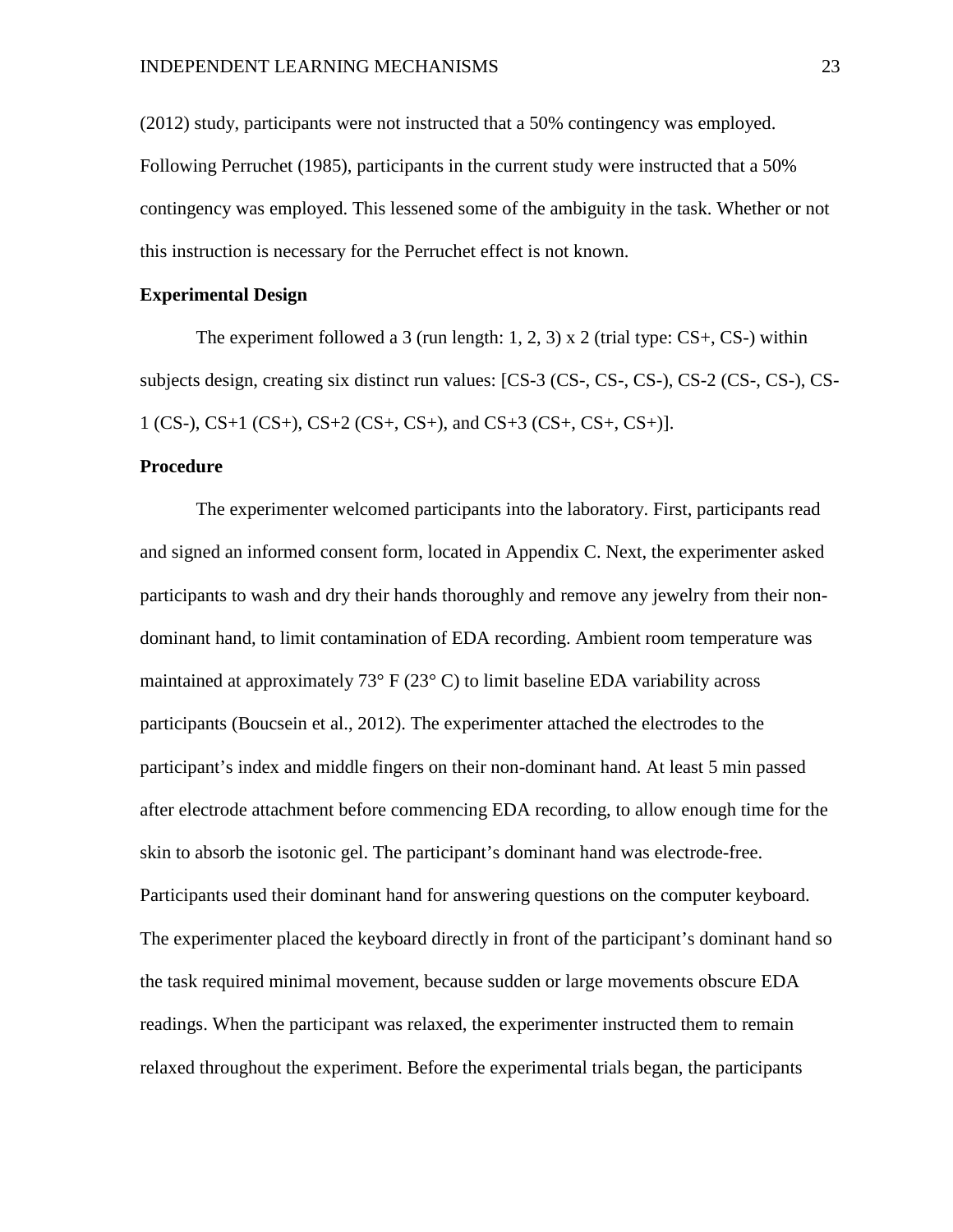rested for 10 min as the EDA recording process began. This 10 min period allowed enough time for the EDA of the participant to return to a relaxed state, and allowed the experimenter to ensure that the EDA signal was good quality. The experimenter read to participants the following instructions:

You are about to participate in a study which involves visual stimuli. During this experiment, you will view a cross on every trial. On certain trials, pictures will follow the cross. Pictures will follow the cross 50% of the time, and the cross will be presented by itself 50% of the time. It is your job to predict if a picture will follow the cross on any given trial. Try to remember what has happened on previous trials throughout the experiment. On each trial, you will be asked to report your confidence of your prediction by selecting from the numbers 1 (very unlikely) to 9 (very likely), 1 indicating the strongest confidence that a picture will not appear after the cross, 5 indicating no confidence in either direction, and a 9 indicating the strongest confidence that a picture will appear after the cross. We encourage you to use the entire spectrum of options to specifically identify your prediction. If a picture does follow the cross, you will be asked if that picture included a human face. Pressing "y" indicates "yes" and pressing "n" indicates "no". You will be reminded during the experiment how the keyboard corresponds to answers for both questions. You will read these instructions again on the computer screen. Do you have any questions?

On CS+ trials, participants viewed the CS for 6 s and then viewed the US for 6 s. On CS- trials, participants viewed the CS for 6 s but did not view the US. E-prime sent digital inputs to Acq*Knowledge* via the computer's parallel port at 125 Hz to identify CS onset and US onset. Soon after trial termination (1 s), participants read questions on the computer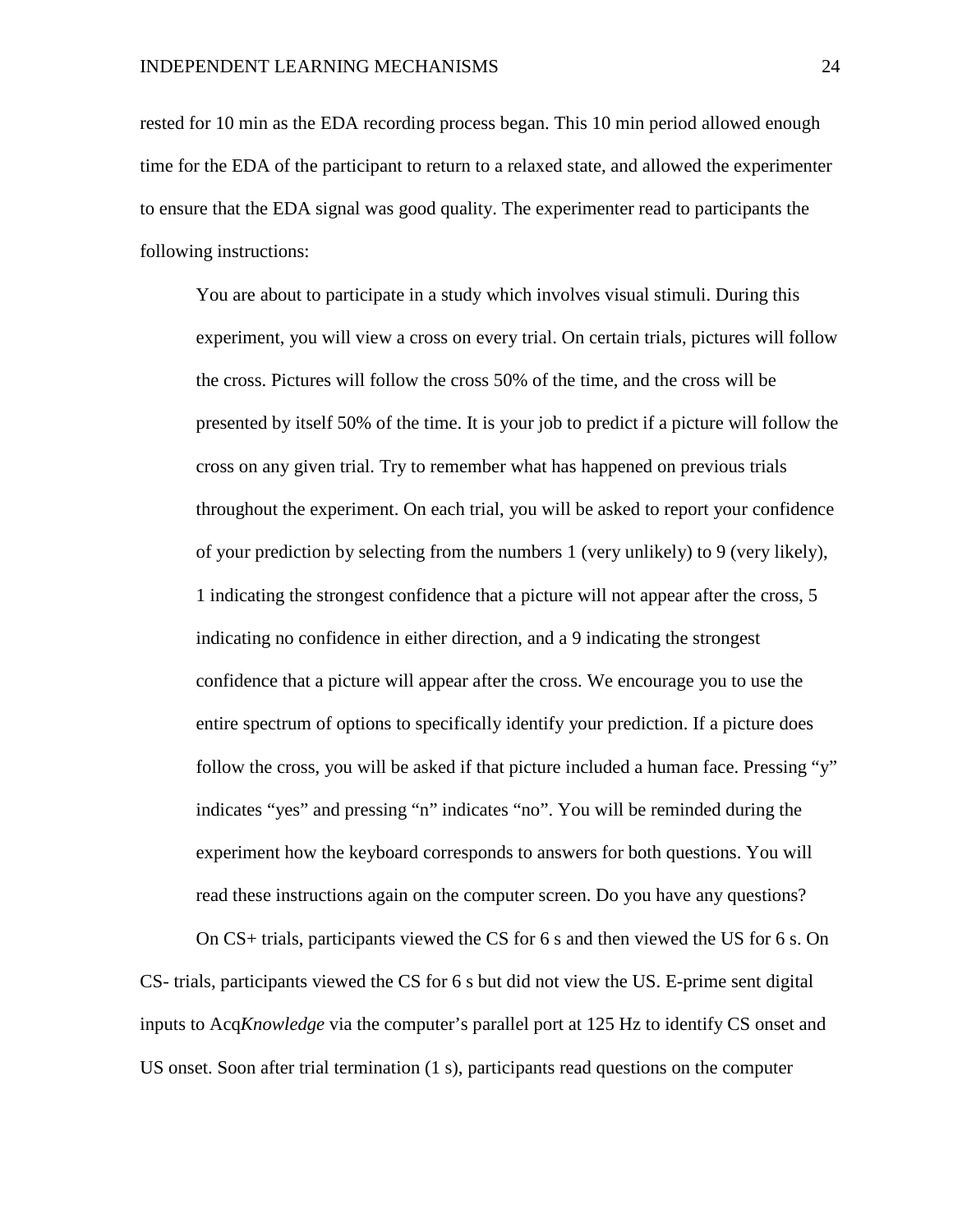screen. The first question read: "Was there a human being in the last image you viewed?" This question only occurred after CS+ trials, 22 trials per participant. If participants failed to answer this question above 50% accuracy, an indicator of insufficient attention, they were excluded from analysis. The second question read "Do you expect the next cross to be followed by an image?" This question occurred after every trial, 28 measures of interest per participant. For CS- trials, the participant only answered the expectancy question. The ITI averaged at 25 s. The ITI had to be sufficiently long to allow EDA to settle before beginning the next trial. The ITI varied slightly to mitigate temporal conditioning as a potential confounding variable (Boucsein et al., 2012). During the ITI, the screen read: "Please remain relaxed and still. Continue to pay attention to the computer screen." Each participant received a unique trial sequence, using randomization with restriction, to prevent order effects of images and runs. After the 44 experimental trials, participants had completed the task. The whole procedure took roughly 1 h to complete.

#### **Results**

Based on highly accurate performance from all participants on the attention check (*M*  = 99%, *SD* = 8.7%) no participants were excluded from failure to pay attention to the task. The magnitude of all SCRs recorded in  $\mu$ S throughout the whole experiment ( $M = 0.77$ , SD = 0.36) and the rise time in seconds from phasic onset to peak of all SCRs (*M =* 4.99, *SD* = 3.85) provided a general response profile of the collected sample. Appendix D includes the tables and Appendix E includes the figures. Table 1 shows general responsiveness in magnitude and frequency to the stimuli, which functioned as a simple manipulation check. Overall, magnitudes and frequencies were not very high to presentation of either stimulus.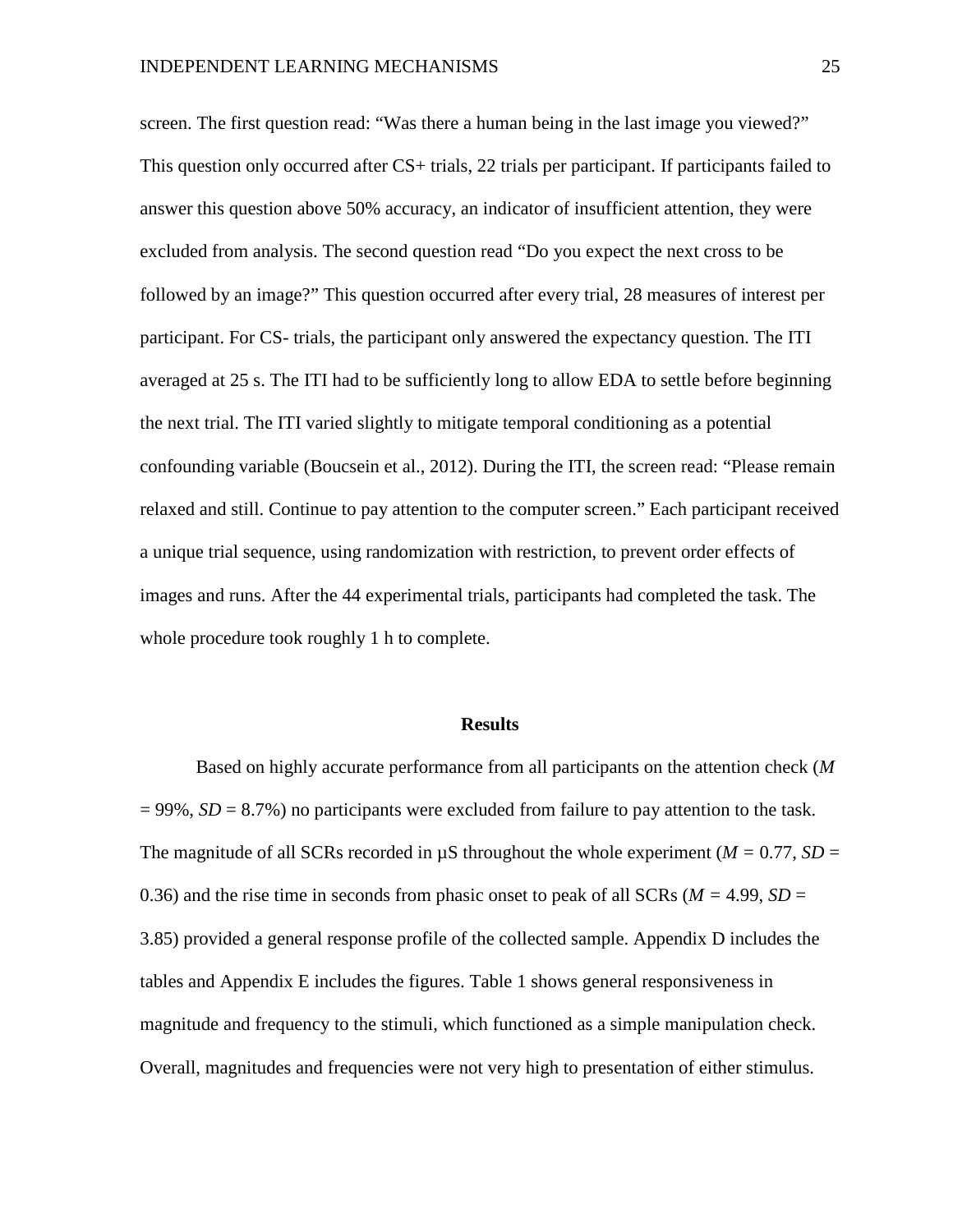The US was more effective than the CS at eliciting responses, both in magnitude and frequency. Table 2 shows descriptive statistics, notably the various measurements of central tendency that factored into the statistical analyses.

A one-way repeated measures MANOVA with run value as the within-subjects factor and expectancy, 3-step threshold SCR, 10% threshold SCR, and tonic SCR as the four dependent measures revealed a significant influence of run value on at least one of the dependent measures,  $V = .26$ ,  $F(20, 1340) = 4.59$ ,  $p < .001$ . Table 3 shows that all four dependent measures failed Mauchly's test for sphericity and Kolmogorov-Smirnov's test for normality, meaning the variances between run values were heterogeneous and the dependent measures did not meet parametric assumptions of normality, respectively. Skewness, kurtosis, and histograms also indicated non-normal distributions for the dependent measures, particularly for the SCR measures. Because the dependent measures violated sphericity and normality, both one-way repeated measures ANOVAs with Greenhouse-Geisser corrected degrees of freedom and non-parametric Friedman's ANOVAs were conducted to test for univariate effects of run value on the four dependent measures. The Greenhouse-Geisser correction helped control for Type I errors, or false rejection of the null hypothesis. The Friedman's ANOVA helped control for Type II errors, or failure to reject the null hypothesis. Both the parametric and non-parametric tests offered unique information and are included for comparison.

The predicted effect of run value on the four dependent measures was linear, thus a simple correlation between run value and the dependent measures offered an alternative method to examine the linear patterns within the data. This method was unique from the ANOVAs, as the correlational analyses did not compound the data into separate cells and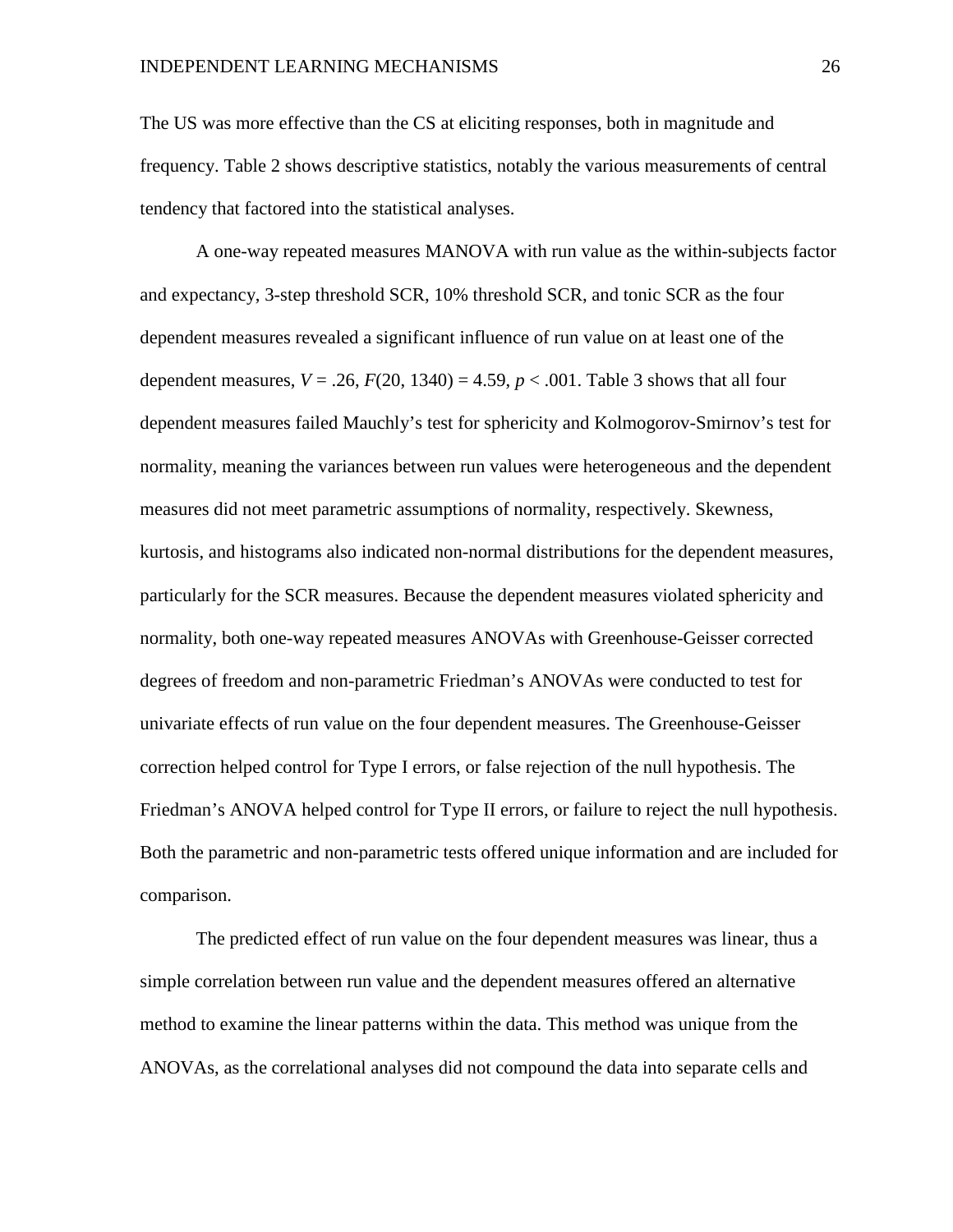then search for differences among the separate cells, but rather estimated a simple regression line between run value and the dependent measures. Thus, each analysis included correlations for run value treated as a continuous predictor on the four dependent measures to supplement the ANOVA analyses.

A one-way repeated measures ANOVA with Greenhouse-Geisser corrected degrees of freedom revealed a significant effect of run value on expectancy, *F*(2.06, 138.01) = 16.80,  $p < .001$ ,  $\eta^2 = .20$ . Table 4 includes significant post-hoc comparisons for this parametric analysis. Twelve comparisons were significant, and followed predictions of the hypothesis. Planned linear within-subjects contrast revealed a significant negative linear pattern between run value and expectancy,  $F(1, 67) = 23.42$ ,  $p < .001$ ,  $\eta^2 = .26$ . Figure 2 shows the expectancy means across the six levels of run value, showing visual trends that follow predictions of the hypothesis. As run value increased, expectancy decreased. Friedman's ANOVA revealed a significant effect of run value on expectancy,  $\chi^2(5) = 72.65$ ,  $p < .001$ . Table 5 includes significant post-hoc comparisons for this non-parametric analysis. Nine comparisons were significant, and followed predictions of the hypothesis. When treated like a continuous predictor rather than a discrete experimental manipulation, run value negatively correlated with expectancy,  $r(1850) = -.24$ ,  $p < .001$ . This follows predictions of the hypothesis.

A one-way repeated measures ANOVA with Greenhouse-Geisser corrected degrees of freedom did not reveal a significant effect of run value on 3-step threshold SCR, *F*(3.82,  $256.10 = 1.42, p = .228, \eta^2 = .02, 1 - \beta = .43$ . Planned linear within-subjects contrast, however, revealed a significant positive linear pattern between run value and 3-step threshold SCR,  $F(1, 67) = 4.26$ ,  $p = .043$ ,  $\eta^2 = .06$ . Figure 3 shows the 3-step threshold SCR means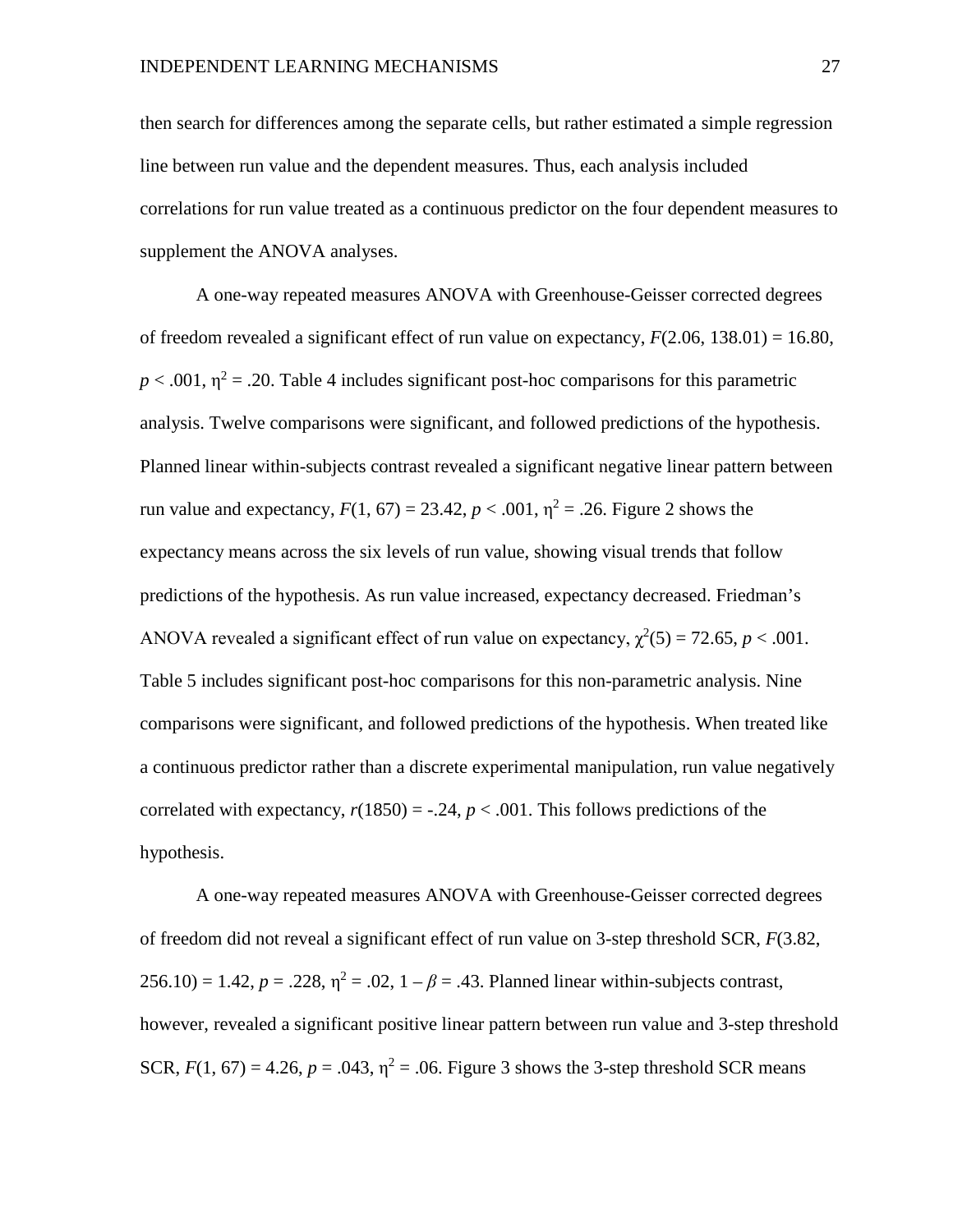across the six levels of run value. *Z*-scores for each individual came from their 3-step threshold CRs throughout the experiment. Although not detected through a main univariate effect, Figure 3 reveals visual evidence that follows predictions of the hypothesis. As run value increased, 3-step threshold SCR increased. Friedman's ANOVA revealed a significant effect of run value on 3-step threshold SCR,  $\chi^2(5) = 36.21$ ,  $p < .001$ . Table 5 includes significant post-hoc comparisons for this non-parametric analysis. Five comparisons were significant and followed predictions of the hypothesis. When treated like a continuous predictor rather than a discrete experimental manipulation, run value positively correlated with 3-step threshold SCR,  $r(1850) = .05$ ,  $p = .041$ . This follows predictions of the hypothesis

A one-way repeated measures ANOVA with Greenhouse-Geisser corrected degrees of freedom did not reveal a significant effect of run value on 10% threshold SCR, *F*(3.92,  $262.77$ ) = 1.21,  $p = .306$ ,  $\eta^2 = .02$ ,  $1 - \beta = .37$ . Planned linear within-subjects contrast also did not reveal a significant positive linear pattern between run value and 10% threshold SCR, *F*(1, 67) = 3.34, *p* = .072,  $\eta^2$  = .05, 1 –  $\beta$  = .44. Figure 4 shows the 10% threshold SCR means across the six levels of run value. *Z*-scores for each individual came from their 10% threshold CRs throughout the experiment. Although not detected through a main univariate effect nor a linear contrast, Figure 4 reveals visual evidence that follows predictions of the hypothesis. As run value increased, 10% threshold SCR increased. Friedman's ANOVA revealed a significant effect of run value on 10% threshold SCR,  $\chi^2(5) = 34.45$ ,  $p < .001$ . Table 5 includes significant post-hoc comparisons for this non-parametric analysis. Three comparisons were significant but directly contrasted predictions of the hypothesis. When treated like a continuous predictor rather than a discrete experimental manipulation, run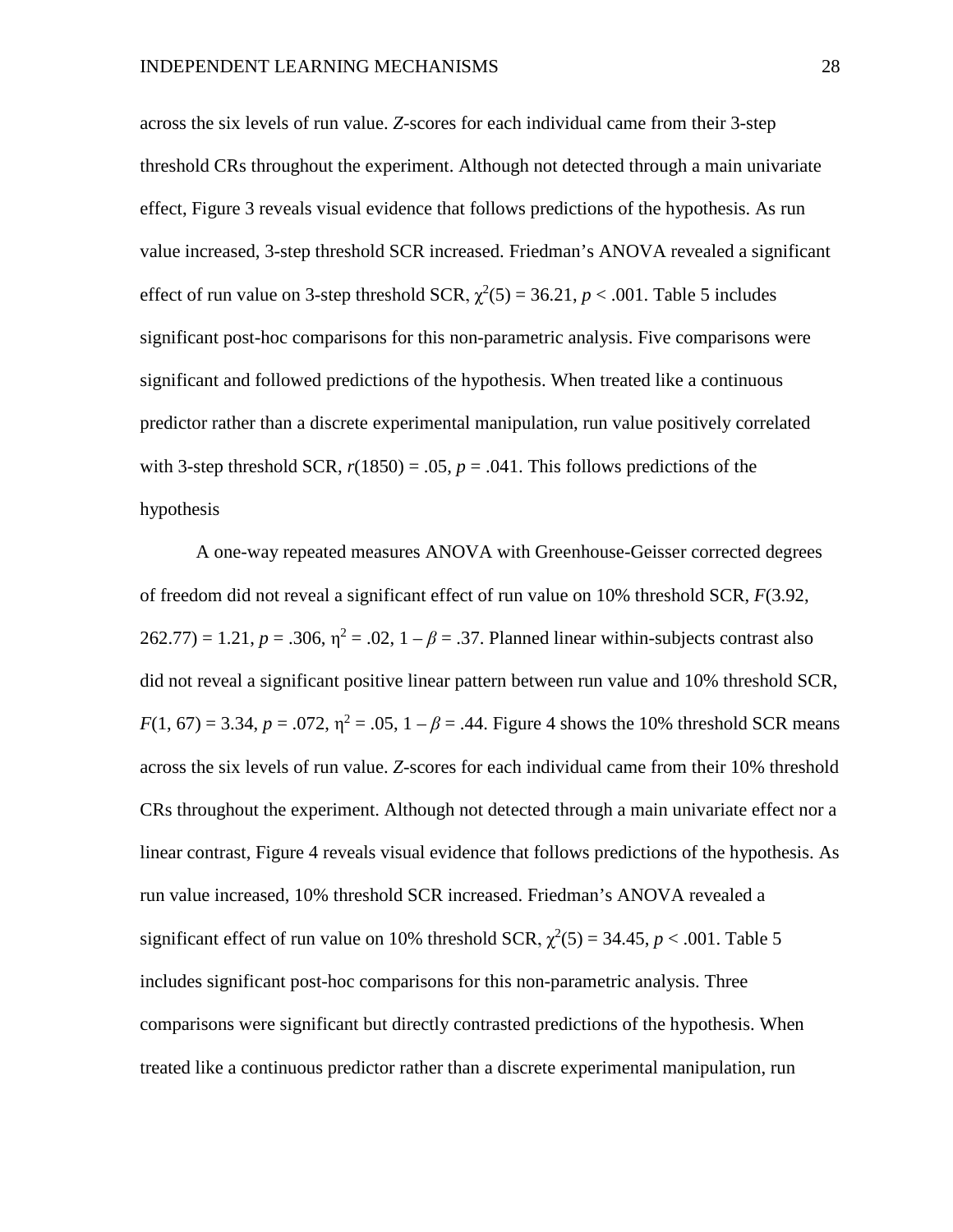value did not significantly correlate with 10% threshold SCR,  $r(1850) = .05$ ,  $p = .053$ . Overall, evidence solely from the 10% threshold SCR provides little evidence for the hypothesis.

A one-way repeated measures ANOVA with Greenhouse-Geisser corrected degrees of freedom did not reveal a significant effect of run value on tonic SCR, *F*(3.44, 230.77) = 1.50,  $p = .210$ ,  $\eta^2 = .02$ ,  $1 - \beta = .43$ . Planned linear within-subjects contrast, however, revealed a significant positive linear pattern between run value and tonic SCR,  $F(1, 67) =$ 5.21,  $p = .026$ ,  $\eta^2 = .07$ . Figure 5 shows the tonic SCR means across the six levels of run value. *Z*-scores for each individual came from their tonic CRs throughout the experiment. Although not detected through a main univariate effect, Figure 5 reveals visual evidence that follows predictions of the hypothesis. As run value increased, tonic SCR increased. Friedman's ANOVA revealed a significant effect of run value on tonic SCR,  $\chi^2(5) = 19.33$ , *p* = .002. Table 5 includes significant post-hoc comparisons for this non-parametric analysis. Three comparisons were significant and followed predictions of the hypothesis. When treated like a continuous predictor rather than a discrete experimental manipulation, run value positively correlated with tonic SCR,  $r(1850) = .05$ ,  $p = .047$ . This follows predictions of the hypothesis.

Table 6 shows all the correlations between the dependent measures. None of the SCR measurements significantly correlated with expectancy in either direction. There was a highly positive correlation between 3-step threshold SCR and 10% threshold SCR. While both phasic measurements positively correlated with the tonic measurement, the value of the correlations were relatively low, given that the tonic and phasic both estimated measurements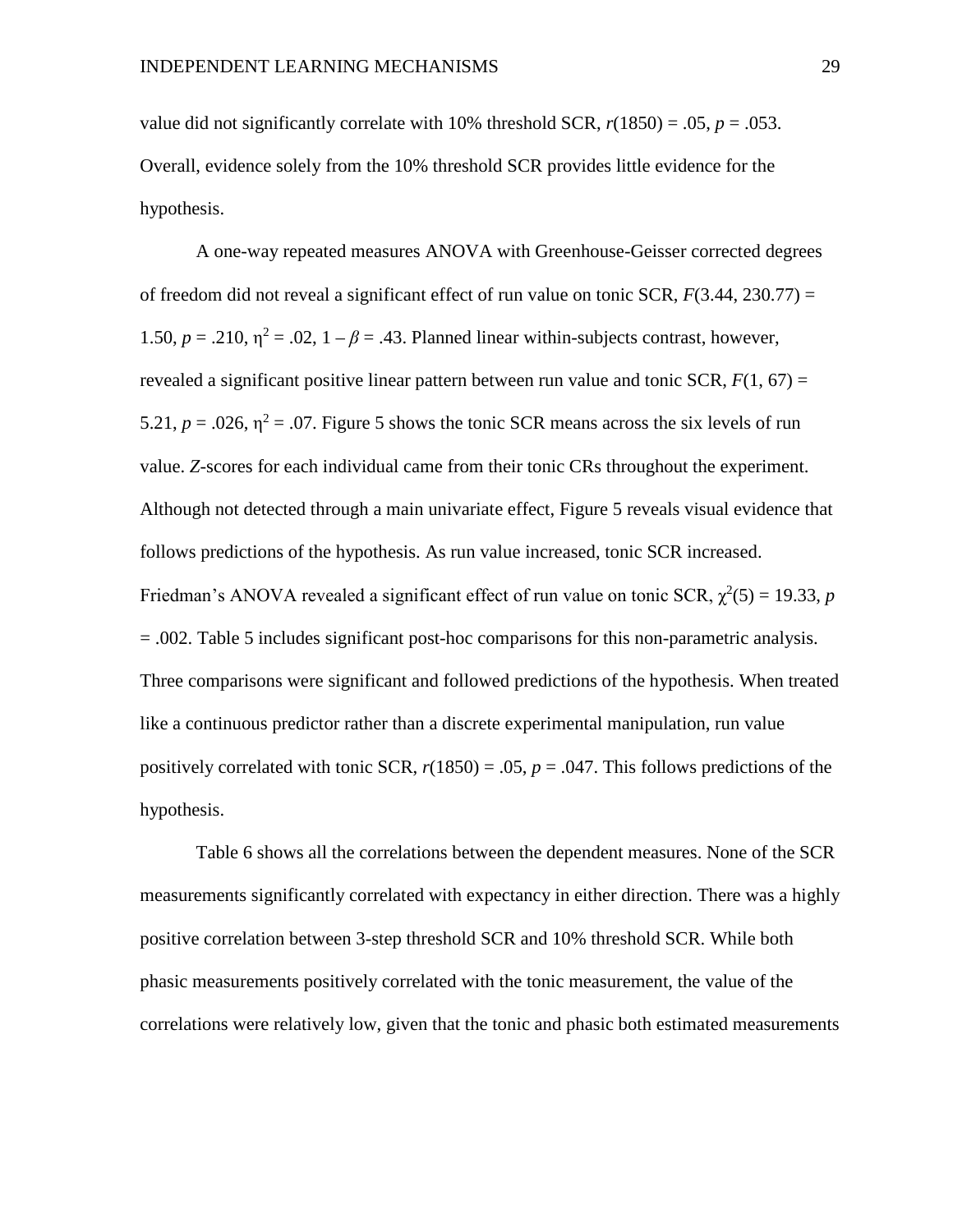of SCR. The correlations in Table 6 were not tests of the hypothesis, but were included to highlight similarities and differences among the dependent measures.

#### **Discussion**

#### **Findings**

The results generally supported the hypothesis that expectancy of a US and CR to a CS can be dissociated and manifest orthogonally as a function of run value (McAndrew et al., 2012). This conclusion, however, is more apparent in a visual analysis of the data than an inferential analysis of the data. The volatility of the larger absolute value run groups may have caused the parametric tests to produce seemingly contradictory results. That being said, there were detectable linear trends in the data that counter predictions of the single-process model (Mitchell et al., 2009). These results provide preliminary evidence supporting the dual-process model, as both theoretical processes manifested simultaneously in the current analysis. Under the assumption that the expectancy and SCR measurements adequately mapped onto conscious representation of predictions and conditioned autonomic responses respectively, the single-process model did not accurately predict the results of this experiment. The single-process model would predict that expectancy measurements and CR measurements would follow similar trends, rather than opposite trends (Mitchell et al., 2009). It seems that the Perruchet effect in the electrodermal paradigm is flexible and may be detectable in various experimental procedures (Perruchet, 2015).

#### **Addressing Limitations**

There were analytical limitations in this experiment. The 10% threshold approach reflected non-parametric patterns that were less similar to the actual measured means.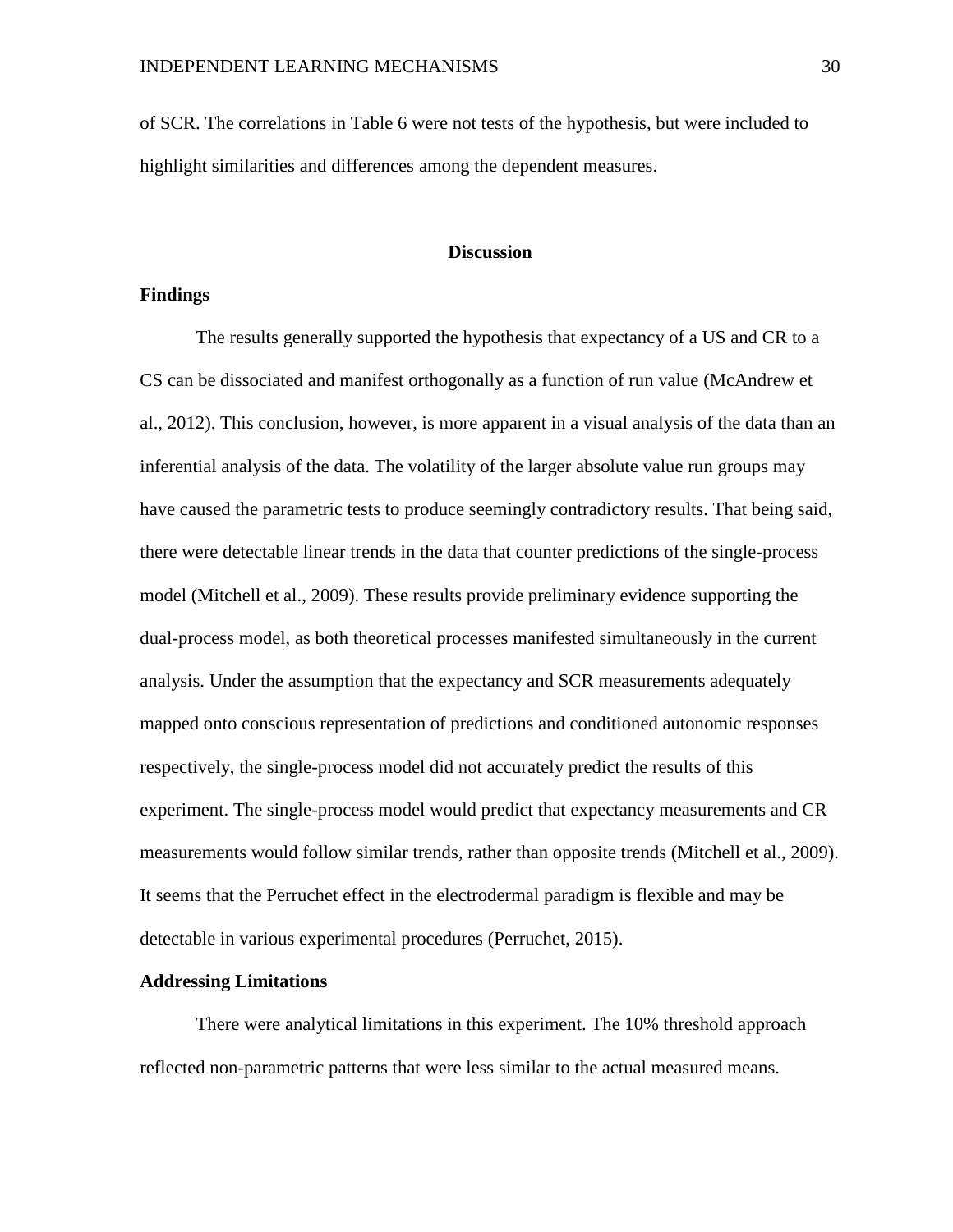Specifically, the mean ranking of CS+3 using the 10% threshold approach revealed the lowest CR mean, while the actual mean of CS+3 using the 10% threshold approach revealed the highest CR mean. The mean rankings of the 3-step threshold analysis, although not identical, were more similar to the actual means.

While the 10% threshold may be generally representative of capturing "meaningful" SCR's, the definition of a "meaningful" SCR is not easily defined nor is it explicitly defined in justification for the 10% cutoff (Kim et al., 2004). While useful, there are several problems with a 10% cutoff. Different experimental procedures yield different response magnitudes and frequencies, participants differ in lability, and aberrant SCRs can cause discarding useful data points. Because of the potential issues of the 10% threshold approach, both the 10% threshold approach and 3-step threshold approach were included in the data analysis for comparison. There was a highly positive correlation between 10% threshold SCR and 3-step threshold SCR. This makes sense, given that the majority of the influential data points within both of these dependent measures were identical. The strong correlation also justified the use of the 3-step threshold analysis, as the strong correlation showed both measurements were essentially measuring the same construct. The 3-step threshold approach did usefully add power to the data analysis, as reported in the results section, due to overall increased magnitude measurements and frequency, making it the more useful and interpretable analysis for this particular data set.

None of the SCR measurements significantly correlated with expectancy in either direction. While this did not necessitate retaining the null hypothesis, as SCR and expectancy follow different measurement scales, more research will be necessary to show that a negative correlation between expectancy and CR is possible. Detection of this correlation would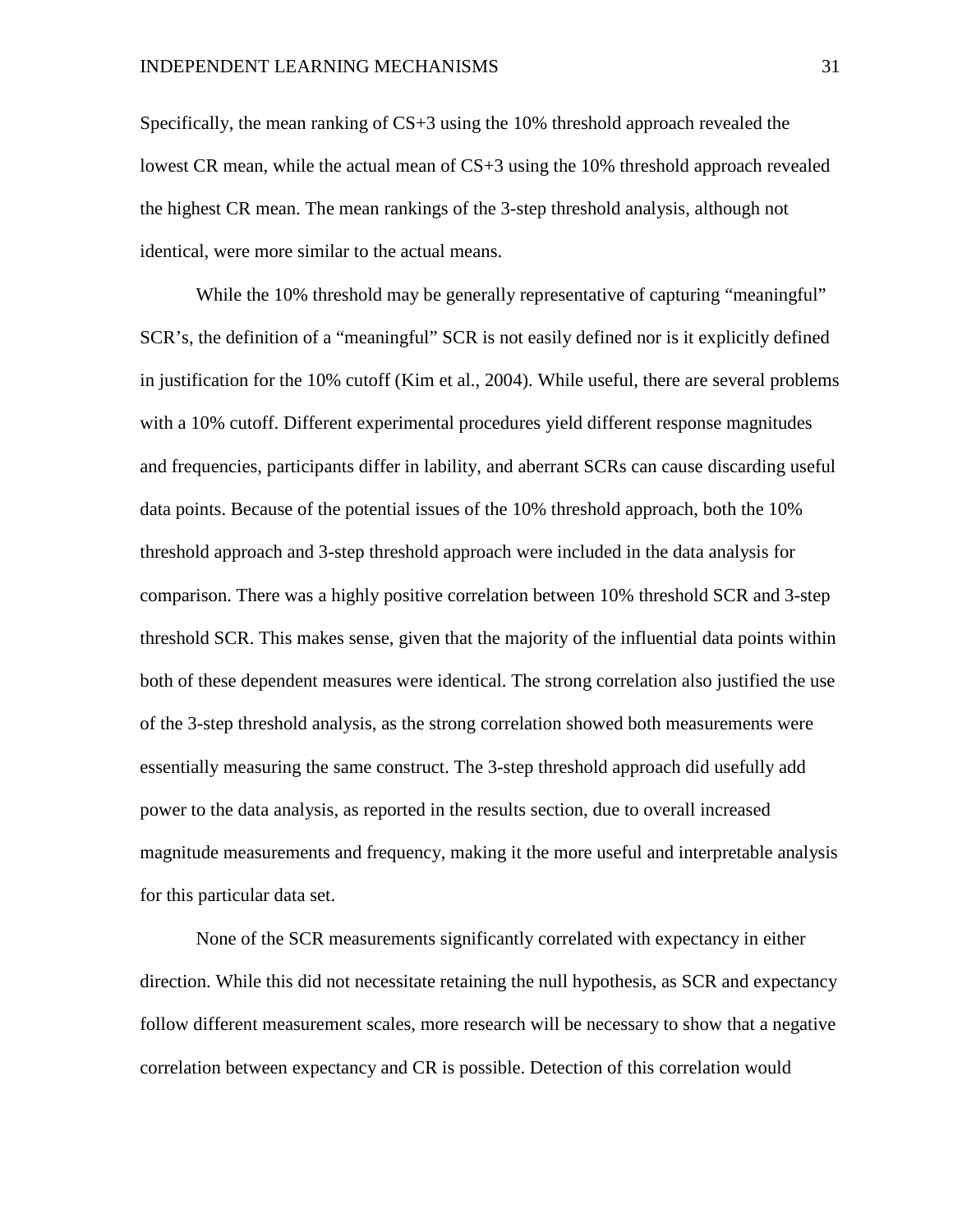augment the empirical evidence for a dissociation between the two learning systems. While both phasic measurements positively correlated with the tonic measurement, the value of the correlations were relatively low, given that the tonic and phasic both measured SCR. This weak correlation suggests that tonic and phasic measurements possess unique qualities and measure different elements of EDA, and that both should be included in electrodermal eventrelated analyses.

There were procedural limitations in this experiment. When measuring EDA, repeated and extended presentation of a stimulus leads to habituation towards that stimulus. Although the US being unpredictable in terms of valence and content partially addressed habituation, future experiments could minimize habituation further. The US could be on the computer screen for less time. The presentation of the US could be truncated from 6 s to 3 s, to lessen extended exposure. Amplification of US intensity would also help buffer against habituation effects. The USs in this experiment were only mildly arousing. Future experiments could employ more intensely arousing visual stimuli. Increasing the intensity of the US would allow the flexibility to keep all the USs within the same content category. This would also lessen ambiguity of the CS. In this experiment, different valences in the images may have led to ambiguity regarding the CS and what exactly it signaled, potentially attenuating the CRs. Controlling for the image content would be advantageous in that the association between the CS and the US would be more unidimensional. For example, pornographic imagery would lead to positively arousing associations while mutilation imagery would lead to negatively arousing associations. Unidimensional learning would also allow analyses to detect possible interactions between image content and linear patterns for the Perruchet effect.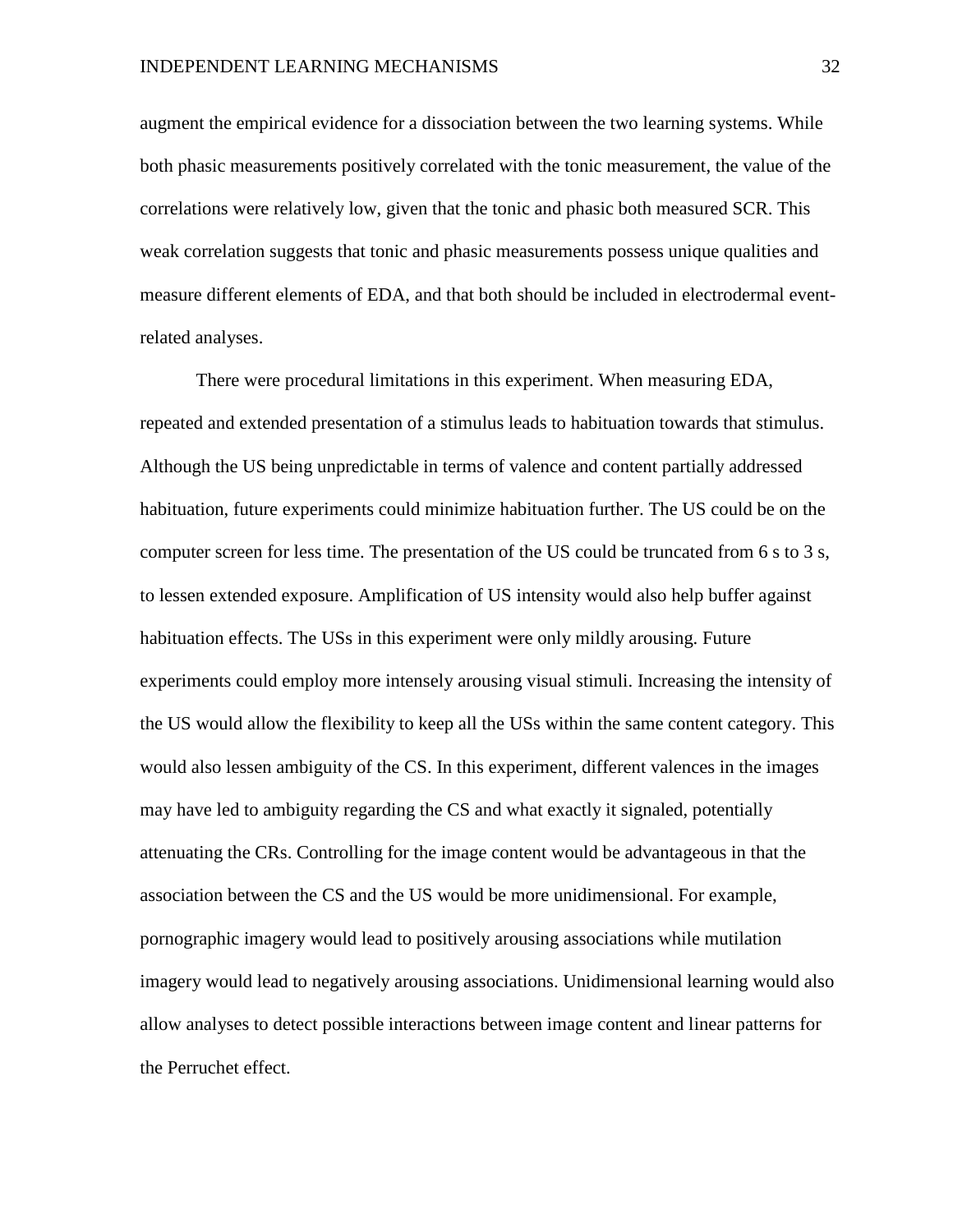The detected SCR effects in this experiment were small. It is possible that the minuteness of the SCR effects were due to procedural limitations. The CS and its parameters were not ideal for powerful analyses. The presentation of the CS may have been too brief. The maximum latency of an SCR in reference to a specific stimulus is theoretically as long as 10 s (Braithwaite et al., 2013). Given the maximum latency due to the procedure was capped at 7 s in order to unambiguously assign responses to the CS, any response occurring between 7 s and 10 s that very well may have been due to CS presentation could not be measured. These responses would have added more data and thus more power to the analyses. Future experiments should extend CS duration to allow for a minimum latency of 1 s and maximum latency of 10 s when assigning a specific phasic SCR to the CS for both CS+ and CS- trials. Extended CS duration would also augment tonic analysis, as the average rise time to maximum amplitude for a phasic SCR was around 5 s. Extended CS presentation would allow enough time for more of the tonic shifts to reach their maximum amplitude during CS presentation.

The timing of the expectancy question and attention check may have been too close to the timing of stimulus presentation. On CS+ trials, the two questions appeared on screen 1 s after US termination. On CS- trials, the expectancy question appeared on screen 1 s after CS termination. The temporal proximity between stimuli and questions may have caused additional cognitive processes and subtle motor movement preparation to factor into CR measurement. This issue is easily controllable. Future experiments could have the questions occur in the middle of the ITI.

The CS as a fixation cross may have reduced the detected effect sizes. While a fixation cross in the middle of the screen in a laboratory setting was a novel experience for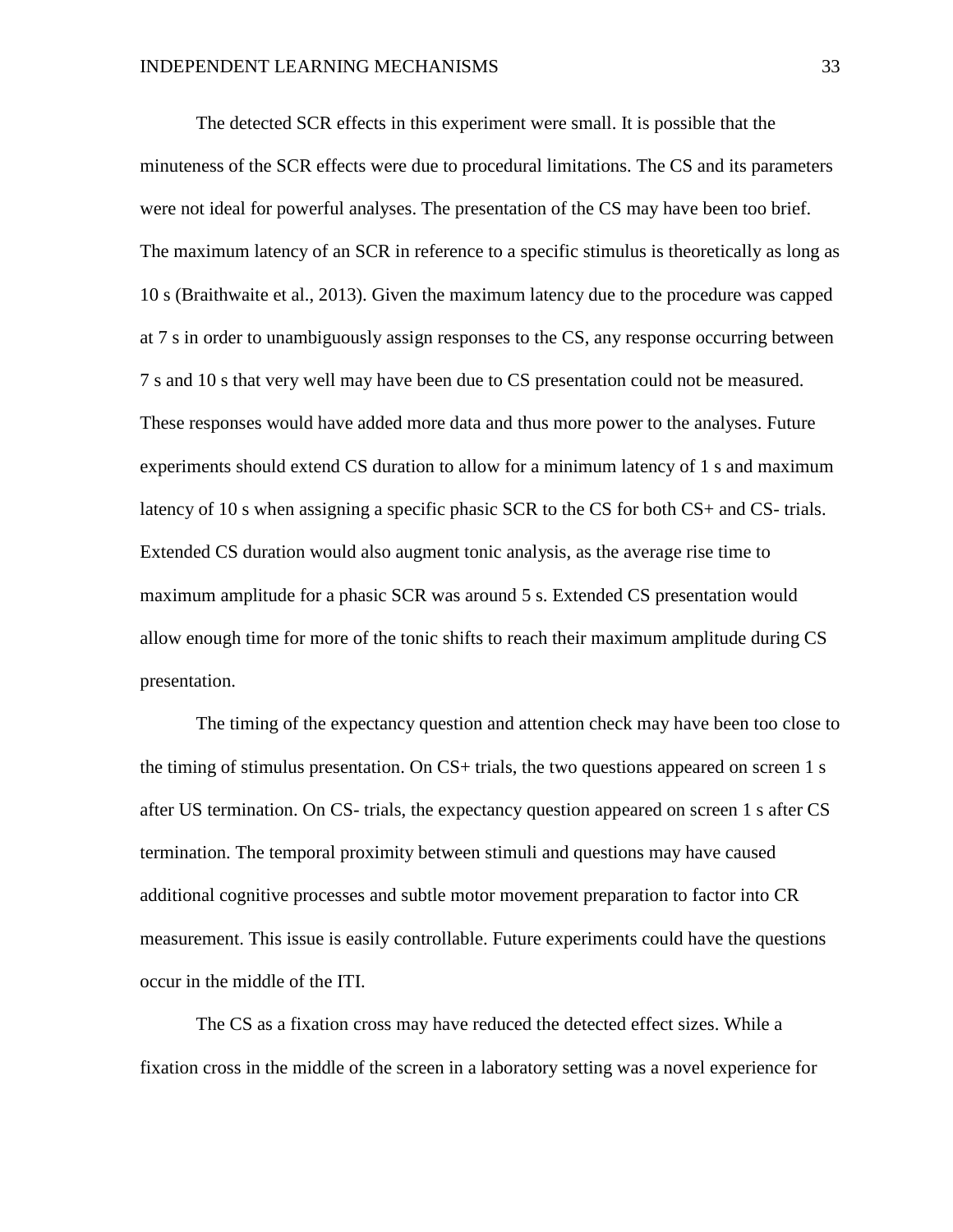#### INDEPENDENT LEARNING MECHANISMS 34

participants, a fixation cross in reality is a simple plus sign. Plus signs are ubiquitous on computer keyboards and phone touch-screens. It is possible that latent inhibition attenuated responses to the fixation cross, in that its neutral and unexciting qualities were learned and thus less susceptible to change from experimental manipulations in the laboratory (Lubow  $\&$ Moore, 1959). The cross itself was also relatively small on the computer screen, and may have not been a salient enough cue for participants. Stimulus intensity dynamism predicts that the associative strength of a CS is contingent upon the intensity of the CS itself (Hull, 1949). Whether or not participants actually viewed the fixation cross exactly at the time of stimulus onset is equivocal without any eye-tracking data or video recordings, yet not viewing the CS at the precise moment of onset would inadvertently cause the analysis to omit data. Presenting a more salient stimulus as the CS would help control for these issues.

A future experiment could employ a simple picture frame as the CS. The picture frame would be advantageous for two reasons. The picture frame would be less pre-exposed to the participant, and thus more sensitive to conditioning and partial reinforcement schedules. It would also allow for the CS and US to be truly contiguous, as the frame would surround the US image during US presentation. This would allow for a delay procedure where the CS and US temporally would overlap and terminate together. This was not possible using the fixation cross.

Theoretically, contiguity would strengthen the detection of a Perruchet effect. Past research suggests that expectancy and recent reinforcement may differentially drive conditioned responses under partial reinforcement schedules (Clark et al., 2001). When the researchers partially reinforced two stimuli and presented them contiguously, rather than temporally separating them briefly, learning effects resembled predictions of the Perruchet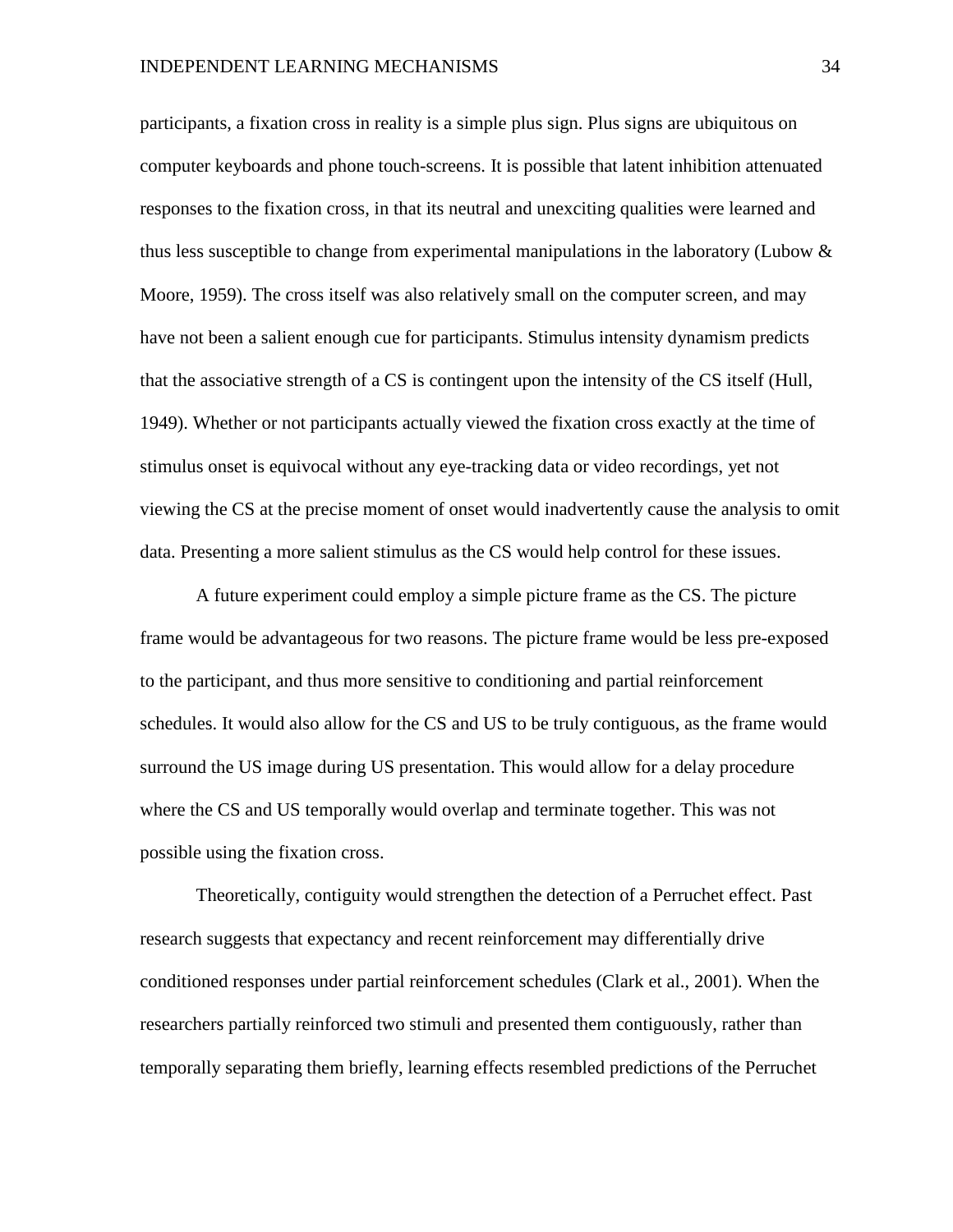#### INDEPENDENT LEARNING MECHANISMS 35

paradigm. The study also showed the opposite data pattern emerge when the researchers utilized a trace procedure, an effect more in line with predictions of the single-process model (Clark et al., 2001). Thus, there is empirical evidence suggesting that contiguous presentation of the CS and US may be critical for Perruchet designs. The current experiment incorporated a delay procedure, but the CS and the US were not truly contiguous nor did the two stimuli terminate together. This method may have deflated the detected effect sizes. A future experiment could implement contiguous presentation and co-termination of the CS and US

There were statistical power limitations in this experiment. The laboratory and the associated issues that arose from its newness led to data loss. This data loss lowered the power of the experiment. While several analyses yielded significant effects, the observed power was low for the SCR measures. Despite the low power, the experiment was fruitful in providing data that generally supported the predicted dissociation of expectancy and CR. More data could be collected with this procedure, but other limitations in the procedure made designing an improved procedure for the next experiment a priority. Inserting empirical evidence from the weakest univariate effect, the 10% threshold SCR, a power analysis conducted using G\*Power (Faul, Erdfelder, Buchner, & Lang, 2009) suggested a sample of 204 participants to detect an effect of run value on 10% threshold SCR [ANOVA: Repeated measures, within-factors, six groups, four repetitions (on average),- *r* among repetitions = .10,  $\varepsilon$  = .78, effect size f = .14 ( $\eta$ <sup>2</sup> = .02),  $\alpha$  = .05,  $\beta$  = .05]. The recommended *n* was triple the original *n*. As an improved procedure would likely amplify the effect, collecting data on 204 participants should be sufficient for a future experiment, even after discarding data from hypo responders. Specific attention would be devoted to accurate effect size calculations,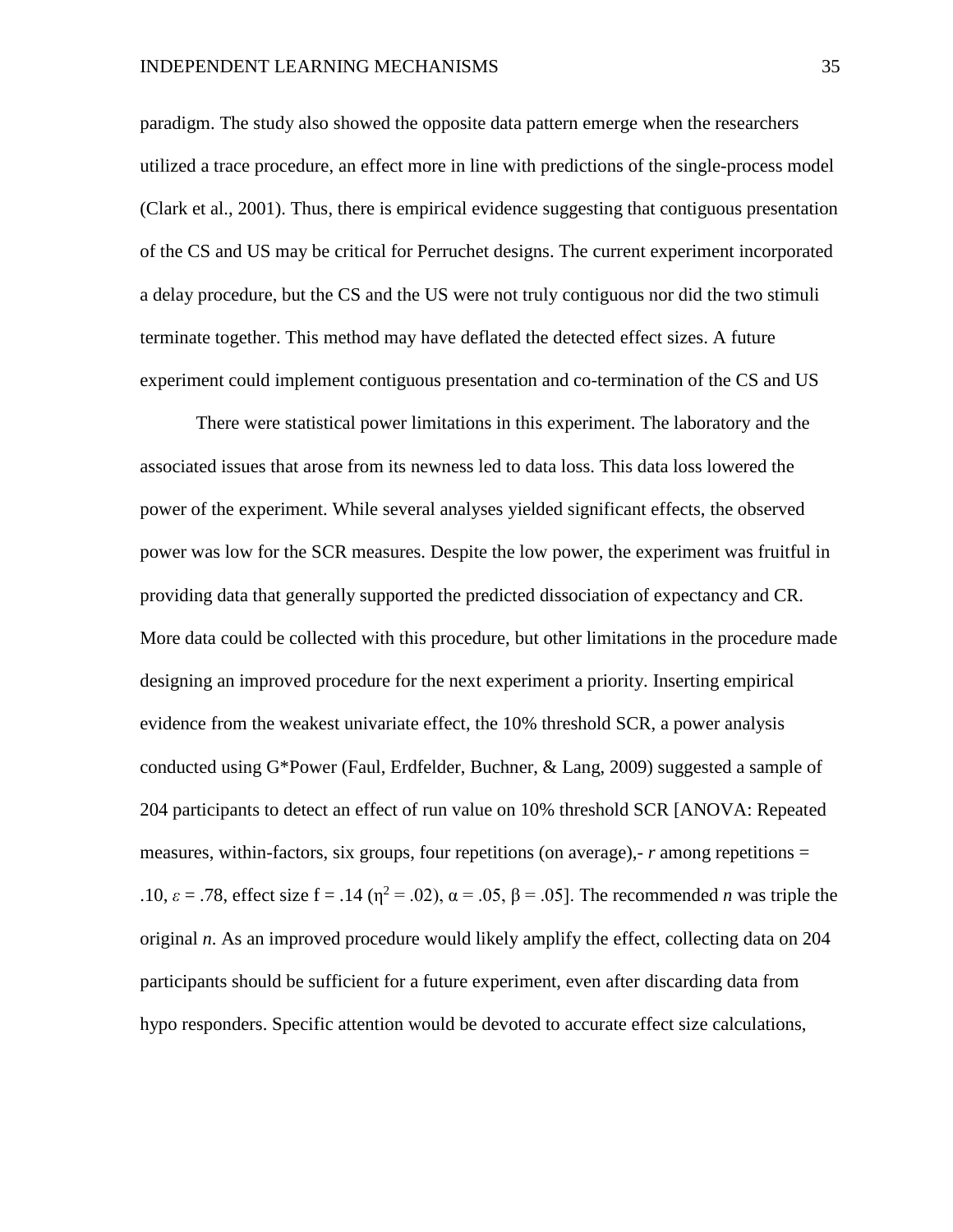rather than significant results, of which a larger sample and improved procedure would facilitate.

#### **Conclusions**

While this study provided preliminary evidence for the Perruchet effect, there are clear ways to improve the procedure to better estimate the size of the effect. Further research is necessary to understand exactly how much each of the independent learning mechanisms contribute to the Perruchet effect. Our lab will conduct another experiment with the procedural changes outlined above. For now, this data provides preliminary evidence for two independent learning mechanisms in humans. Research examining whether or not this type of learning operates in other animals has not been published and would certainly be an interesting expansion of the phenomena.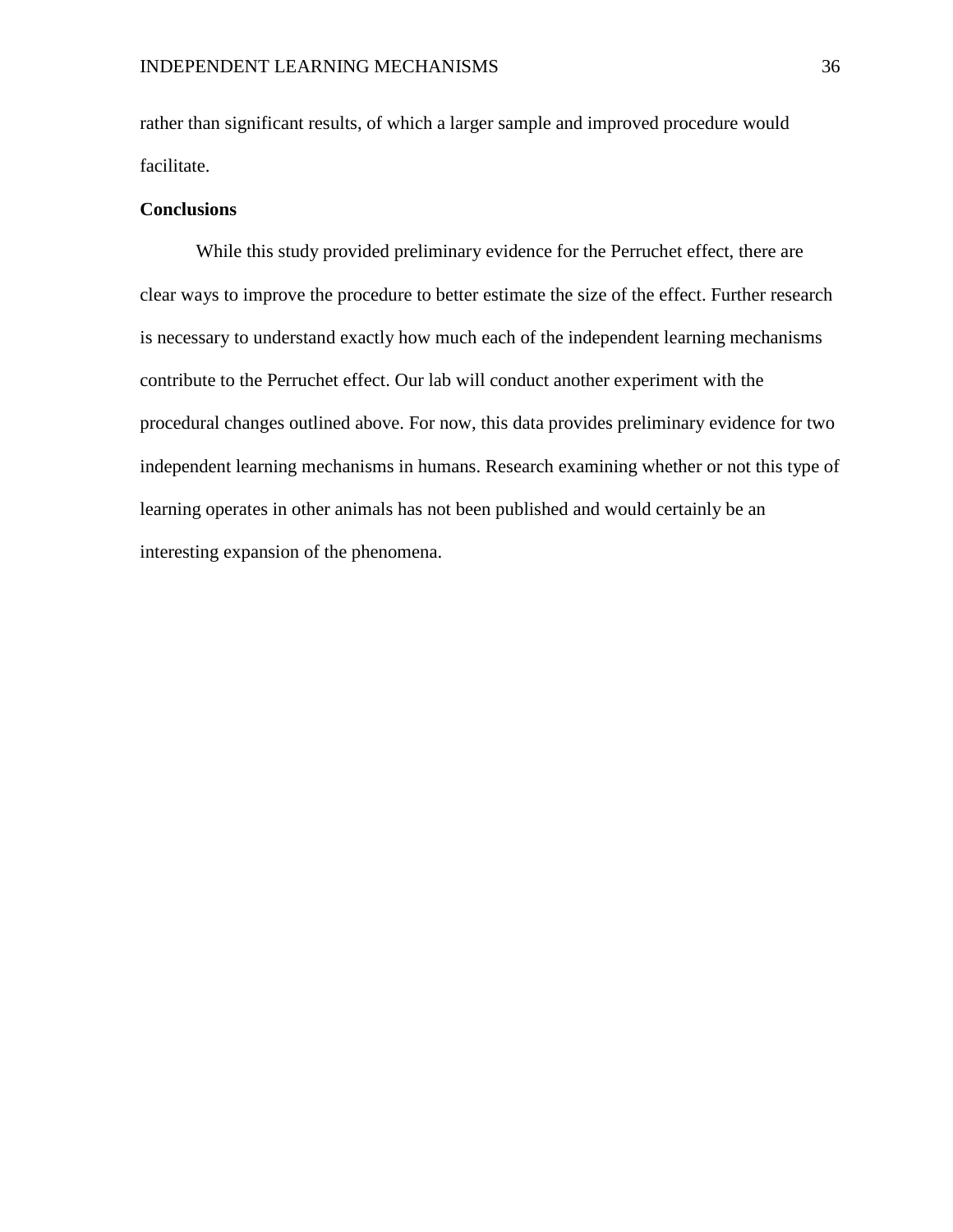#### **References**

- Barrett, L. C., & Livesey, E. J. (2010). Dissociations between expectancy and performance in simple and two-choice reaction-time tasks: A test of associative and nonassociative explanations. *Journal of Experimental Psychology: Learning, Memory, and Cognition, 36,* 864-877.
- BIOPAC MP36R [Apparatus and Acq*Knowledge* software]. (2008). Goleta, California: BIOPAC Systems, Inc.
- Blair, M. E., & Shimp, T. A. (1992). Consequences of an unpleasant experience with music: A second-order negative conditioning perspective. *Journal of Advertising, 21,* 35-44.
- Boucsein, W., Fowles, D. C., Grimnes, S., Ben-Shakhar, G., Roth, W. T., Dawson, M. E., & Filion, D. L. (2012). Publication recommendations for electrodermal measurements. *Psychophysiology, 49,* 1017-1034.
- Bradley, M. M., Codispoti, M., Sabatinelli, D., & Lang, P. J. (2001). Emotion and motivation. I: Defensive and appetitive reactions in picture processing. *Emotion, 1*, 276-298.
- Braithwaite, J. J., Watson, D. G., Jones, R., & Rowe, M. (2013). *A Guide for Analysing Electrodermal Activity (EDA) & Skin Conductance Response (SCRs) for Psychological Experiments.* Retrieved from BIOPAC Systems, Inc.: https://www.biopac.com/wp-content/uploads/EDA-SCR-Analysis.pdf
- Braithwaite, J. J, & Watson, D. G. (2015). *Issues Surrounding the Normalization and Standardisation of Skin Conductance Responses (SCRs).* Retrieved from Selective Attention & Awareness Laboratory (SAAL), Behavioural Brain Sciences Centre, School of Psychology, University of Birmingham: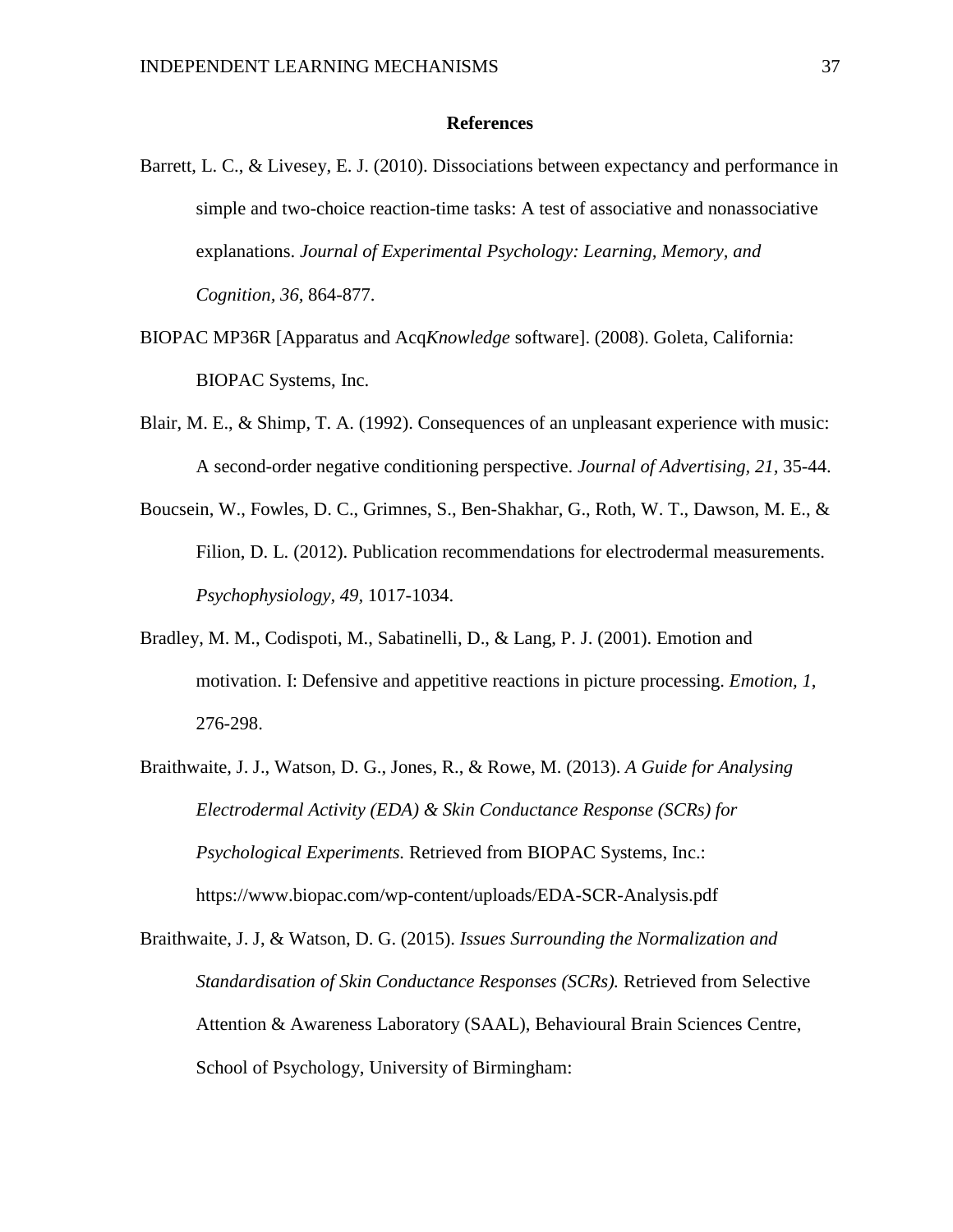http://www.lancaster.ac.uk/media/lancaster-university/contentassets/documents/psychology/ResearchNote\_SCRs.pdf

- Burns, B. D., & Corpus, B. (2004). Randomness and inductions from streaks: "Gambler's fallacy" versus "hot hand". *Psychonomic Bulletin & Review, 11,* 179-184.
- Clark, R. E., Manns, J. R., & Squire, L. R. (2001). Trace and delay eyeblink conditioning: Contrasting phenomena of declarative and nondeclarative memory. *Psychological Science, 12,* 304-308.
- Critchley, H. D. (2010). Electrodermal responses: What happens in the brain. *The Neuroscientist, 8,* 132-144.
- Davey, G. C. L. (1994). Is evaluative conditioning a qualitatively distinct form of classical conditioning? *Behaviour Research and Therapy, 32,* 291-299.
- De Houwer, J., Baeyens, F., Vansteenwegen, D., & Eelen, P. (2000). Evaluative conditioning in the picture-picture paradigm with random assignment of conditioned stimuli to unconditioned stimuli. *Journal of Experimental Psychology: Animal Behavior Processes, 26,* 237-242.
- De Houwer, J., Thomas, S., & Baeyens, F. (2001). Associative learning of likes and dislikes: A review of 25 years of research on human evaluative conditioning. *Psychological Bulletin, 127,* 853-869.
- Dwyer, D. M., Jarratt, F., & Dick, K. (2007). Evaluative conditioning with foods as CSs and body shapes as USs: No evidence for sex differences, extinction, or overshadowing. *Cognition & Emotion, 21,* 281-299.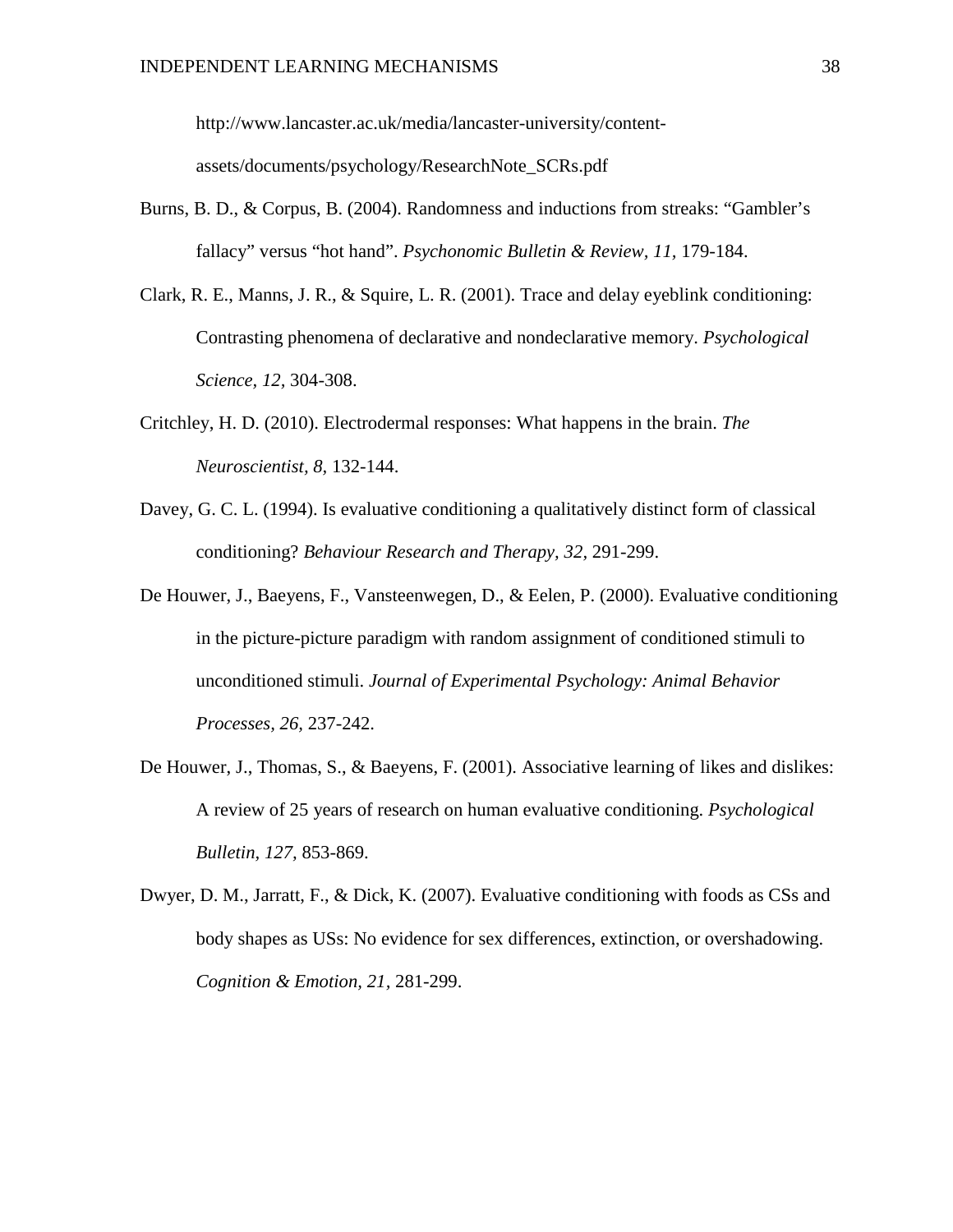- Faul, F., Erdfelder, E., Buchner, A., & Lang, A.-G. (2009). Statistical power analyses using G\*Power 3.1: Tests for correlation and regression analyses. *Behavior Research Methods*, *41*, 1149-1160.
- Field, A. P., & Davey, G. C. L. (1999). Reevaluating evaluative conditioning: A nonassociative explanation of conditioning effects in the visual evaluative conditioning paradigm. *Journal of Experimental Psychology: Animal Behavior Processes, 25,* 211-224.
- Gao Y., Raine A., Venables P. H., Dawson M. E., & Mednick S. A. (2010). The development of skin conductance fear conditioning in children from ages 3 to 8 years. *Developmental Science, 13,* 201-212.
- Hammerl, M, & Grabitz, H.-J. (2000). Affective-evaluative learning in humans: A form of associative learning or only an artifact? *Learning and Motivation, 31,* 345-363.
- Handler, M., Nelson, R., Krapohl, D., & Honts, C. R. (2010). EDA Primer for Polygraph Examiners. *Polygraph, 39,* 68-108.
- Hebl, M. R., & Mannix, L. M. (2003). The weight of obesity in evaluating others: A mere proximity effect. *Personality and Social Psychology Bulletin, 29,* 28-38.
- Hofmann, W., De Houwer, J., Perugini, M., Baeyens, F., & Crombez, G. (2010). Evaluative conditioning in humans: A meta-analysis. *Psychological Bulletin, 136,* 390-421.
- Houben, K., Havermans, R. C., & Wiers, R. W. (2010). Learning to dislike alcohol: Conditioning negative implicit attitudes towards alcohol and its effect on drinking behaviour. *Psychopharmacology, 211,* 79-86.
- Hull, C. L. (1949). Stimulus intensity dynamism (V) and stimulus generalization. *Psychological Review, 56,* 67-76.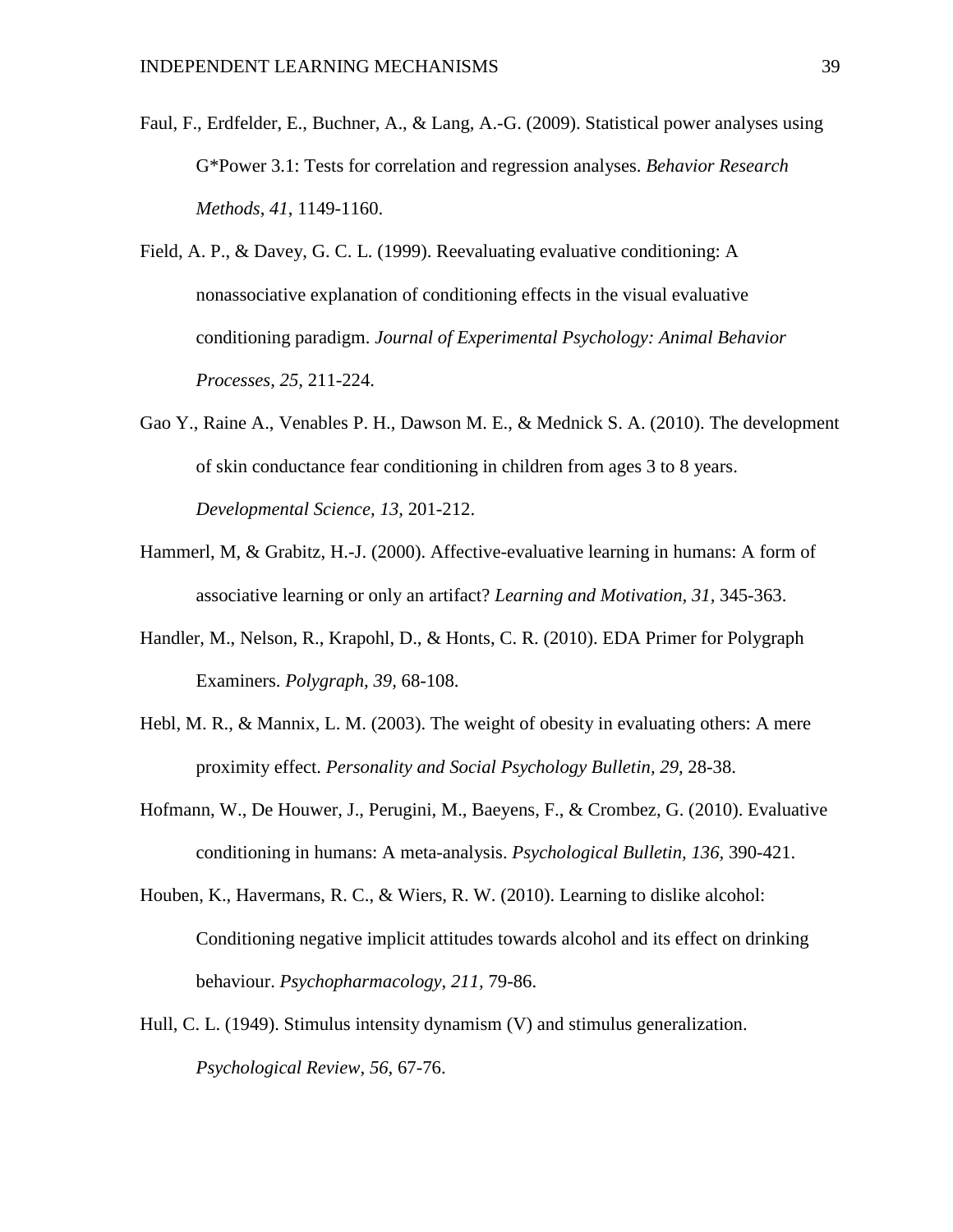- Kim, K. H., Bang, S. W., & Kim, S. R. (2004). Emotion recognition system using short-term monitoring of physiological signals. *Medical & Biological Engineering & Computing, 42,* 419-427.
- Lang, P. J., Bradley, M. M., & Cuthbert, B. N. (2008). International affective picture system (IAPS): Affective ratings of pictures and instruction manual. Technical Report A-8. University of Florida, Gainesville, FL.
- Lascelles, K. R., Field, A. P., & Davey, G. C. (2003). Using foods as CSs and body shapes as UCSs: A putative role for associative learning in the development of eating disorders. *Behavioural Therapy, 34,* 213-235.
- Levey, A. B., & Martin, I. (1975). Classical conditioning of human 'evaluative' responses. *Behaviour Research and Therapy, 13,* 221-226.
- Lubow R. E., & Moore A. U. (1959). Latent inhibition: The effect of nonreinforced preexposure to the conditional stimulus. *Journal of Comparative and Physiological Psychology, 52,* 415-419.
- McAndrew, A., Jones, F. W., McLaren, R. P., & McLaren, I. P. L. (2012). Dissociating expectancy of shock and changes in skin conductance: An investigation of the Perruchet effect using an electrodermal paradigm. *Journal of Experimental Psychology: Animal Behavior Processes, 38,* 203-208.
- Mitchell, C. J., De Houwer, J., & Lovibond, P. F. (2009). The propositional nature of human associative learning. *Behavioural and Brain Sciences, 32,* 183-246.
- Moore, J. W., & Obhi, S. S. (2012). Intentional binding and the sense of agency: A review. *Consciousness and Cognition, 21,* 546-561.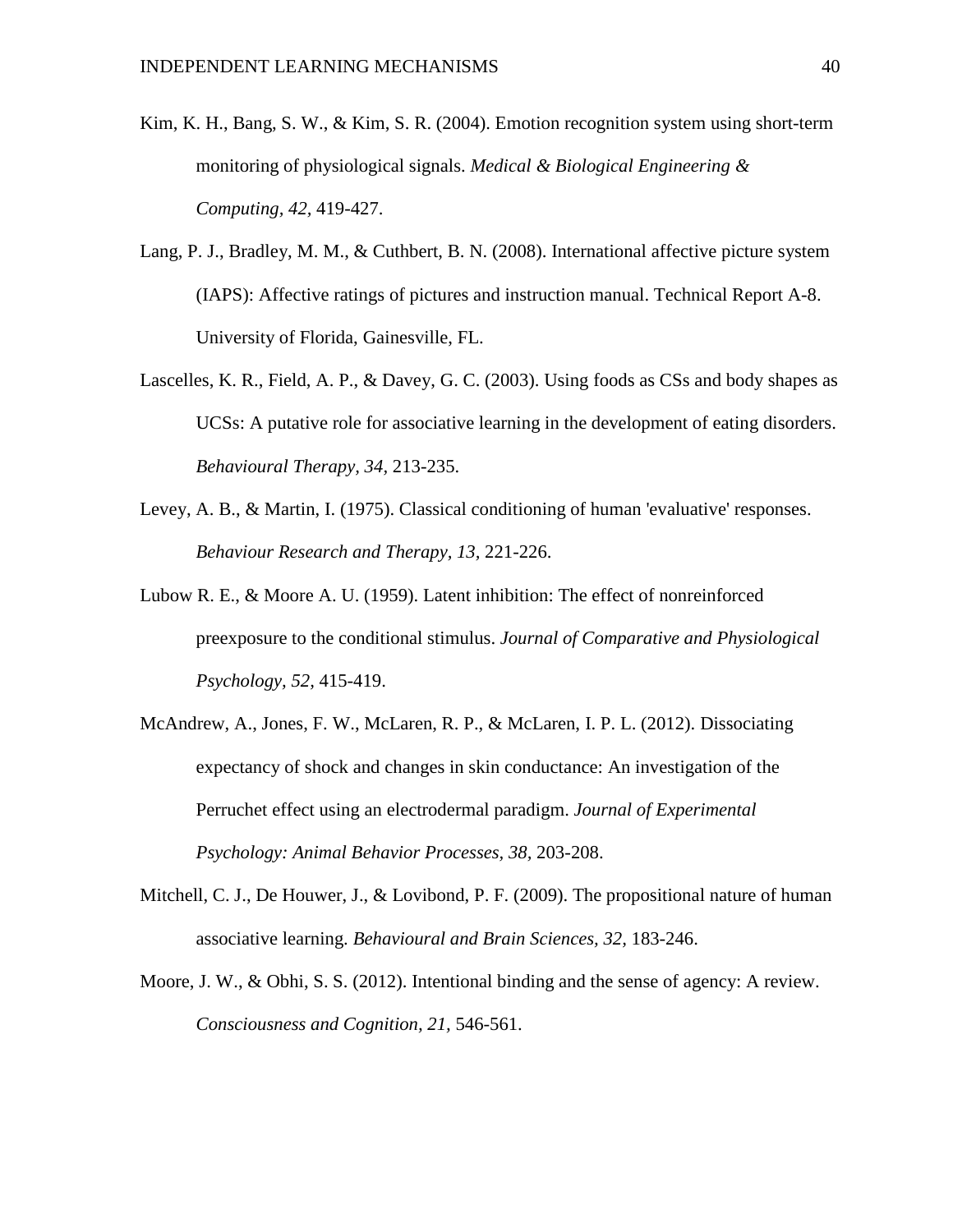- Moratti, S., & Keil, A. (2009). Not what you expect: Experience but not expectancy predicts conditioned responses in human visual and supplementary cortex. *Cerebral Cortex, 19,* 2803-2809.
- Olson, M. A., & Fazio, R. H. (2001). Implicit attitude formation through classical conditioning. *Psychological Science, 12,* 413-417.
- Olson, M. A., & Fazio, R. H. (2006). Reducing automatically activated racial prejudice through implicit evaluative conditioning. *Personality and Social Psychology Bulletin, 32,* 421-433.
- Pavlov, I. (1927). *Conditioned reflexes.* Oxford University Press.
- Perruchet, P. (1985). A pitfall for the expectancy theory of human eyelid conditioning. *Pavlovian Journal of Biological Sciences, 20,* 163-170.
- Perruchet, P., Cleeremans, A., & Destrebecqz, A. (2006). Dissociating the effects of automatic activation and explicit expectancy on reaction times in a simple associative learning task. *Journal of Experimental Psychology: Learning, Memory, and Cognition, 32,* 955-965.
- Perruchet, P. (2015). Dissociating conscious expectancies from automatic link formation in associative learning: A review on the so-called Perruchet effect. *Journal of Experimental Psychology: Animal Learning and Cognition, 41, 105-127.*
- Sloman, S. A. (1996). The empirical case for two systems of reasoning. *Psychological Bulletin, 119*, 3-22.
- Van Reekum, C. M., Van den Berg, H., & Frijda, N. H. (1999). Crossmodal preference acquisition: Evaluative conditioning of pictures by affective olfactory and auditory cues. *Cognition and Emotion, 13,* 831-836.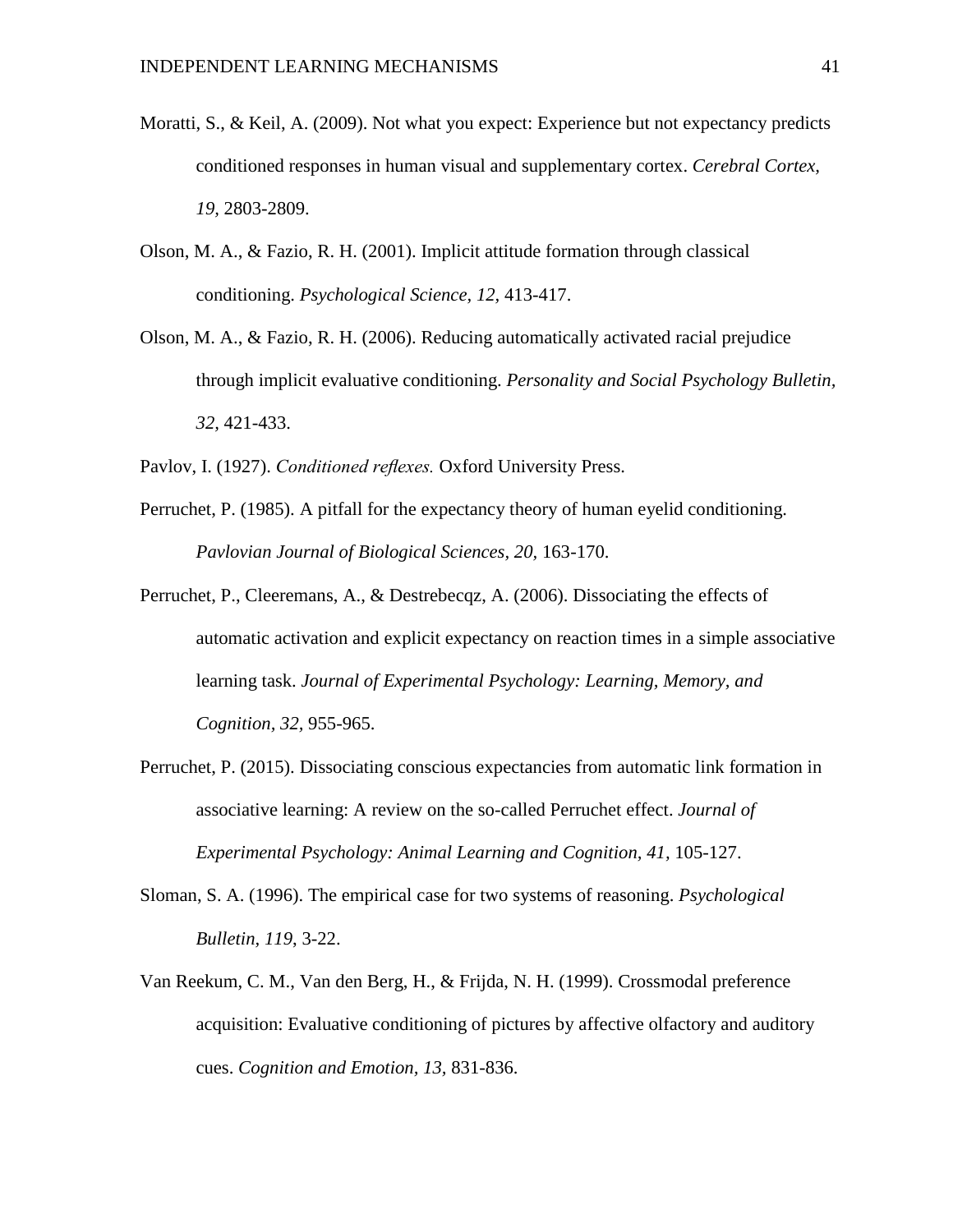- Vansteenwegen, D., Francken, G., Vervliet, B., De Clercq, A., & Eelen, P. (2006). Resistance to extinction in evaluative conditioning. *Journal of Experimental Psychology: Animal Behavior Processes, 32,* 71-79.
- Walther, E., Weil, R., & Langer, T. (2011). Why do we like the iPhone? The role of evaluative conditioning in attitude formation. *Social and Personality Psychology Compass, 5,* 473-486.
- Weidemann, G., Broderick, J., Lovibond, P. F., & Mitchell, C. J. (2012). Both trace and delay conditioned eyeblink responding can be dissociated from outcome expectancy. *Journal of Experimental Psychology: Animal Behavior Processes, 38,* 1-10.
- Williams, W. C., & Prokasy, W. F. (1977). Classical skin conductance response conditioning: Effects of random intermittent reinforcement. *Psychophysiology, 14,* 401-407.
- Zellner, D. A., Rozin, P., Aron, M., & Kulish, C. (1983). Conditioned enhancement of human's liking for flavor by pairing with sweetness. *Learning and Motivation, 14,* 338-350.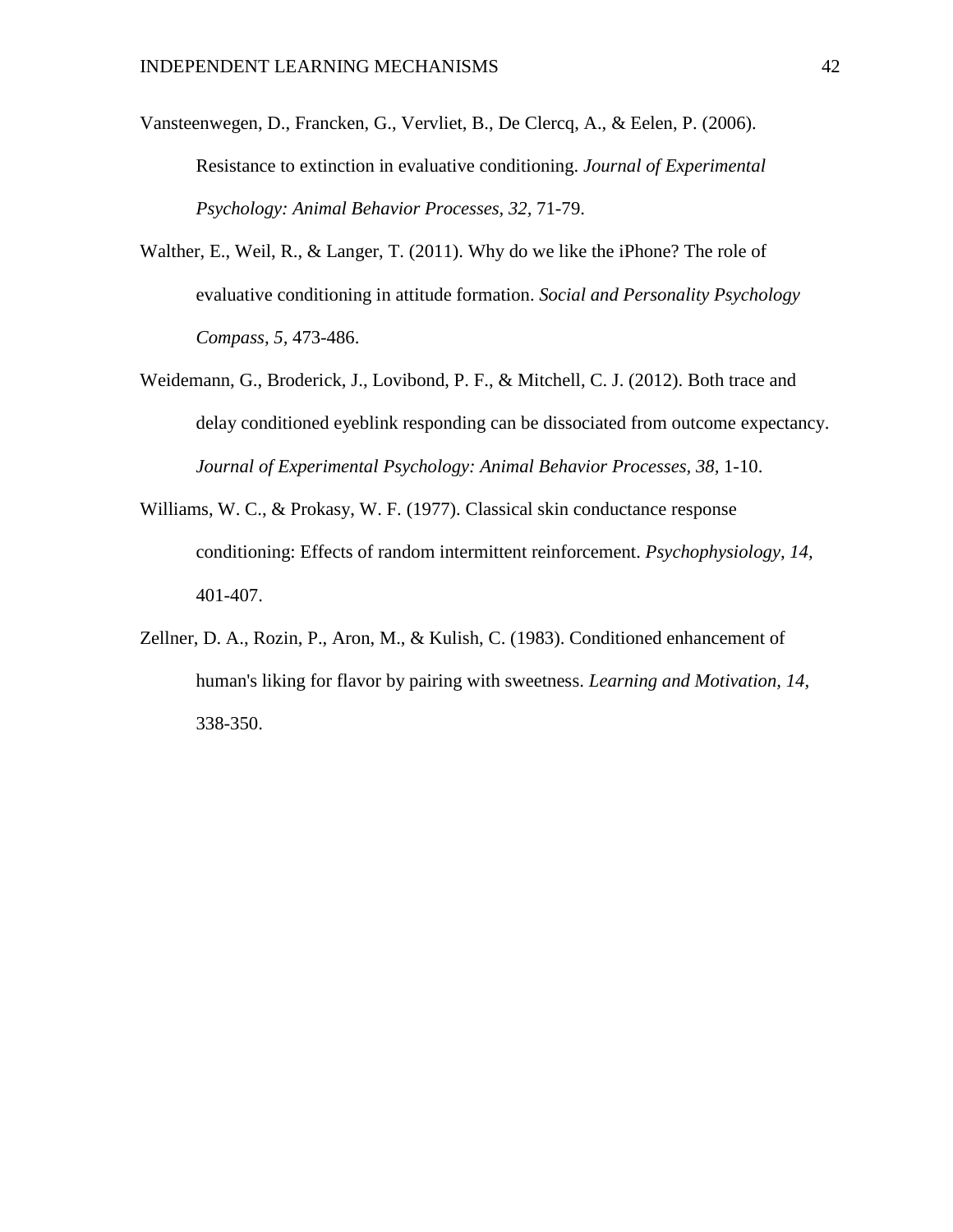# Appendix A

| IAPS Image #                            | Arousal Rating (9-point scale) |
|-----------------------------------------|--------------------------------|
| Predator                                |                                |
| 1052                                    | 6.52                           |
| 1321                                    | 6.64                           |
| 1726                                    | 6.23                           |
| 1650                                    | 6.23                           |
| 1930                                    | 6.42                           |
| Wounds                                  |                                |
| 3019                                    | 6.30                           |
| 3064                                    | 6.41                           |
| 3195                                    | 6.36                           |
| 3550.1                                  | 6.29                           |
| 9183                                    | 6.58                           |
| <b>Attractive Female (Male Ratings)</b> |                                |
| 4006                                    | 6.59                           |
| 4150                                    | 6.41                           |
| 2300                                    | 6.23                           |
| 4325                                    | 6.75                           |
| <b>Attractive Male (Female Ratings)</b> |                                |
| 4505                                    | 6.46                           |
| 4525                                    | 6.70                           |
| 4542                                    | 6.17                           |
| 4572                                    | 6.30                           |
| <b>Romantic Couples</b>                 |                                |
| 4608                                    | 6.47                           |
| 4660                                    | 6.58                           |
| 4689                                    | 6.21                           |
| 4677                                    | 6.19                           |

# IAPS Image Statistics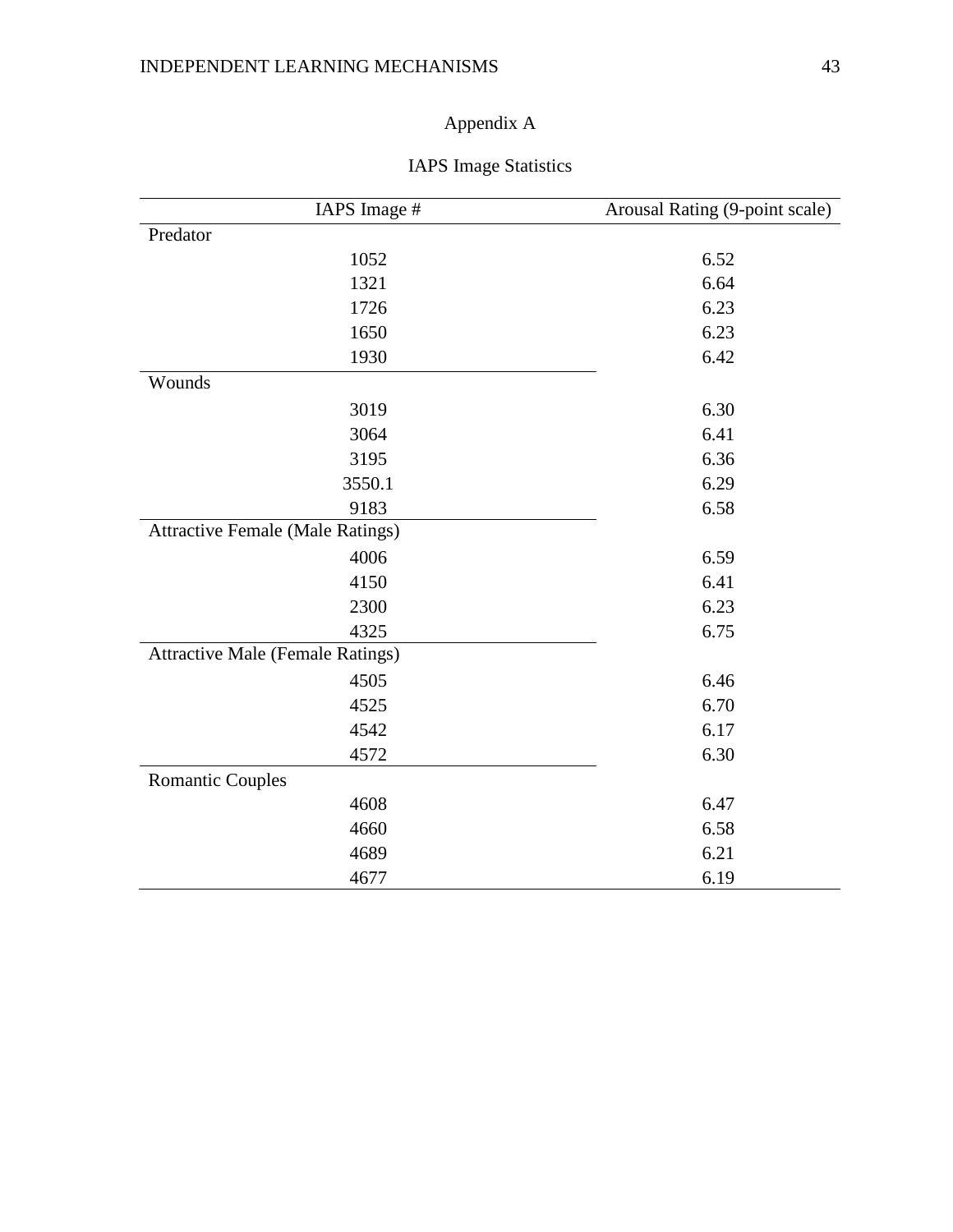### Appendix B

### IRB Approval

#### **STUDY #**: 17-0214

**STUDY TITLE**: Analyzing Electrodermal Responses to Pictures

Submission Type: Initial

**Expedited Category**: (4) Collection of Data through Noninvasive Procedures Routinely Employed in

Clinical Practice, (7) Research on Group Characteristics or Behavior, or Surveys, Interviews, etc.

**Approval Date**: 3/04/2017

**Expiration Date of Approval**: 3/03/2018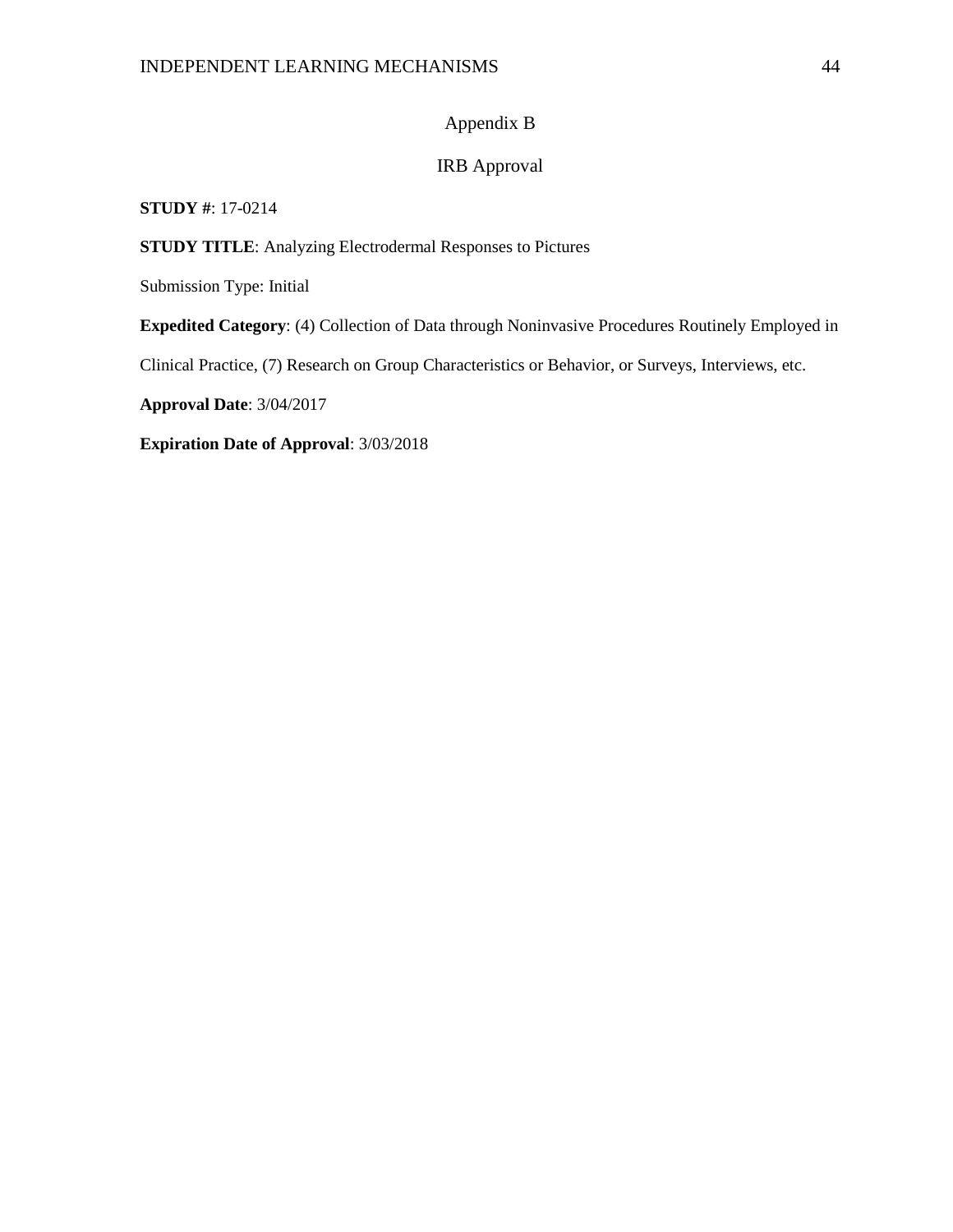#### Appendix C

#### Consent to Participate in Research

*Information to Consider About this Research*

#### **Analyzing Electrodermal Responses to Pictures**

Principal Investigator: Andrew Graves

Department: Psychology

Contact Information: Andrew Graves: 865-712-8818; gravesaj@appstate.edu

Faculty Advisor: Kenneth Steele: (828) 262-2272 ext. 436; steelekm@appstate.edu

You are being invited to take part in a research study examining changes in electrical activity beneath the skin. If you take part in this study, you will be one of 132 people to do so. We hope to learn how physiological arousal is affected by pictures.

The research procedures will be conducted at Appalachian State University in Smith-Wright 210.

Changes in electricity underneath your skin will be measured. This measurement is non-invasive, painless, and innocuous. You will be asked to remain as still as possible throughout the experiment. You will be asked to view visual stimuli on the computer screen. You will be asked questions about the presented stimuli. The experiment will take roughly one hour to complete

You cannot volunteer for this study if you are under 18 years of age.

#### **What are possible harms or discomforts that I might experience during the research?**

Viewing the images may cause discomfort. The images belong to the following categories: predatory animals, human wounds, attractive humans, and romantic couples. If at any point you wish to leave, please let the experimenter know and they will terminate the procedure for you, and you will still receive your ELC credits. Additionally, the adhesive on the electrodes could cause a rash on your skin. During screening, please inform us if you are sensitive to adhesives. If the adhesive sticks very strongly, removing the electrodes could cause an abrasion. You could have an allergic reaction to the adhesive remover. The reaction could include rash, itching, fever, or breathing problems. If a bad reaction should occur, you should seek medical attention.

#### **What are the possible benefits of this research?**

There may be no personal benefit from your participation but the information gained will improve understanding of physiological responses to stimuli.

#### **Will I be paid for taking part in the research?**

You will not be paid for your participation in this study. However, you can earn up to 2 ELC credits for your participation. There are other research options and non-research options for obtaining extra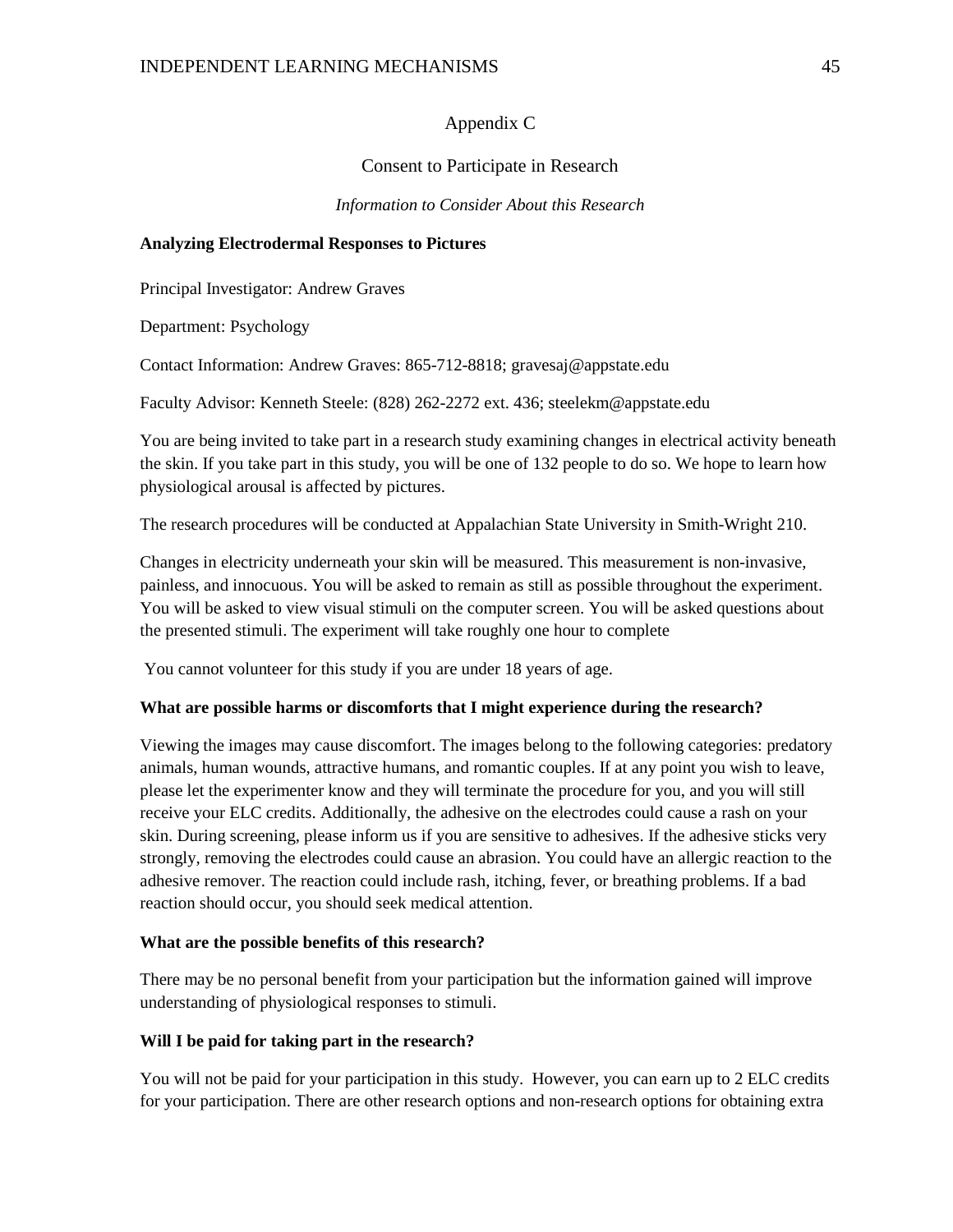credit or ELC's. One non-research option to receive 1 ELC is to read an article and write a 1-2 page paper summarizing the article and your reaction to the article. More information about this option can be found at: psych.appstate.edu/research. You may also wish to consult your professor to see if other non-research options are available.

### **How will you keep my private information confidential?**

This study is anonymous. The information you provide will not be attached to your name in any way. Data will be kept and stored until 1/2020.

### **Who can I contact if I have questions?**

The people conducting this study will be available to answer any questions concerning this research, now or in the future. You may contact the Principal Investigator at 865-712-8818*.* If you have questions about your rights as someone taking part in research, contact the Appalachian Institutional Review Board Administrator at 828-262-2692 (days), through email at irb@appstate.edu or at Appalachian State University, Office of Research and Sponsored Programs, IRB Administrator, Boone, NC 28608.

### **Do I have to participate? What else should I know?**

Your participation in this research is completely voluntary. If you choose not to volunteer, there will be no penalty and you will not lose any benefits or rights you would normally have. If you decide to take part in the study you still have the right to decide at any time that you no longer want to continue. There will be no penalty and no loss of benefits or rights if you decide at any time to stop participating in the study. If you decide to participate in this study, let the research personnel know. A copy of this consent form is yours to keep.

This research project has been approved by the Institutional Review Board (IRB) at Appalachian State University.

This study was approved on: March 4, 2017

This approval will expire on March 3, 2018 unless the IRB renews the approval of this research.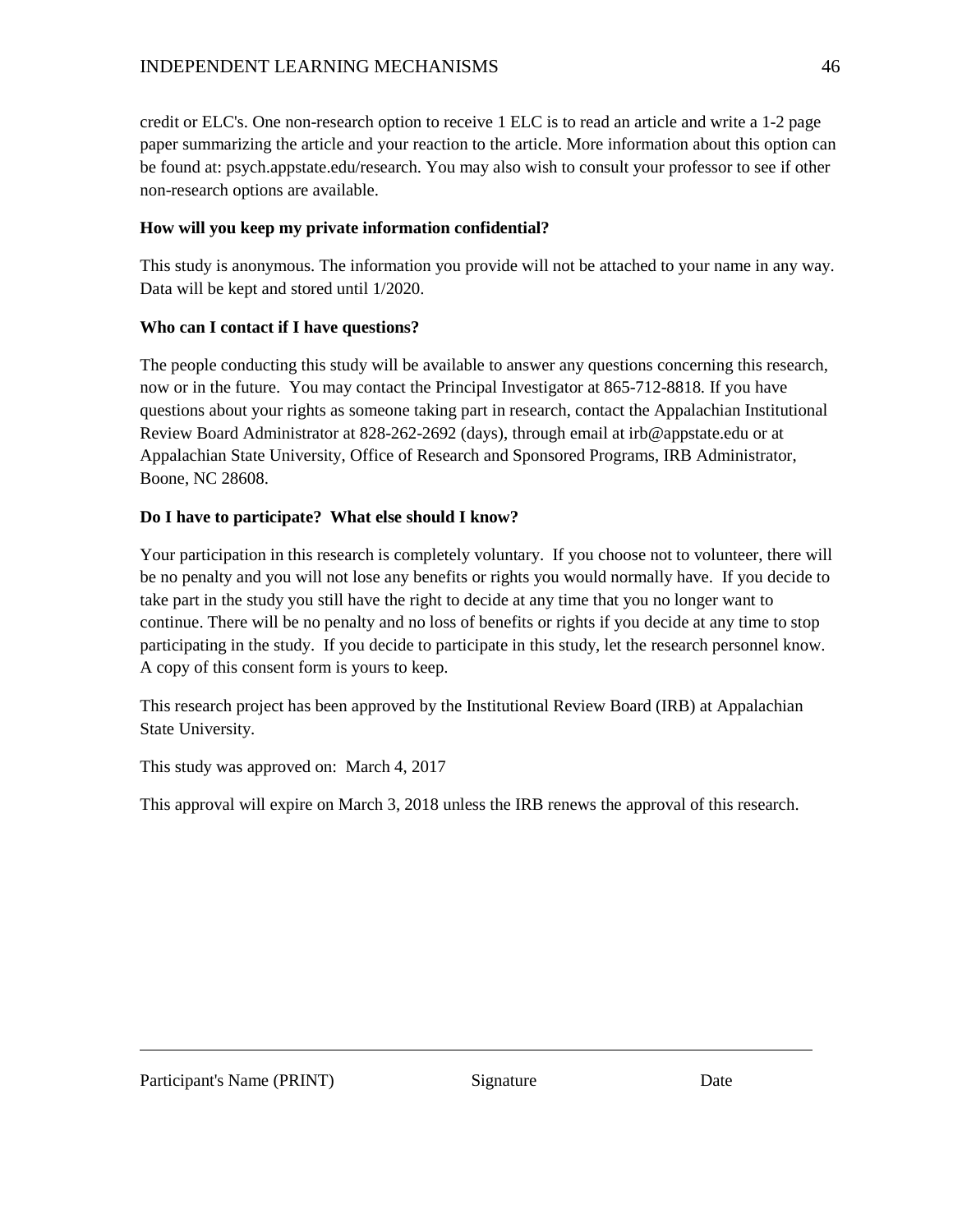### Appendix D

### Tables

### Table 1

### *Manipulation Check: Participant Responsiveness to Stimuli*

| Response                    | $M(\mu S)$ | SD   | Response Frequency |
|-----------------------------|------------|------|--------------------|
| $CS(10\%$ threshold $SCR$ ) |            |      |                    |
| Magnitude                   | 0.10       | 0.29 | 18%                |
| Amplitude                   | 0.63       | 0.75 |                    |
| $CS$ (3-step threshold SCR) |            |      |                    |
| Magnitude                   | 0.11       | 0.29 | 35%                |
| Amplitude                   | 0.32       | 0.41 |                    |
| US (10% threshold SCR)      |            |      |                    |
| Magnitude                   | 0.22       | 0.71 | 26%                |
| Amplitude                   | 0.83       | 1.19 |                    |

*Note.* Magnitude estimates included responses and non-responses while amplitude estimates only included responses. Magnitude and frequency estimates may be deflated, as stimulus parameters were not ideal for capturing and retaining all specific SCRs. The 3-step threshold SCR was not computed for the US, as it was not necessary for testing hypotheses or informing future research decisions.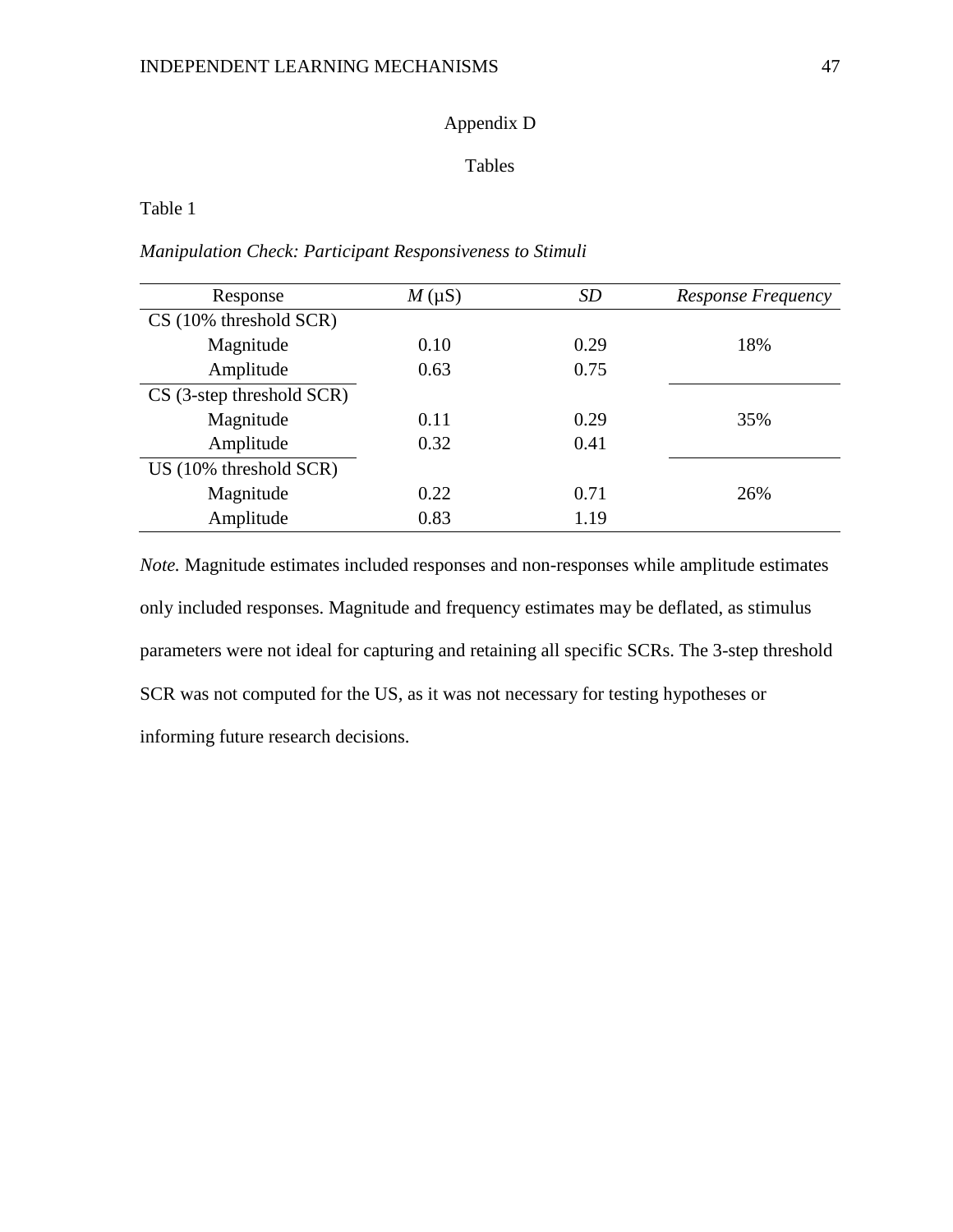# Table 2

### *Descriptive Statistics*

| Run Value                            | $\boldsymbol{M}$ | M 95% CI         | Mdn     | Mean    | SD   |
|--------------------------------------|------------------|------------------|---------|---------|------|
|                                      |                  |                  |         | Ranking |      |
| Expectancy                           |                  |                  |         |         |      |
| $CS-3$                               | 6.09             | [5.57, 6.61]     | 6.48    | 4.43    | 2.15 |
| $CS-2$                               | 6.07             | [5.66, 6.48]     | 6.28    | 4.46    | 1.68 |
| $CS-1$                               | 5.25             | [4.96, 5.54]     | 5.19    | 3.47    | 1.19 |
| $CS+1$                               | 5.35             | [5.06, 5.64]     | 5.27    | 3.62    | 1.18 |
| $CS+2$                               | 4.34             | [3.94, 4.74]     | 4.14    | 2.59    | 1.65 |
| $CS+3$                               | 4.05             | [3.58, 4.52]     | 4.02    | 2.44    | 1.94 |
| $3$ -step<br>Threshold<br><b>SCR</b> |                  |                  |         |         |      |
| $CS-3$                               | $-0.17$          | $[-0.30, -0.04]$ | $-0.34$ | 2.46    | 0.55 |
| $CS-2$                               | $-0.16$          | $[-0.25, -0.07]$ | $-0.23$ | 3.21    | 0.36 |
| $CS-1$                               | $-0.09$          | $[-0.15, -0.03]$ | $-0.10$ | 3.96    | 0.24 |
| $CS+1$                               | $-0.06$          | $[-0.14, 0.001]$ | $-0.10$ | 4.18    | 0.27 |
| $CS+2$                               | $-0.09$          | $[-0.17, -0.01]$ | $-0.20$ | 3.62    | 0.34 |
| $CS+3$                               | $-0.01$          | $[-0.14, 0.13]$  | $-0.27$ | 3.59    | 0.57 |
| 10%<br>Threshold<br><b>SCR</b>       |                  |                  |         |         |      |
| $CS-3$                               | $-0.16$          | $[-0.29, -0.05]$ | $-0.31$ | 3.96    | 0.48 |
| $CS-2$                               | $-0.17$          | $[-0.26, -0.09]$ | $-0.27$ | 3.12    | 0.35 |
| $CS-1$                               | $-0.12$          | $[-0.18, -0.06]$ | $-0.17$ | 3.43    | 0.24 |
| $CS+1$                               | $-0.07$          | $[-0.13, -0.01]$ | $-0.17$ | 4.00    | 0.24 |
| $CS+2$                               | $-0.11$          | $[-0.20, -0.03]$ | $-0.25$ | 3.97    | 0.36 |
| $CS+3$                               | $-0.03$          | $[-0.17, 0.10]$  | $-0.27$ | 2.53    | 0.57 |
| Tonic SCR                            |                  |                  |         |         |      |
| $CS-3$                               | $-0.15$          | $[-0.29, -0.01]$ | $-0.35$ | 2.78    | 0.60 |
| $CS-2$                               | $-0.01$          | $[-0.11, 0.11]$  | $-0.06$ | 3.54    | 0.47 |
| $CS-1$                               | $-0.04$          | $[-0.12, 0.03]$  | $-0.09$ | 3.74    | 0.30 |
| $CS+1$                               | 0.03             | $[-0.05, 0.11]$  | $-0.01$ | 3.99    | 0.32 |
| $CS+2$                               | 0.01             | $[-0.09, 0.12]$  | $-0.13$ | 3.78    | 0.45 |
| $CS+3$                               | 0.11             | $[-0.10, 0.32]$  | $-0.19$ | 3.18    | 0.87 |

*Note.* Friedman's ANOVA produced the mean rankings. The three reported measures of central tendency did not necessarily follow identical patterns.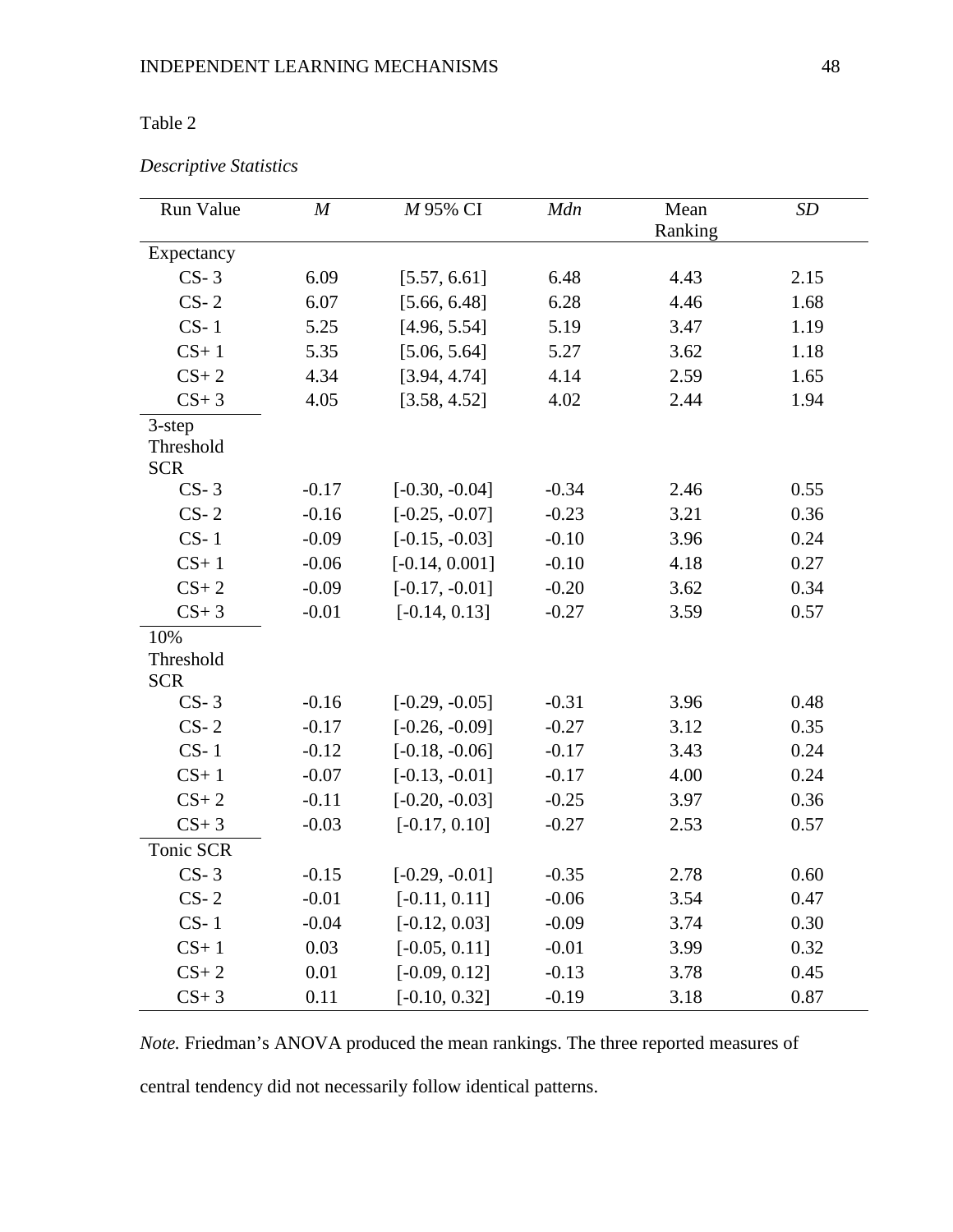# Table 3

| <b>Test Statistics</b> | Expectancy | 3-step threshold | 10% threshold | Tonic SCR |
|------------------------|------------|------------------|---------------|-----------|
|                        |            | <b>SCR</b>       | <b>SCR</b>    |           |
| Mauchly                |            |                  |               |           |
| $\chi$ <sup>2</sup>    | 181.73     | 55.42            | 48.10         | 68.13     |
| df                     | 14         | 14               | 14            | 14        |
| $\varepsilon$          | 0.41       | 0.76             | 0.78          | 0.69      |
| $\boldsymbol{p}$       | < .001     | < .001           | < .001        | < .001    |
| $K-S$                  |            |                  |               |           |
| D                      | 0.01       | 0.29             | 0.36          | 0.21      |
| df                     | 1850       | 1850             | 1850          | 1850      |
| р                      | < .001     | < 0.001          | < .001        | 0.001     |

*Sphericity and Normality Tests*

*Note.* The SCR data followed less of a normal distribution than the expectancy data.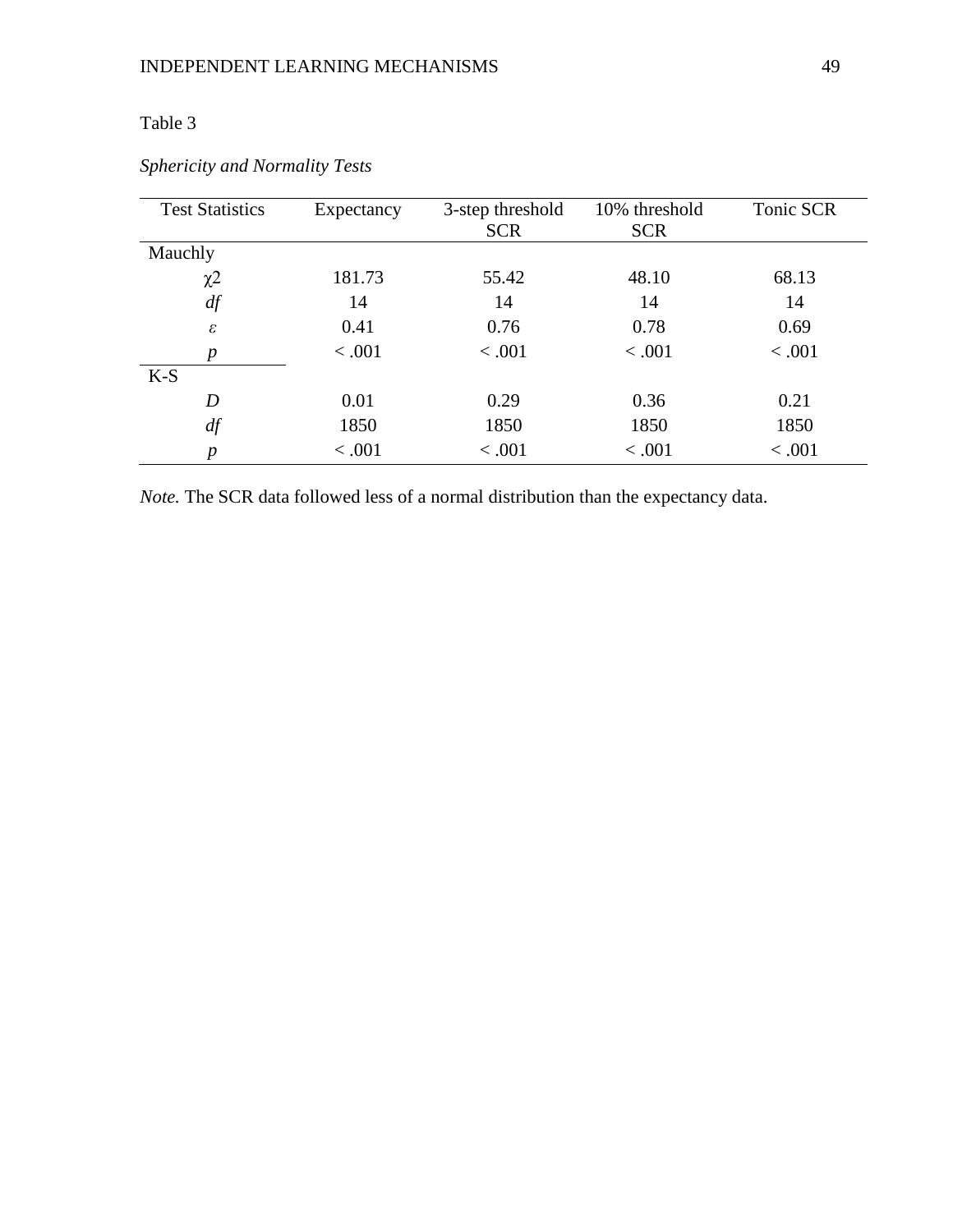### INDEPENDENT LEARNING MECHANISMS 50

# Table 4

| <b>Run Value Comparisons</b> | <b>Mean Difference</b> | 95% CI       | SE   | $\boldsymbol{p}$ |
|------------------------------|------------------------|--------------|------|------------------|
| $CS - 3 > CS - 1$            | 0.84                   | [0.35, 1.32] | 0.24 | .001             |
| $CS - 3 > CS + 1$            | 0.74                   | [0.09, 1.39] | 0.33 | .026             |
| $CS - 3 > CS + 2$            | 1.75                   | [0.93, 2.58] | 0.41 | < .001           |
| $CS - 3 > CS + 3$            | 2.04                   | [1.18, 2.90] | 0.43 | < .001           |
| $CS - 2 > CS - 1$            | 0.82                   | [0.46, 1.18] | 0.18 | < .001           |
| $CS - 2 > CS + 1$            | 0.72                   | [0.18, 1.26] | 0.27 | .010             |
| $CS - 2 > CS + 2$            | 1.73                   | [1.02, 2.44] | 0.36 | < 0.001          |
| $CS - 2 > CS + 3$            | 2.02                   | [1.27, 2.77] | 0.38 | < .001           |
| $CS-1 > CS+2$                | 0.91                   | [0.34, 1.48] | 0.29 | .002             |
| $CS-1 > CS+3$                | 1.20                   | [0.62, 1.78] | 0.29 | < 0.001          |
| $CS+1 > CS+2$                | 1.01                   | [0.63, 1.39] | 0.19 | < .001           |
| $CS+1 > CS+3$                | 1.30                   | [0.78, 1.83] | 0.26 | < .001           |

*Expectancy One-Way Repeated Measures ANOVA Significant Comparisons*

*Note.* All comparisons were Bonferroni corrected.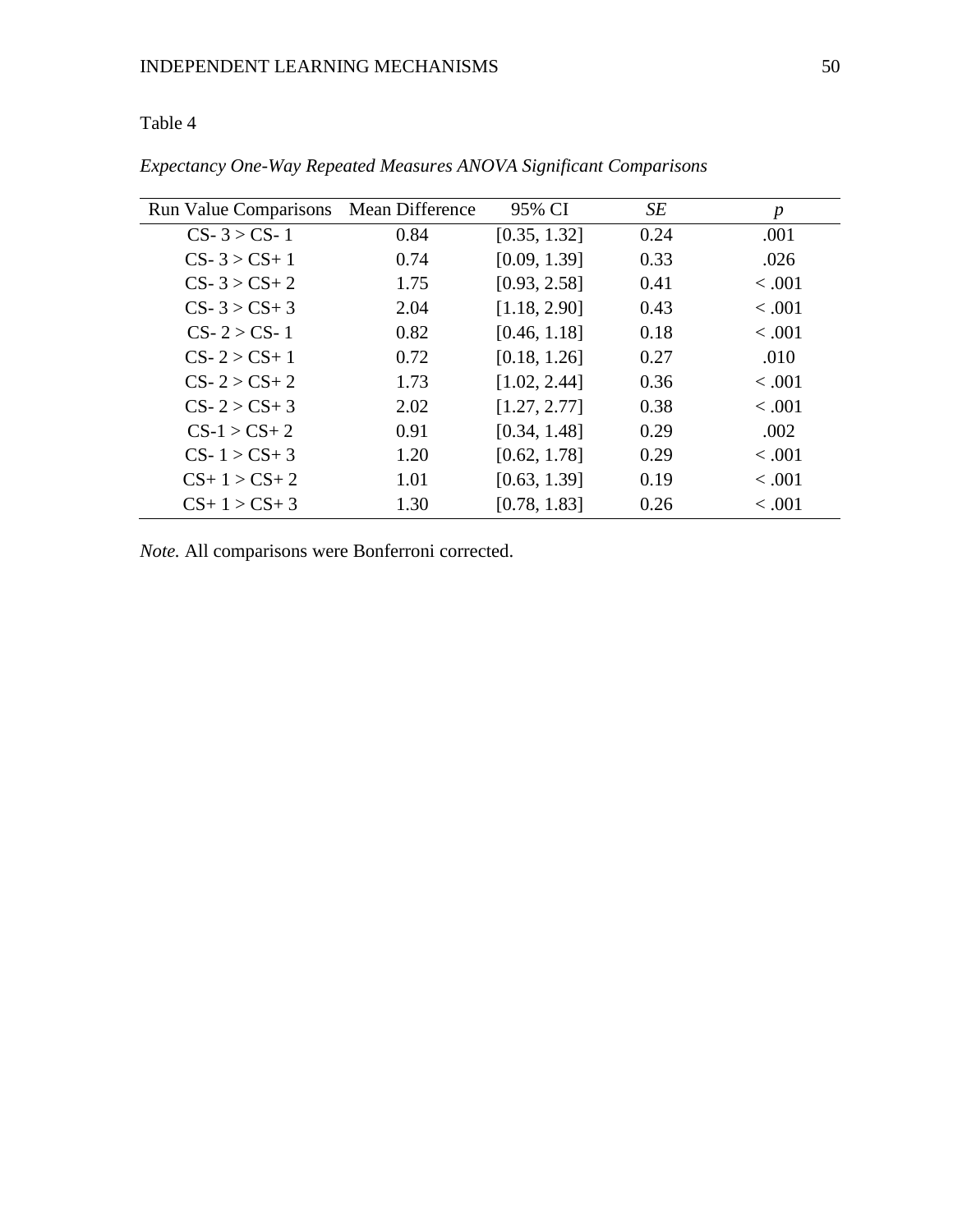# Table 5

| <b>Run Value Comparisons</b> | $\boldsymbol{T}$ | $\boldsymbol{p}$ |
|------------------------------|------------------|------------------|
| Expectancy                   |                  |                  |
| $CS - 3 > CS - 1$            | 0.96             | .043             |
| $CS - 3 > CS + 2$            | 1.84             | < .001           |
| $CS - 3 > CS + 3$            | 1.99             | < .001           |
| $CS - 2 > CS - 1$            | 0.99             | .032             |
| $CS - 2 > CS + 2$            | 1.87             | < .001           |
| $CS - 2 > CS + 3$            | 2.02             | < .001           |
| $CS-1 > CS+3$                | 1.02             | .020             |
| $CS+1 > CS+2$                | 1.03             | .020             |
| $CS+1 > CS+3$                | 1.18             | .004             |
| 3-step threshold SCR         |                  |                  |
| $CS-1 > CS-3$                | 1.50             | < .001           |
| $CS+1 > CS-3$                | 1.72             | < .001           |
| $CS+1 > CS-2$                | 0.97             | .037             |
| $CS + 2 > CS - 3$            | 1.16             | .004             |
| $CS+3 > CS-3$                | 1.13             | .006             |
| 10% threshold SCR            |                  |                  |
| $CS - 3 > CS + 3$            | 1.43             | < .001           |
| $CS+1 > CS+3$                | 1.47             | < .001           |
| $CS+2 > CS+3$                | 1.44             | < .001           |
| Tonic SCR                    |                  |                  |
| $CS-1 > CS-3$                | 0.96             | .043             |
| $CS+1 > CS-3$                | 1.21             | .003             |
| $CS + 2 > CS - 3$            | 1.00             | .027             |

*Friedman's ANOVA Significant Comparisons for Dependent Measures*

*Note.* All comparisons were Bonferroni corrected. The conflicting evidence from the 10% threshold comparisons may have been due to the volatility of the larger absolute value run groups, which had less data points and more variance.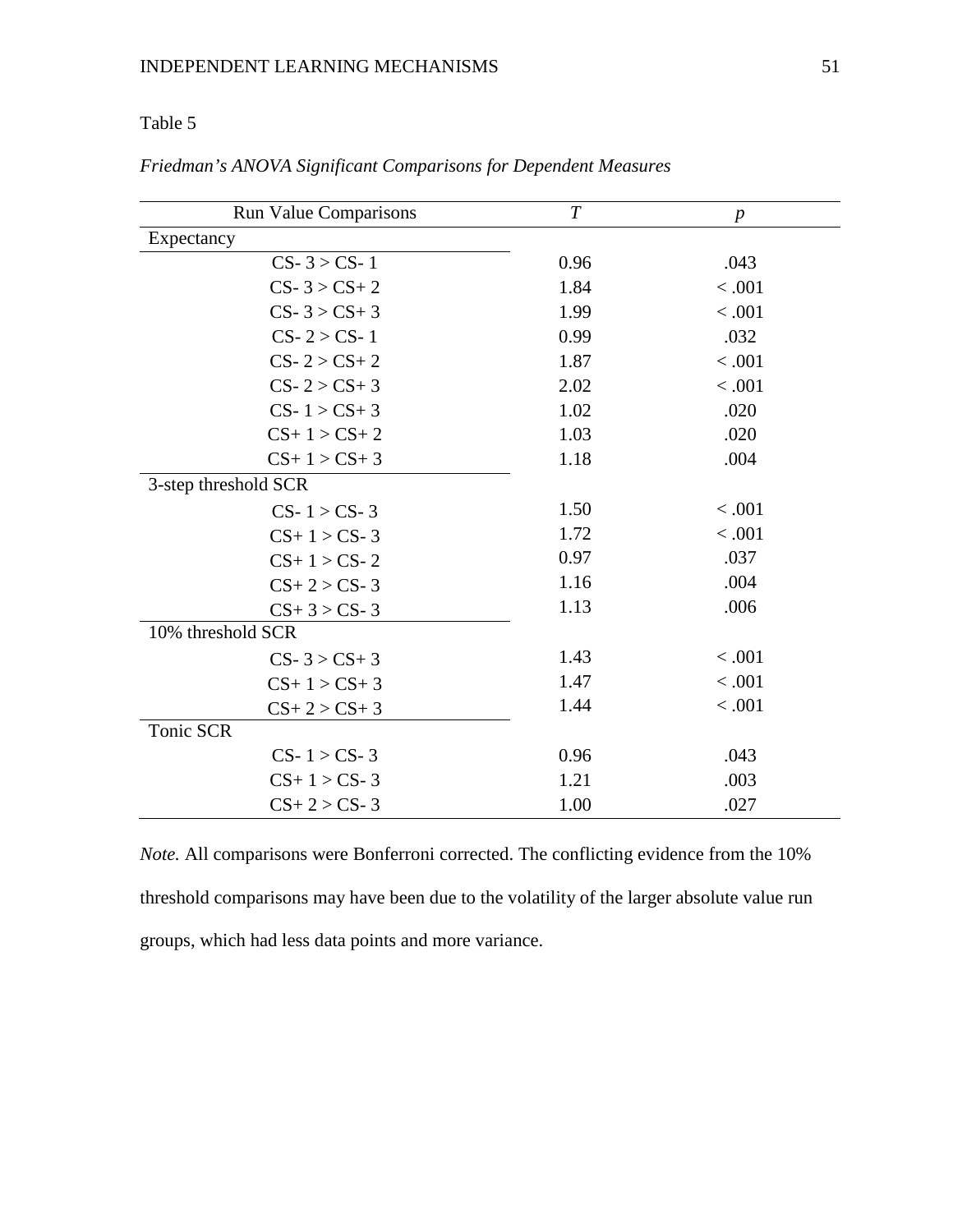# Table 6

# *Correlations Between Dependent Measures*

| Correlations                           |        | p      |
|----------------------------------------|--------|--------|
| Expectancy-3-step threshold SCR        | .04    | .089   |
| Expectancy-10% threshold SCR           | .04    | .094   |
| <b>Expectancy-Tonic SCR</b>            | .00    | .846   |
| 3-step threshold SCR-10% threshold SCR | $.95*$ | < .001 |
| 3-step threshold SCR-Tonic SCR         | $.05*$ | .020   |
| 10% threshold SCR-Tonic SCR            | $.06*$ | .011   |

*Note.* Given the large sample size of the correlational analyses ( $n = 1850$ ), a significant  $p$ 

value was not necessarily indicative of a strong relationship between the variables of interest.

 $*p < .05$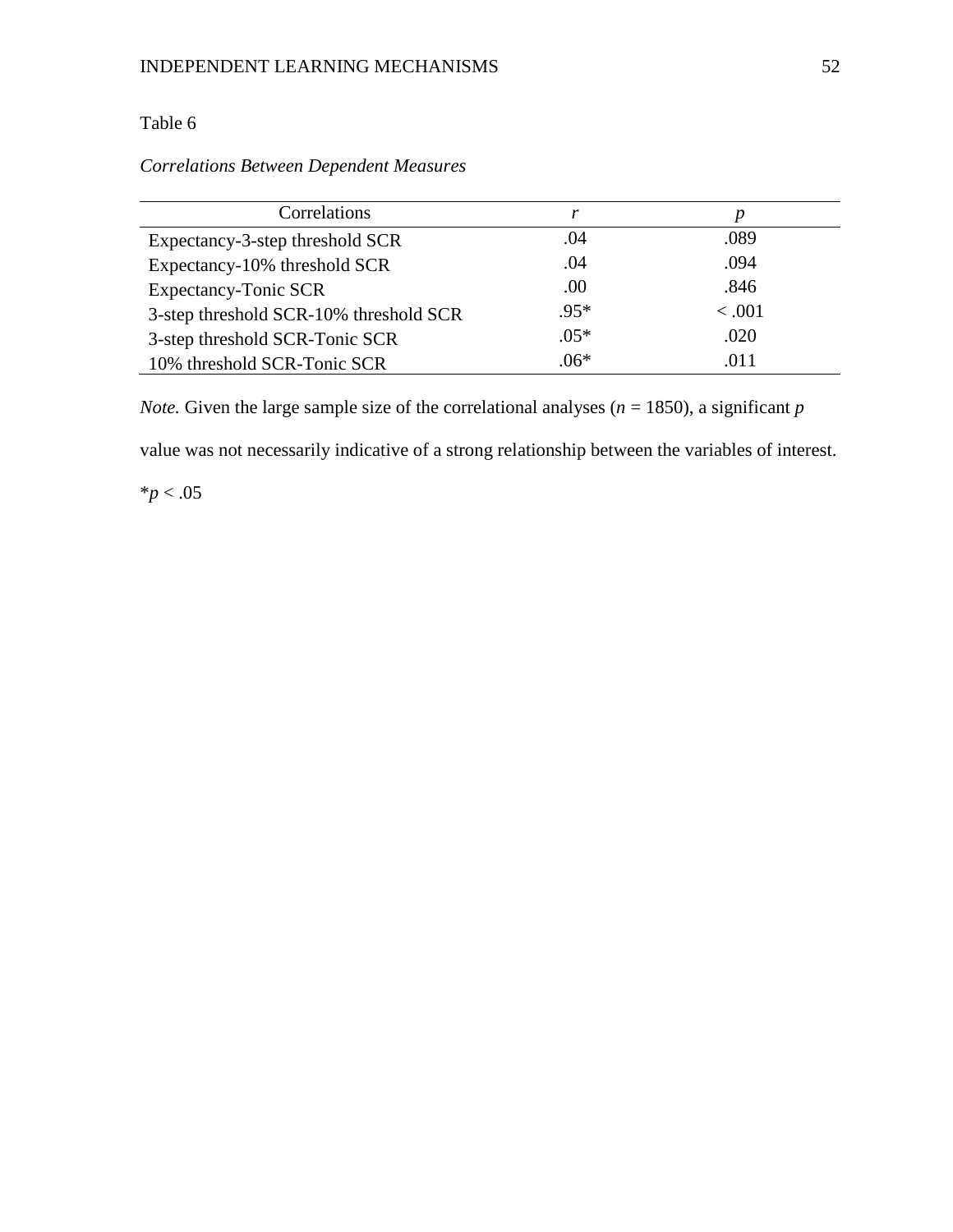Appendix E

Figures

# CS (6 seconds) US (6 seconds)



*Figure 1.* CS+ trial sequence. CS- trial sequence was identical, except there was no US and no attention check.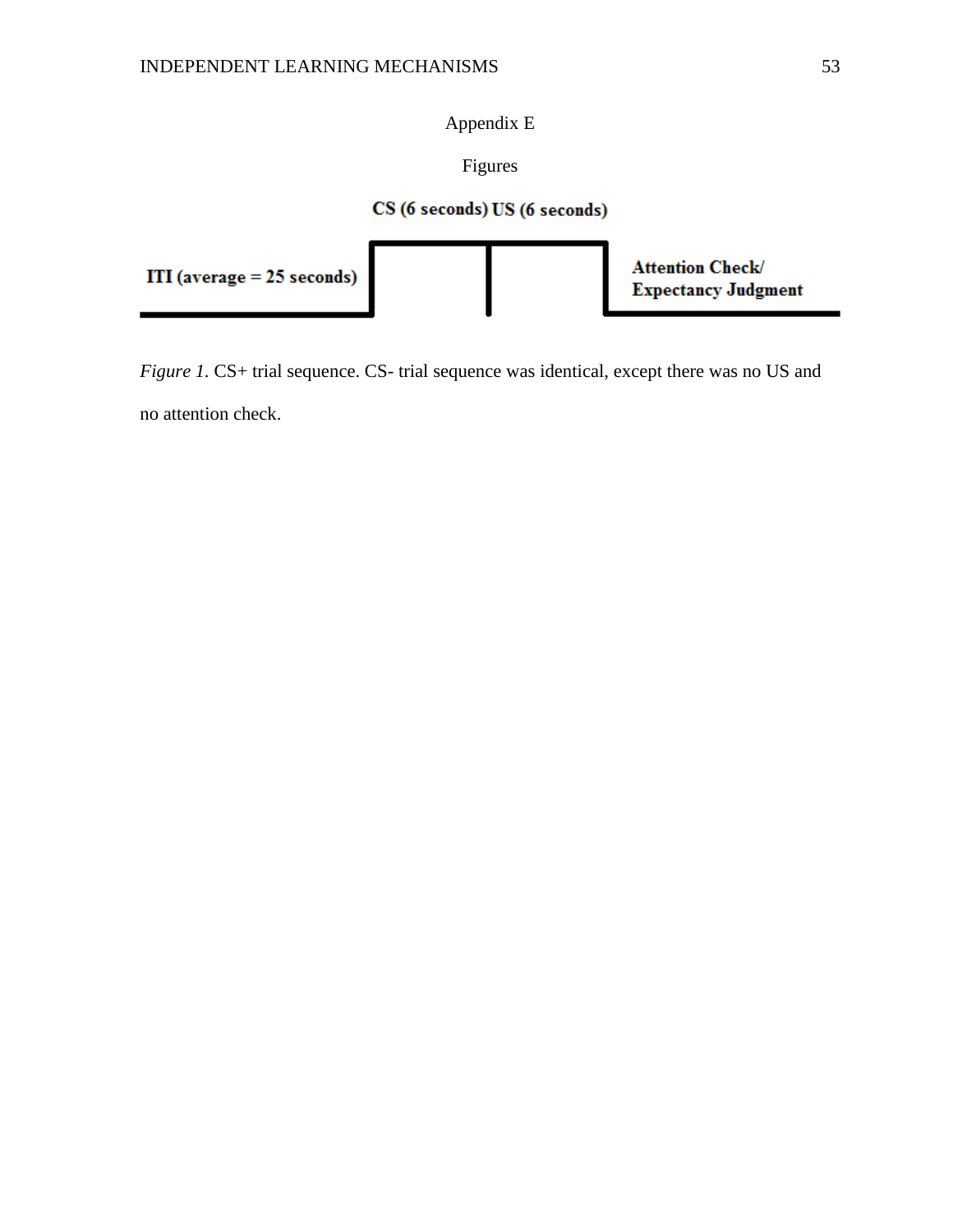

*Figure 2.* Expectancy as a function of run value. Errors bars represent standard error. As run value increased, expectancy decreased.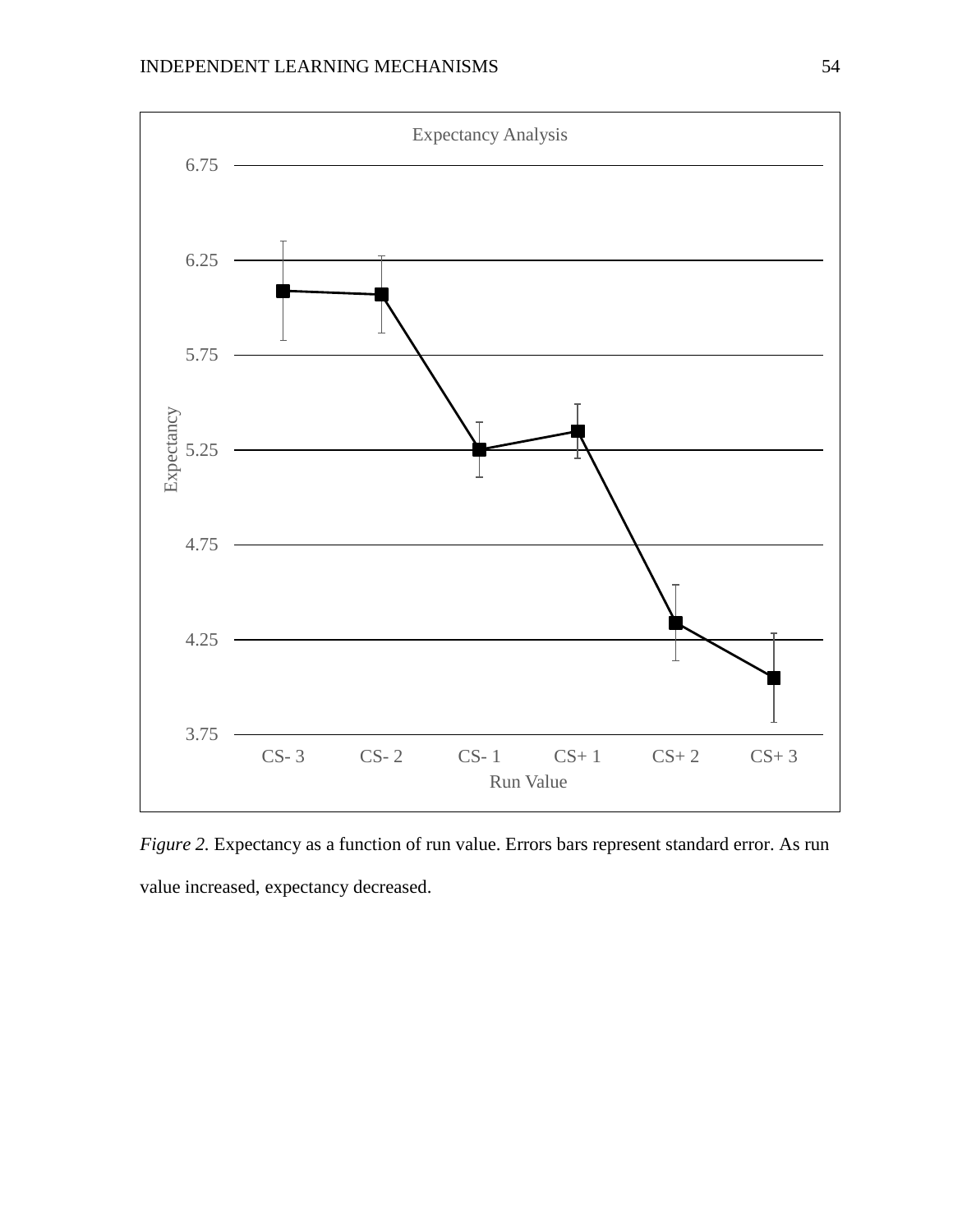

*Figure 3.* 3-step threshold SCR as a function of run value. Errors bars represent standard error. Generally, as run value increased, 3-step threshold SCR increased. This effect was larger than the 10% threshold SCR analyses for both parametric and non-parametric statistical tests.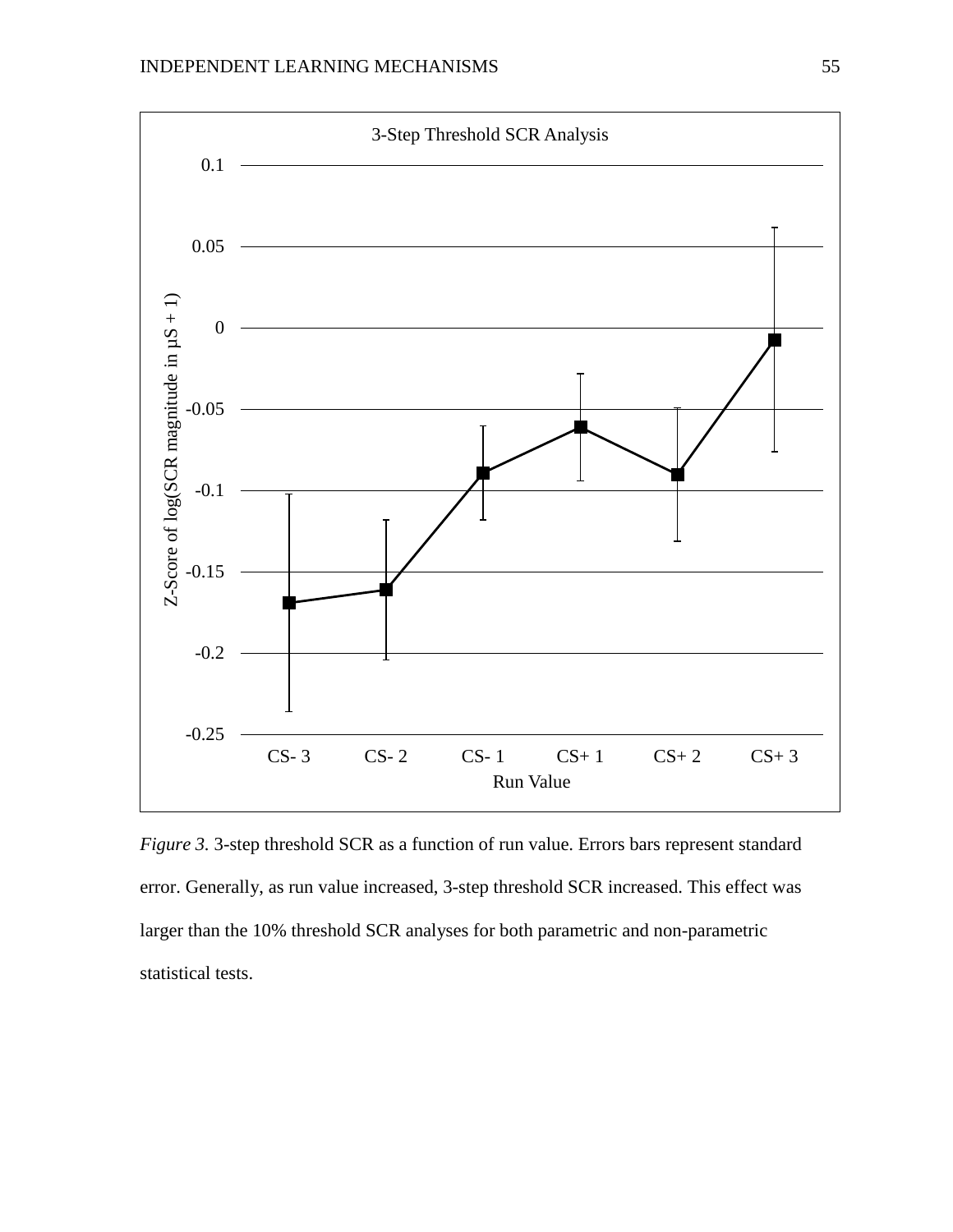

*Figure 4.* 10% threshold SCR as a function of run value. Errors bars represent standard error. Generally, as run value increased, 10% threshold SCR increased. This effect was smaller than the 3-step threshold SCR analyses for both parametric and non-parametric statistical tests.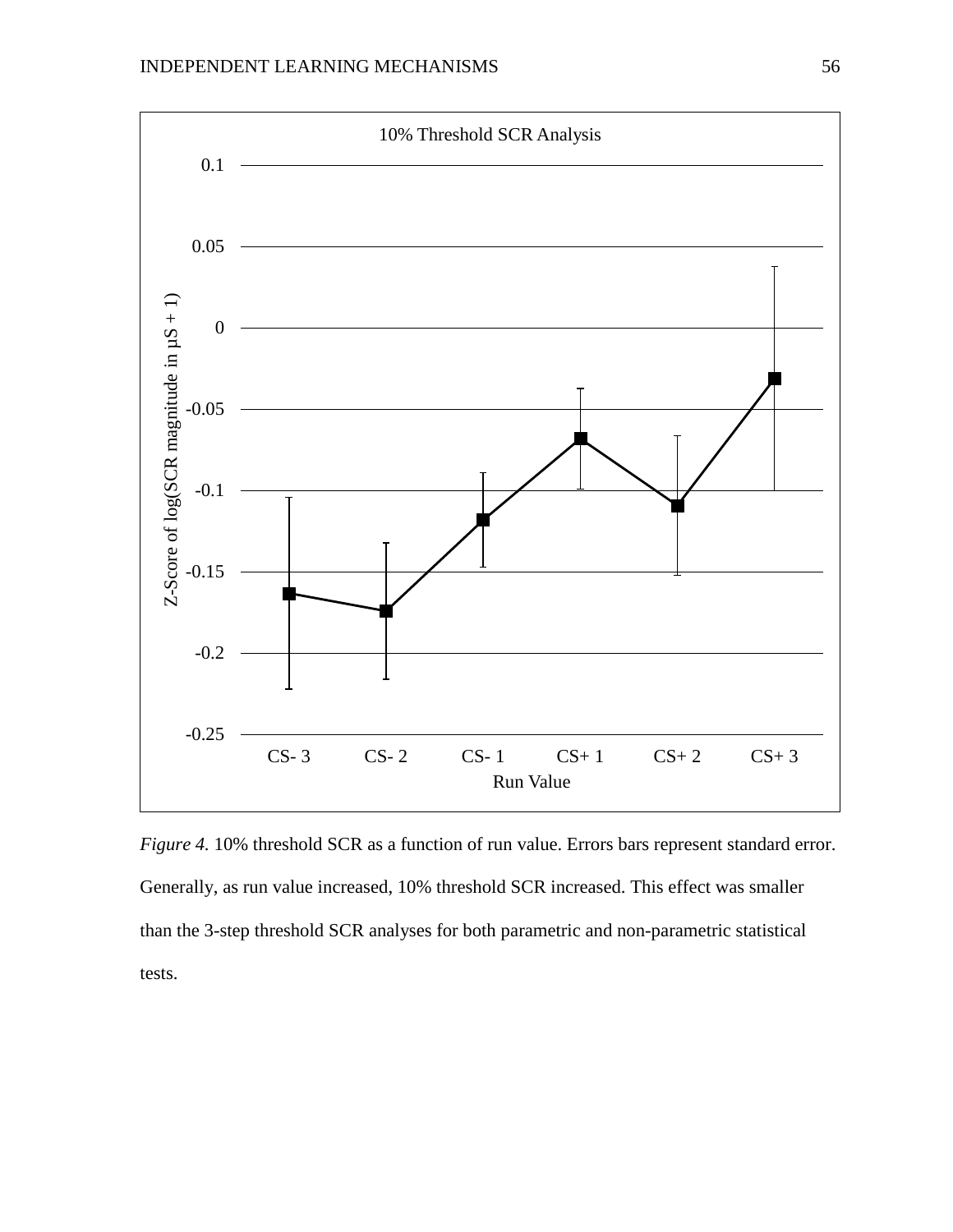

*Figure 5.* Tonic SCR as a function of run value. Errors bars represent standard error.

Generally, as run value increased, tonic SCR increased.